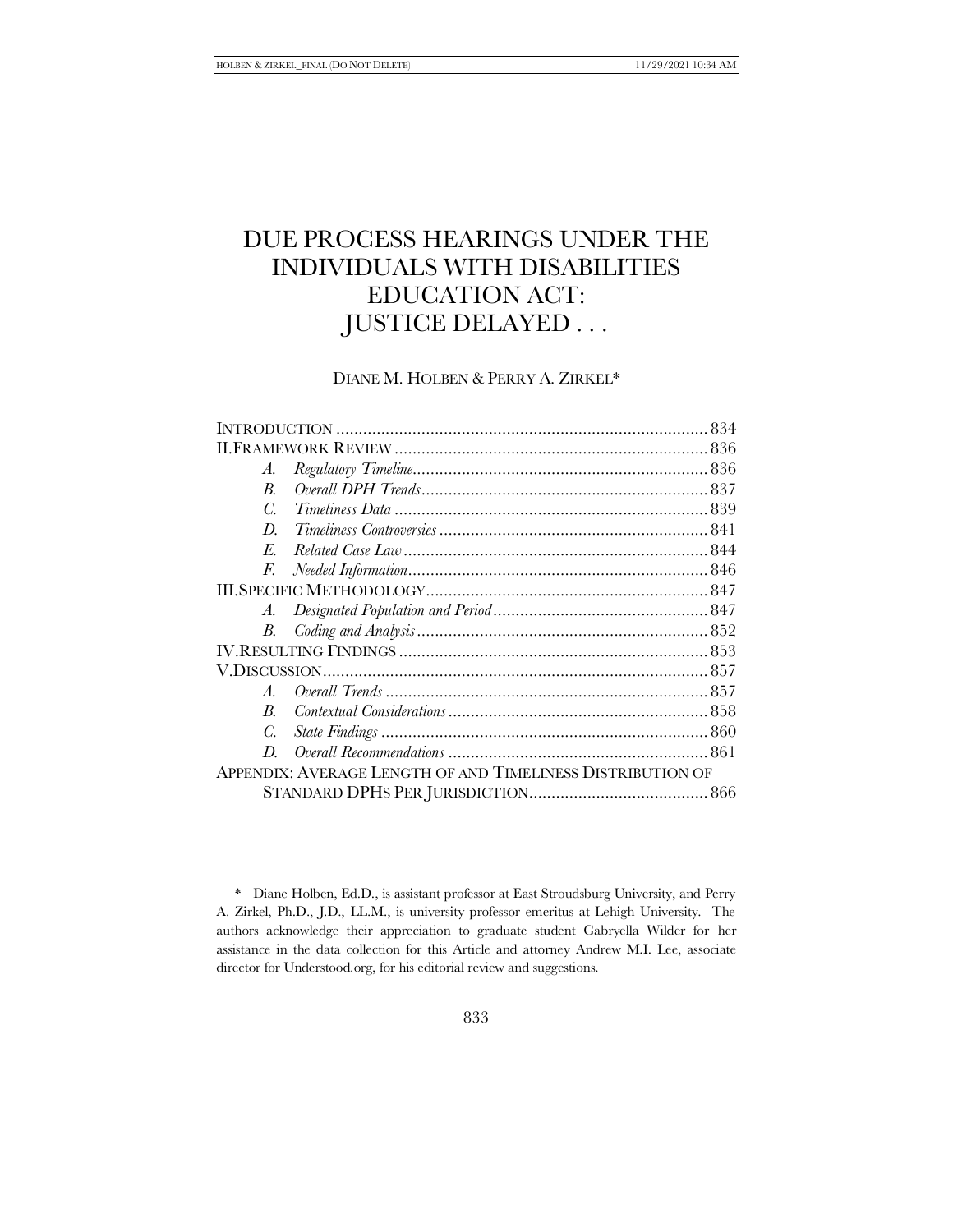# <span id="page-1-1"></span><span id="page-1-0"></span>**INTRODUCTION**

The Individuals with Disabilities Education Act (IDEA)<sup>1</sup> is the foundational federal legislation for special education via its core requirement for providing each individual eligible child a "free appropriate public education" (FAPE), as documented in the child's individualized education program (IEP).2 Borrowed from the pair of federal court consent decrees in its legislative history,<sup>3</sup> one of this law's fundamental features is an administrative adjudication called a "due process hearing" (DPH).<sup>4</sup>

A primary purpose of the DPH is to ensure prompt dispute resolution.<sup>5</sup> In an oft-quoted<sup>6</sup> part of the legislative history, Senator Harrison

2*. See* Sytsema v. Acad. Sch. Dist., 538 F.3d 1306, 1311–12 (10th Cir. 2008) (characterizing a free appropriate public education (FAPE) as the "central pillar of the IDEA"); Murray v. Montrose Cnty. Sch. Dist. RE-1J, 51 F.3d 921, 923 n.3 (10th Cir. 1995) (referring to the individualized education program (IEP) as the "cornerstone" of this central pillar).

3. Mills v. Bd. of Educ. of District of Columbia, 348 F. Supp. 866, 880–81 (D.D.C. 1972) (including a seventy-five-day period for completion); Pa. Ass'n for Retarded Child. v. Pennsylvania., 343 F. Supp. 279, 304–05 (E.D. Pa. 1972) (including a fifty-day period, with extensions for good cause).

4. The full designation is "[i]mpartial due process hearing" (DPH). 20 U.S.C. § 1415(f). However, the legislation alternatively uses the more concise "due process hearing." *E.g.*, *id.* § 1415(b)(7)(B), 1415(c)(2)(E), 1415(e)(2)(A), 1415(f)(1)(B)(ii), 1415(f)(3)(B). The Individuals with Disabilities Education Act (IDEA) provides that either the local education agency or the state agency is responsible for conducting this hearing, depending on state law. *Id.*  $\S$  1415(f)(1)(A). Moreover, by adding a state education agency appeal if the state law provides for the local education agency to conduct the hearing, the IDEA gives states the option of a second, administrative tier.  $Id. \S 1415(g)(1)$ . The number of states with a two-tier system has dwindled from twenty-six in 1991 to eight in 2019. Jennifer F. Connolly, et al., *State Due Process Hearing Systems under the IDEA: An Update*, 30 J. DISABILITY POL'Y STUD. 156, 158 (2019) (identifying Kansas, Kentucky, Nevada, New York, North Carolina, Ohio, and South Carolina); *see also* Lisa Lukasik, *Special-Education Litigation: An Empirical Analysis of North Carolina's First Tier*, 118 W.VA. L. REV. 735, 745 n.38 (2016) (identifying Oklahoma as an additional state with a review officer tier).

5*. See* Muth *ex rel.* Muth v. Cent. Bucks Sch. Dist., 839 F.2d 113, 124–25 (3d Cir. 1988), *rev'd on other grounds sub nom.* Dellmuth v. Muth, 491 U.S. 223 (1989) (reasoning, based on its "stringent" regulatory timeline for DPH decisions, that the IDEA "reflect[s] the importance . . . of prompt resolution of disputes over the proper education of a [child with a disability]").

6*. See* Cory D. *ex rel.* Diane D. v. Burke Cnty. Sch. Dist., 285 F.3d 1294, 1299 (11th Cir. 2002) ("The most effective means of ensuring disabled children receive an education tailored

<sup>1.</sup> 20 U.S.C. §§ 1400–82. Initially enacted in 1975 as funding legislation under the broad title of Education of the Handicapped Act and a specific part called the Education for All Handicapped Children Act, this law has undergone major amendments during the reauthorizations in 1986, 1990, 1997, and 2004. *See* DIXIE S. HUEFNER & CYNTHIA M.HERR, NAVIGATING SPECIAL EDUCATION LAW AND POLICY 43–49 (2012).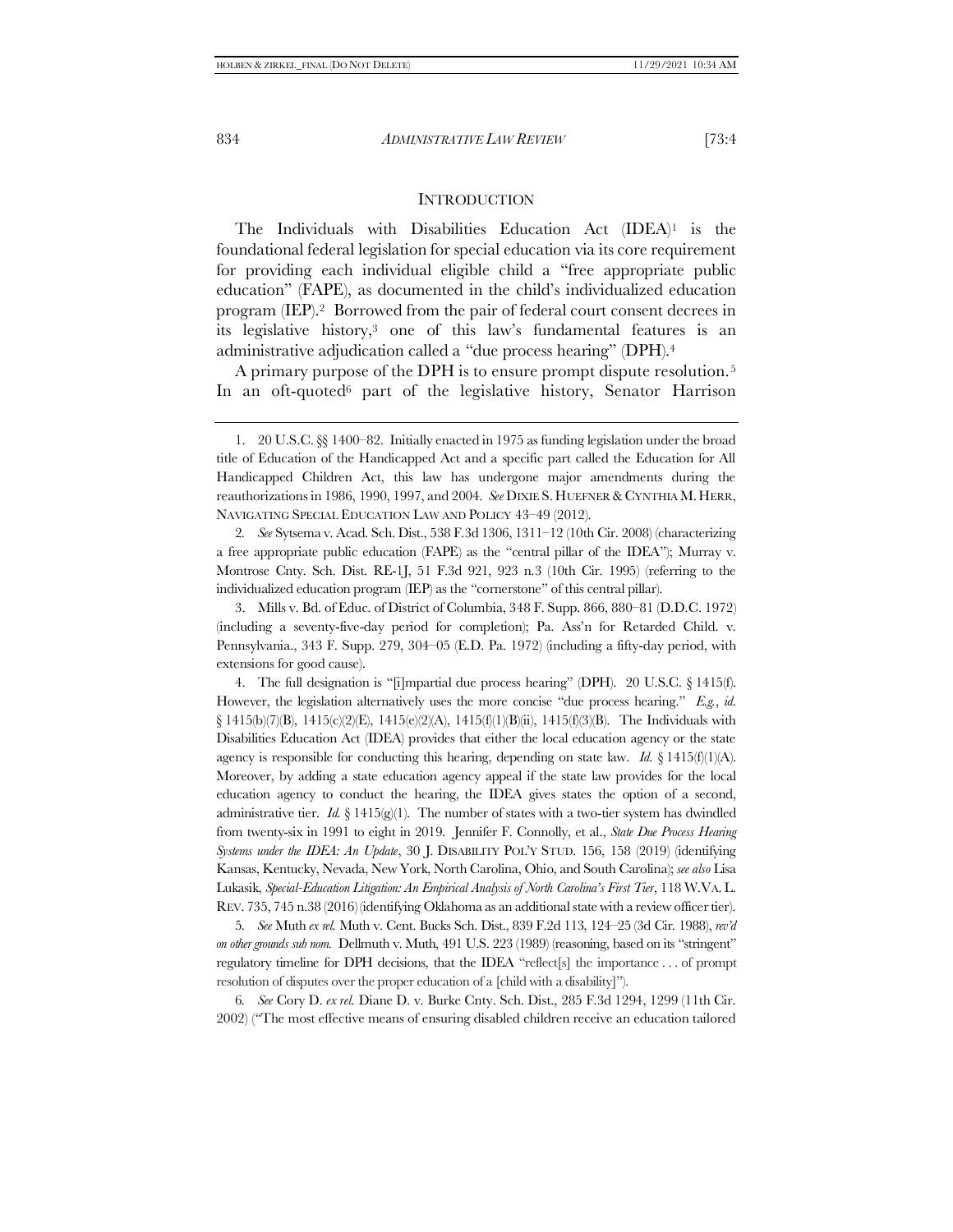Williams, who was the principal sponsor of the legislation now known as the IDEA, asserted:

<span id="page-2-0"></span>I cannot emphasize enough that delay in resolving matters regarding the education program of a handicapped child is extremely detrimental to his development . . . . Thus, in view of the urgent need for prompt resolution of questions involving the education of handicapped children it is expected that all hearings . . . conducted pursuant to these provisions will be commenced and disposed of as quickly as practicable consistent with a fair consideration of the issues involved.<sup>7</sup>

Prompt completion of DPHs is also in the interest of the school system where time-based transaction costs are mounting and only build with longer adjudication processes. These costs include the fees for attorneys representing the district and, if the parent prevails, the attorneys' fees of the parents and the ultimate remedies.<sup>8</sup> Moreover, the time-based costs of the hearing process, including costs relating to the hiring of the impartial hearing officers (IHOs) and transcripts, rest on either the local education agency (LEA) or, in the many one-tier states, the state education agency (SEA).

This Article provides an empirically styled analysis of DPH timeliness. The first Part provides a contextual review, including the regulatory timeline, the previous empirical findings, and the leading controversies. The second Part recounts the specific methodology for this analysis, including the database compilation, research questions, and selection procedures. The third Part provides the findings for each of the research questions. The

to meet their specific needs is to provide prompt resolution of disputes over a child's IEP."); C.M. *ex rel.* J.M. v. Bd. of Educ. of Henderson Cnty., 241 F.3d 374, 380 (4th Cir. 2001) (reasoning quick dispute resolution ensures the central purpose of the IDEA); Livingston Sch. Dist. Nos. 4 & 1 v. Keenan, 82 F.3d 912, 916–17 (9th Cir. 1996) ("[A]pplying a relatively short judicial review limitations period is consistent with the IDEA's policy of prompt resolution of questions resolving a disabled student's education."); Spiegler v. District of Columbia, 866 F.2d 461, 467 (D.C. Cir. 1989); Adler v. Educ. Dep't of N.Y., 760 F.2d 454, 460 (2d Cir. 1985).

<sup>7.</sup> 121 CONG. REC. 37,416 (1975). Protracted DPHs also add to the attendant emotional and financial costs of the child's family. On the financial side, for example, even if the parents prevail and obtain recovery of their attorneys' fees, the costs of expert witnesses are not recoverable under the IDEA. *See* Arlington Cent. Sch. Dist. Bd. of Educ. v. Murphy, 548 U.S. 291, 293–94 (2006) (holding that the fee-shifting provision does not authorize prevailing parents to recover fees for services rendered by experts in IDEA actions).

<sup>8</sup>*. E.g.*, Sch. Dist. of Phila. v. Kirsch, 722 F. App'x 215, 231 (3d Cir. 2018) (ruling that the parents were entitled to not only a half-year of tuition reimbursement but also approximately \$330,000 under stay-put and \$185,000 for attorneys' fees). The remedy of compensatory education often includes not only the period of the original dispute but also its extension during the hearing process and any appeals. *E.g.,* Heather D. v. Northampton Sch. Dist., 511 F. Supp. 2d 549, 552 (E.D. Pa. 2007) (recounting hearing officer compensatory education relief that included the two years during the hearing process).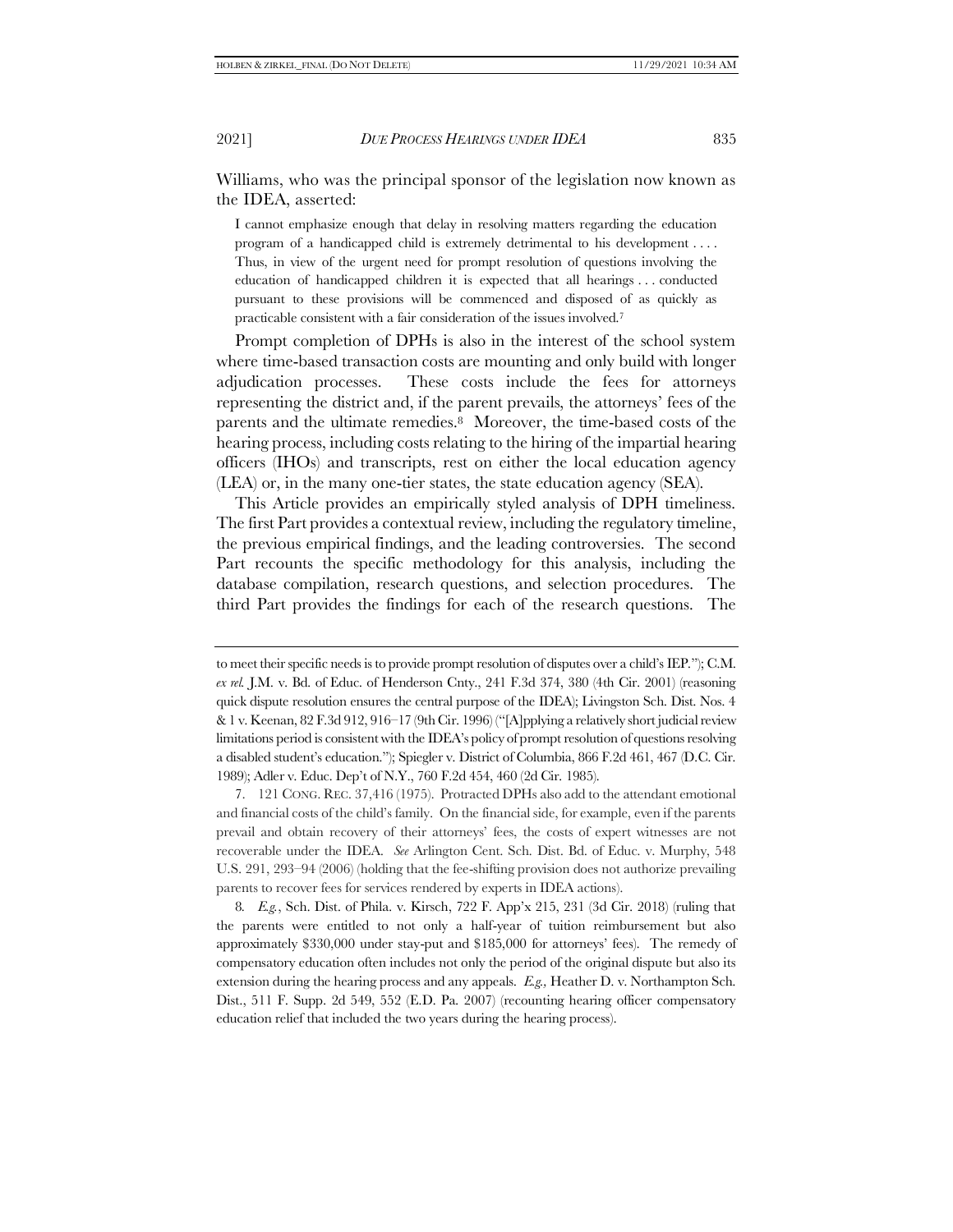concluding Part consists of an interpretive discussion of these findings that includes policymaking and practical recommendations.

### II. FRAMEWORK REVIEW

#### <span id="page-3-3"></span><span id="page-3-2"></span><span id="page-3-1"></span><span id="page-3-0"></span>*A. Regulatory Timeline*

As a result of the foundational concern with timeliness, the IDEA regulations have long provided for a 45-day period for DPHs from the date of filing to the date of decision.9 However, as of the addition of a resolution phase in the 2004 Amendments of the IDEA,<sup>10</sup> this period commences upon completion of this prehearing phase, which generally approximates thirty days.11 Moreover, the 45-day maximum is subject to extensions,<sup>12</sup> including state law refinements.13 Pursuant to the legislation's limited variation in specified situations of disciplinary changes in placement, $14$  the regulations also provide for "expedited" hearings that are for a shorter period that appears to approximate thirty school days.15 For the purpose of this analysis,

12. 34 C.F.R. § 300.515(c) (providing for an impartial hearing officer's (IHO's) discretionary authority and requiring request of either party). According to agency guidance, the IHO must specify a definite time limit for the extension. *See* Memorandum from Melody Musgrove, Director, Office of Special Educ. Programs, to Chief State School Officers, State Directors of Special Educ., *Dispute Resolution Procedures Under Part B of the Individuals with Disabilities Education Act*, at 50 (July 23, 2013), https://www2.ed.gov/policy/speced/guid/idea /memosdcltrs/acccombinedosersdisputeresolutionqafinalmemo-7-23-13.pdf [hereinafter *Dispute Resolution Procedures*]; *see also* Letter to Kerr, 22 IDELR 364 (OSEP 1994) (clarifying that the IHO may deny the request of either or both parties and may not pressure a party to make an extension request or unilaterally provide for an extension).

13. Several states specify limitations for length, notice, and reasons. Perry A. Zirkel, *State Laws for Due Process Hearings under the Individuals with Disabilities Education Act*, 38 J. NAT'L ASS'N ADMIN. L. JUDICIARY 1, 21–22 (2018).

14. 20 U.S.C. § 1415(k)(3)–(4).

15. 34 C.F.R.  $\S 300.532(c)(2)$  (providing for an expedited DPH time limit of twenty school days from filing to hearing plus ten school days from hearing to decision). The imprecision of this period results from the difference between school and calendar days and the seemingly implicit but questionable assumption that the hearing will be limited to one day.

<sup>9.</sup> 34 C.F.R. § 300.515(a).

<sup>10.</sup> 20 U.S.C. § 1415(f)(1)(B).

<sup>11</sup>*. Id.* § 1415(f)(1)(B)(ii). For the various fine-tuning adjustments resulting in shorter or longer periods, see 34 C.F.R.  $\S$  300.515(a), 300.510(b)–(c). For the strict agency interpretation of the initial fifteen-day segment of this period, see Letter from Melody Musgrove, Director, Office of Special Educ. Programs, to David Anderson, Texas Education Agency (Nov. 10, 2010), https://sites.ed.gov/idea/files/idea/policy/speced/guid/ idea/letters/2010-4/anderson111010dph4q2010.pdf.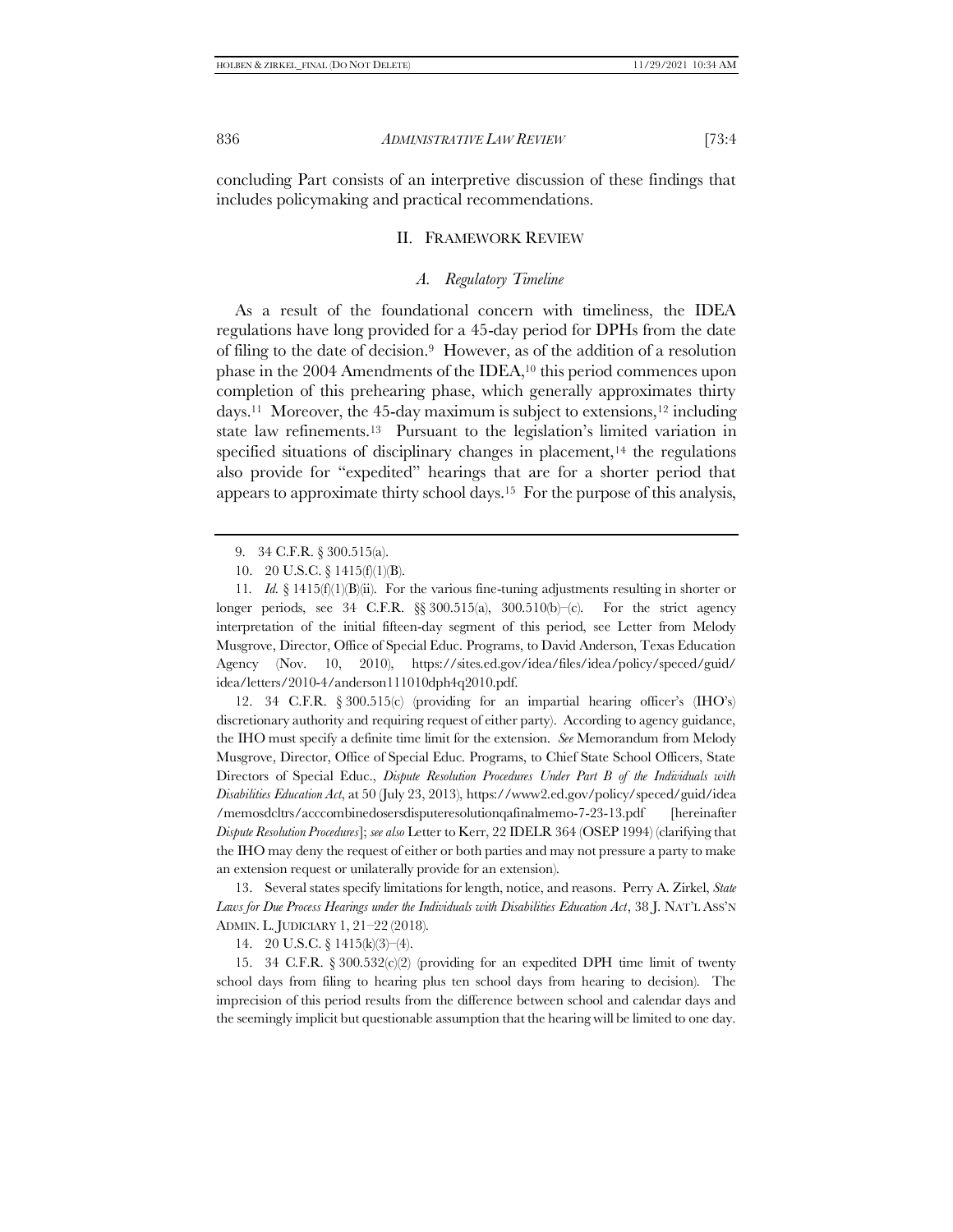the approximated frame of reference for the outer limit for the period from filing to decision will be as follows for the two types of hearings:

- (a) "standard" hearings $16 -$  Seventy-five calendar days.<sup>17</sup>
- (b) expedited hearings Thirty-five calendar days. 18

### <span id="page-4-3"></span><span id="page-4-2"></span><span id="page-4-1"></span><span id="page-4-0"></span>*B. Overall DPH Trends*

Considerable research has examined the longitudinal trends of other significant characteristics of DPHs, such as frequency and outcomes. For example, frequency studies reveal (1) a fluctuating pattern that most recently appears to represent a modest declining plateau;<sup>19</sup>  $(2)$  a continuing

16. "Standard" hearings here is simply a shorthand way to distinguish the much more limited and special situation of "expedited" hearings. Neither the legislation nor the regulations provide differentiating terminology for this general default for hearings that are not in the limited "expedited" category.

17. In recognition of this approximate limit, some courts have referred to the "75-day rule." *E.g*., Oskowis v. Ariz. Dep't of Educ., No. CV-17-08215-PCT-JJT, 2020 U.S. Dist. LEXIS 108179, at \*7 (D. Ariz. June 19, 2020). This approximation includes expansion due to mediation extensions at the resolution phase and IHO extensions at the post-resolution phase but also reduction due to waiver of the resolution phase and its inapplicability to district-initiated DPH complaints. *Dispute Resolution Procedures*, *supra* not[e 12,](#page-3-0) at 50. As an indication of the extent of limited use of the resolution phase, during the eleven-year period starting in 2008–2009 resolution meetings were held in only about half of the DPH filings. CENTER FOR APPROPRIATE DISPUTE RESOLUTION IN SPECIAL EDUCATION (CADRE), IDEA DISPUTE RESOLUTION SUMMARY FOR: U.S. AND OUTLYING AREAS 2008–09 TO 2018–19 9 (2019), https: //www.cadreworks.org/resources/cadre-materials/2018-19-dr-data-summary-national.

18. This approximation accords an extra five calendar days, taking into consideration not only the addition for non-school days, such as weekends and non-instructional summer days, but the reduction from the shorter prescribed resolution period and the non-allowance of extensions. *See* Letter to Fletcher, *supra* not[e 15.](#page-3-1)

19*. E.g.*, Perry A. Zirkel & Gina L. Gullo, *Trends in Impartial Hearings under the IDEA: A* 

In contrast, the outer limit of fifteen calendar days for the resolution period of an expedited DPH, which is specified in the legislation, does not seem to pose a problem because it is subsumed within the initial twenty school day period. 20 U.S.C. § 1415(f)(1)(B)(ii); 34 C.F.R.  $\S 300.532(c)(3)(ii)$ . For the agency guidance regarding the interpretation of school days and the ultimate outer limit during the summer, see Letter from Ruth E. Ryder, Acting Director, Office of Special Educ. Programs, to Devin Fletcher, Assoc. Att'y (Aug. 23, 2018) [hereinafter Letter to Fletcher]; [Letter](file:///C:/Users/bioba/Downloads/Letter) from Melody Musgrove, Director, Office of Special Educ. Programs, to H. Douglas Cox, Assistant Superintendent, Va. Dep't of Educ. (June 22, 2012); *see also Dispute Resolution Procedures*, *supra* note [12,](#page-3-0) at 3–5. Finally, the timeline for expedited hearings does not allow extensions. *E.g.*, Letter from Ruth E. Ryder, Acting Director, Office of Special Educ. Programs, to Perry Zirkel, Professor of Educ. And L., Lehigh Univ. (Aug. 22, 2016); Letter from Melody Musgrove, Director, Office of Special Educ. Programs, to Colleen A. Snyder, Ruderman & Knox LLP (Dec. 13, 2015).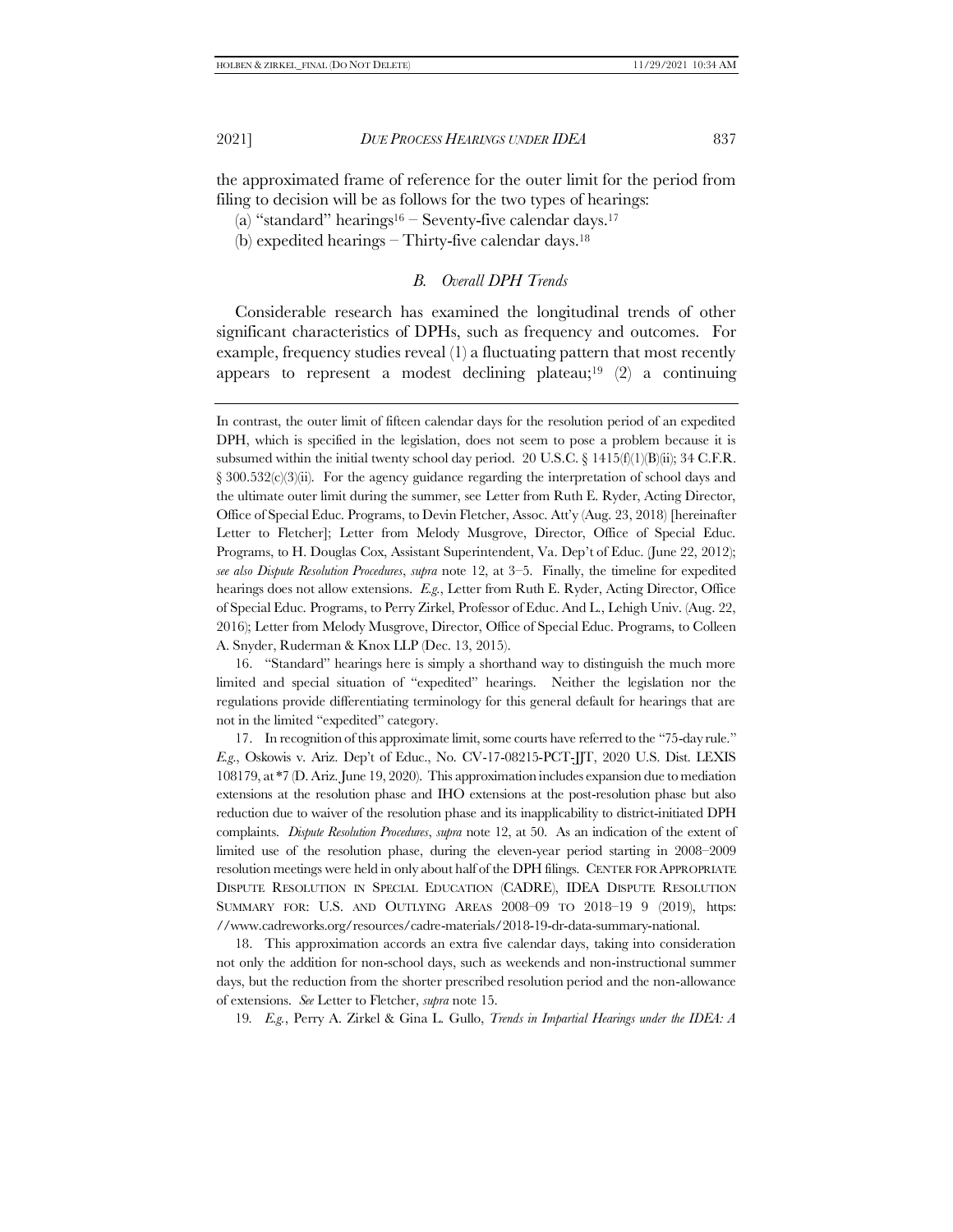<span id="page-5-1"></span><span id="page-5-0"></span>concentration in relatively few jurisdictions;<sup>20</sup> and (3) imprecision regarding the unit of analysis of "adjudications."21 Similarly, outcome studies tend to show a continuing skew in favor of school districts but substantial variation in the categorization of outcomes<sup>22</sup> and the variance among states.<sup>23</sup>

*Comparative Update*, 376 EDUC. L. REP. 870, 871 (2020) (finding a dampened decline in decisions from 2012 to 2017); Perry A. Zirkel, *Longitudinal Trends in Impartial Hearings under the IDEA*, 302 EDUC. L. REP. 1, 6–7 (2014) (finding downward trend in decisions from 2006 to 2011); Perry A. Zirkel & Karen Gischlar, *Due Process Hearings under the IDEA: A Longitudinal Frequency Analysis*, 21 J. SPECIAL EDUC. LEADERSHIP 21, 25 (2008) (finding upward trend in decisions from 1991 to 1996 followed by an uneven plateau from 1997 to 2005); Perry A. Zirkel & Anastasia D'Angelo, *Special Education Case Law: An Empirical Trends Analysi*s, 161 EDUC. L. REP. 731, 733–34 (2002) (finding an upward trend from 1977 to 1997 but limited to Individuals with Disabilities Education Law Reporter (IDELR)-published decisions).

20. Not counting Puerto Rico, which has a high number of decisions emanating from the continuing enforcement of a consent decree and from persistent and severe systemic economic difficulties (*e.g.*, Joseph B. Tulman et al., *Are There Too Many Due Process Cases?* 18 U. D.C. L. REV. 249, 271–73 (2015)), the five leading jurisdictions for the cumulative period from 2006 to 2017 have been at three successive levels of adjudications:

averaging roughly 1,000 per year: New York and the District of Columbia (with D.C. having dropped dramatically for the second half of this period) averaging approximately 100 per year: California

averaging approximately 50 per year: New Jersey and Pennsylvania

Zirkel & Gullo, *supra* not[e 19,](#page-4-0) at 873. However, the volume of filings and, thus, the filings-toadjudications ratio ranges from approximately 3-to-1 for D.C. to approximately 30-to-1 for California. *Id.*

21*. E.g.*, *id.* at 870 n.3. The unit of analysis of "adjudications" is one of the short ways of referring to "fully adjudicated hearings." *Id.* As discussed further *infra* in the text discussing timeliness data, pp. 106–09, the specific contours of this term are not automatically clear-cut, likely leading to lack of uniformity in the state submission and subsequent analyses of these numbers. *Id.* at 874–75.

22*. E.g.*, Perry A. Zirkel & Cathy Skidmore, *National Trends in the Frequency and Outcomes of Hearing and Review Officer Decisions under the IDEA: An Empirical Analysis*, 29 OHIO ST. J. ON DISP. RESOL. 525, 533, 547, 555 (2014) (finding predominant balance of "issue category rulings" in favor of districts but varying pattern for five-year intervals from 1978 to 2012 and overall limited balance in favor of districts upon conflation to cases based on whether parents "prevailed"); Tracy Gershwin Mueller & Francisco Carranza, *An Examination of Special Education Due Process Hearing*s, 22 J.DISABILITY POL'Y STUD. 131, 137 (2011) (finding outcomes distribution for sample of forty-one states in 2005–2006 of 59% for school districts, 10% for both, and 30% for parents); Zirkel & D'Angelo, *supra* note [19,](#page-4-0) at 740, 746 (finding outcomes distribution for IDELRpublished decisions in 1989–2000 of 56% for school districts, 9% mixed, and 35% for parents).

23*. E.g.*, Zirkel & Skidmore, *supra* note [22,](#page-5-0) at 533–38 (canvassing the varying measures and results of outcomes in analyses limited to one or two states).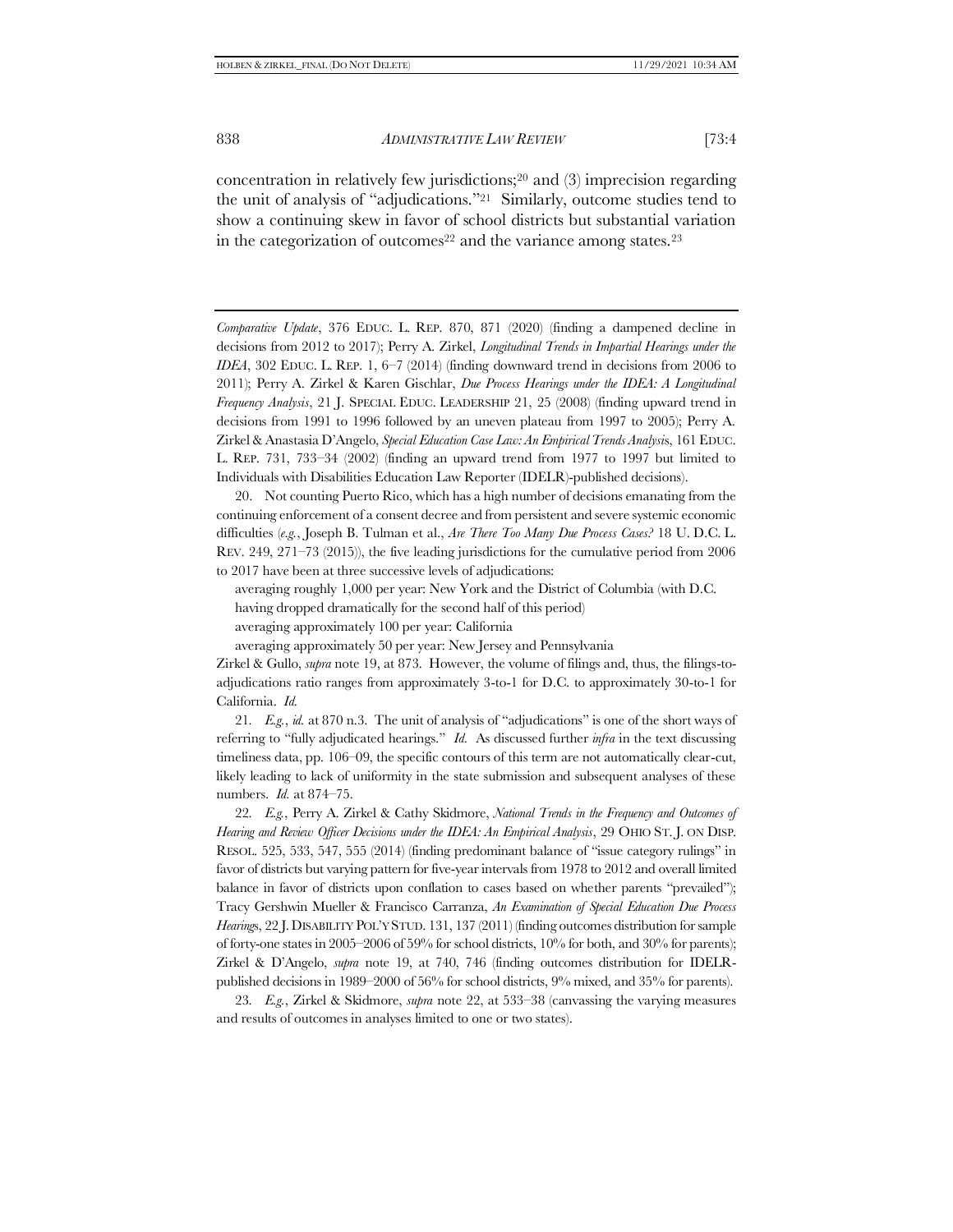### <span id="page-6-1"></span>*C. Timeliness Data*

Despite cumulative evidence of a gradual judicialization of DPHs,<sup>24</sup> the empirical analysis of their timeliness in relation to the abovementioned regulatory outer limits has been negligible thus far. An unpublished report from the federally funded Center for Appropriate Dispute Resolution in Special Education (CADRE) revealed 76% of all of the fully adjudicated hearings<sup>25</sup> for the fifty states for the fifteen-year period from 2004–2005 to 2018–19 were beyond the regulatory timeline<sup>26</sup> based on the annual data

<span id="page-6-0"></span>24*. E.g.*, Perry A. Zirkel et al., *Creeping Judicialization in Special Education Hearings?: An Exploratory Study*, 27 J. NAT'L ASS'N ADMIN. L. JUDICIARY 27, 29–30, 44–45 (2007) (finding various indicators of increasing judicialization in an empirical analysis of IHO decisions in Iowa). Another indicator, which is evident across the states, is the gradual shift from attorneys constituting a minority of IHOs to attorneys being the vast majority of IHOs. *Compare* Thomas Smith, *Status of Due Process Hearing*s, 48 EXCEPTIONAL CHILD. 232, 233 (1981) (finding that 55% of the IHOs were non-lawyers with inferable expertise in special education), *with* Connolly et al., *supra* note [4,](#page-1-0) at 159 (finding that in forty-one states and D.C. 100% of the IHOs were lawyers, and the only state where less than a majority were lawyers was Delaware, which uses a tripartite panel with the attorney in the central position). Moreover, the early prevailing model of part-time IHOs had changed to full-time IHOs in approximately nineteen states. *See* Connolly et al., *supra* not[e 4,](#page-1-0) at 158. As a result, the competence criteria for IHOs, established for the first time in the 2004 amendments of the IDEA, focused on legal rather than special education practice. *See* 20 U.S.C. §§ 1415(f)(3)(A)(ii)–(iv) (detailing knowledge and ability for IDEA legal interpretations, conducting hearings, and writing decisions). The 2004 amendments also introduced sufficiency procedures that have contributed to lengthier hearings. *See* Mark C. Weber, *In Defense of IDEA Due Process*, 29 OHIO ST. J. ON DISP. RESOL. 495, 512 (2014) ("The pleading requirements put in place in 2004 increase paperwork and promote delay."). Finally, along with the expanded applicability of state administrative procedure acts (APAs), which correlates with the increased use of central panel administrative law judges (ALJs) for IDEA DPHs from six states in 1991 to twenty states in 2018, the state laws that supplement the IDEA have added various adjudicative formalities including discovery and motion practice that tend, on a net basis, to lengthen the period for completion of the hearing process*. See* Connolly et al., *supra* note [4,](#page-1-0) at 157–58; *see generally* Andrew M.I. Lee & Perry A. Zirkel, *State Laws for Due Process Hearings under the Individuals with Disabilities Education Act: The Pre-Hearing* Stage, 40 J. NAT'L ASS'N ADMIN. L. JUDICIARY 1 (2021).

25. The Department of Education's instructions for its annual survey continue to define "fully adjudicated" as a hearing in which the "[the IHO] conducted a due process hearing, reached a final decision regarding matters of law and fact and issued a written decision to the parties." U.S. DEP'T OF EDUC.,E*MAPS*USER GUIDE:IDEAPART BDISPUTE RESOLUTION SURVEY 32 (2020).

The instructions include a parallel definition for expedited hearings. *Id*. They also include a contrasting definition that effectively indicates various exclusions, specifying "dismissed" complaints as "those determined by the [IHO] to be insufficient or without cause, and those not fully adjudicated for other reasons." *Id.* at 31–32.

26. The Department's instructions define "within timeline" differentially between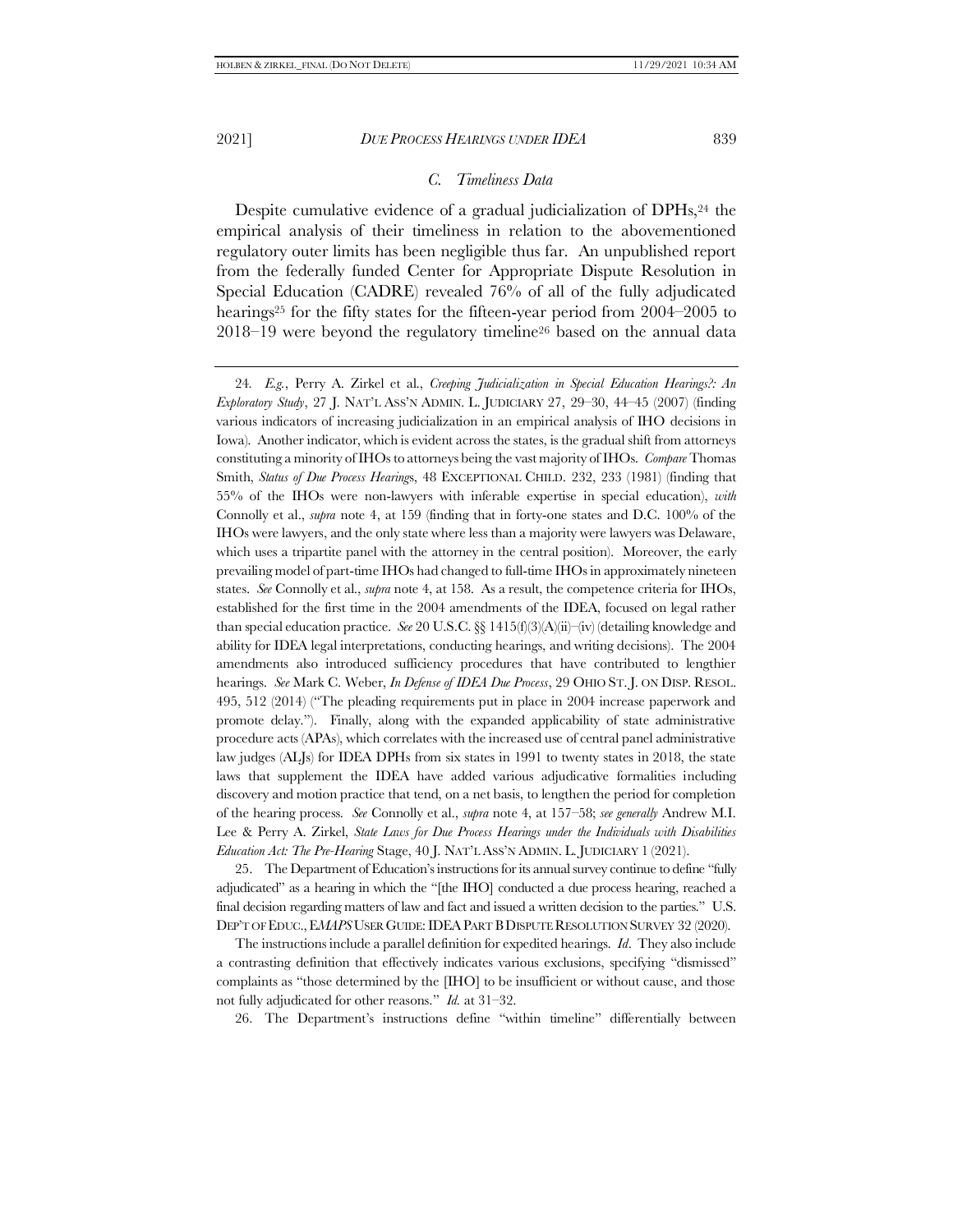<span id="page-7-1"></span>collection of the U.S. Department of Education's Office of Special Education Programs (OSEP).27 As the U.S. Government Accountability Office (GAO) observed, the Department of Education "assesses states' performance on dispute resolution using several different measures . . . but lacks key information about the timeliness of due process hearing decisions, which reduces its ability to monitor dispute resolution effectively."28 Specifically, policymakers and stakeholders lack specific information on the length of DPHs, including extensions, with due differentiation and elaboration of the contours and criteria of "fully adjudicated."<sup>29</sup>

<span id="page-7-2"></span><span id="page-7-0"></span>Based largely on anecdotal evidence and partisan perceptions, proposals to reform the administrative adjudication process of the IDEA have focused on structural streamlining by replacing the DPH or reducing the stages

27. E-mail from Diana Cruz, Data Analyst, CADRE, to Perry A. Zirkel (Mar. 22, 2021, 12:47 EST). This overall percentage includes those fully adjudicated hearings in which the IHO had granted extensions. Moreover, during this period, the longitudinal trajectory fluctuated between 67% and 82% without a clear upward or downward trend. Finally, the proportion of fully adjudicated hearings that were beyond extensions fluctuated between 6% and 16%. *Id.* The source data, which are from the state education agency (SEA) annual reports to the U.S. Department of Education's Office of Special Education Programs (OSEP), remain problematic despite published guidance that "as part of the State's general supervisory responsibility, the SEA must ensure that due process hearing decision timelines are properly calculated and enforced," including a mechanism to track when the resolution period has concluded, and the forty-five-day period starts. Memorandum from Melody Musgrove, Director of Office of Special Educ. Programs, to Chief State School Officers, State Directors of Special Educ., *Dispute Resolution Procedures Under Part B of the Individuals with Disabilities Education Act (Part B)*, at 55 (July 23, 2013), https://www2.ed.gov/policy/speced/guid/idea/me mosdcltrs/acccombinedosersdisputeresolutionqafinalmemo-7-23-13.pdf.

28. GAO, SPECIAL EDUCATION: IMPROVED PERFORMANCE MEASURES COULD ENHANCE OVERSIGHT OF DISPUTE RESOLUTION 23 (2014), https://www.gao.gov/products/GAO-14- 390; *see also id*. at 31 (The U.S. Department of "Education's measure does not provide clear, complete information about *the duration of this process*, information which is useful for ensuring effective program monitoring and targeted technical assistance.") (emphasis added).

29*. See, e.g.*, U.S DEP'T OF EDUC., *supra* note [25,](#page-6-0) at 4, 6–7, 23–24 (failing to differentiate expedited hearings from those that are not expedited and failing to clarify the fit of written decisions that are summary dispositions). For example, the data need to differentiate expedited hearings from those that are not expedited. Similarly, the definition does not make sufficiently clear the fit of written decisions that are summary dispositions.

standard hearings (for which the written decision "was provided to the parties in the due process hearing not later than 45 days after the expiration of the resolution period") and expedited hearings (for which the written decision was "provided no later than 10 school days after the due process hearing, which must occur within 20 school days of the date the expedited due process complaint is filed"). *Id.* at 31.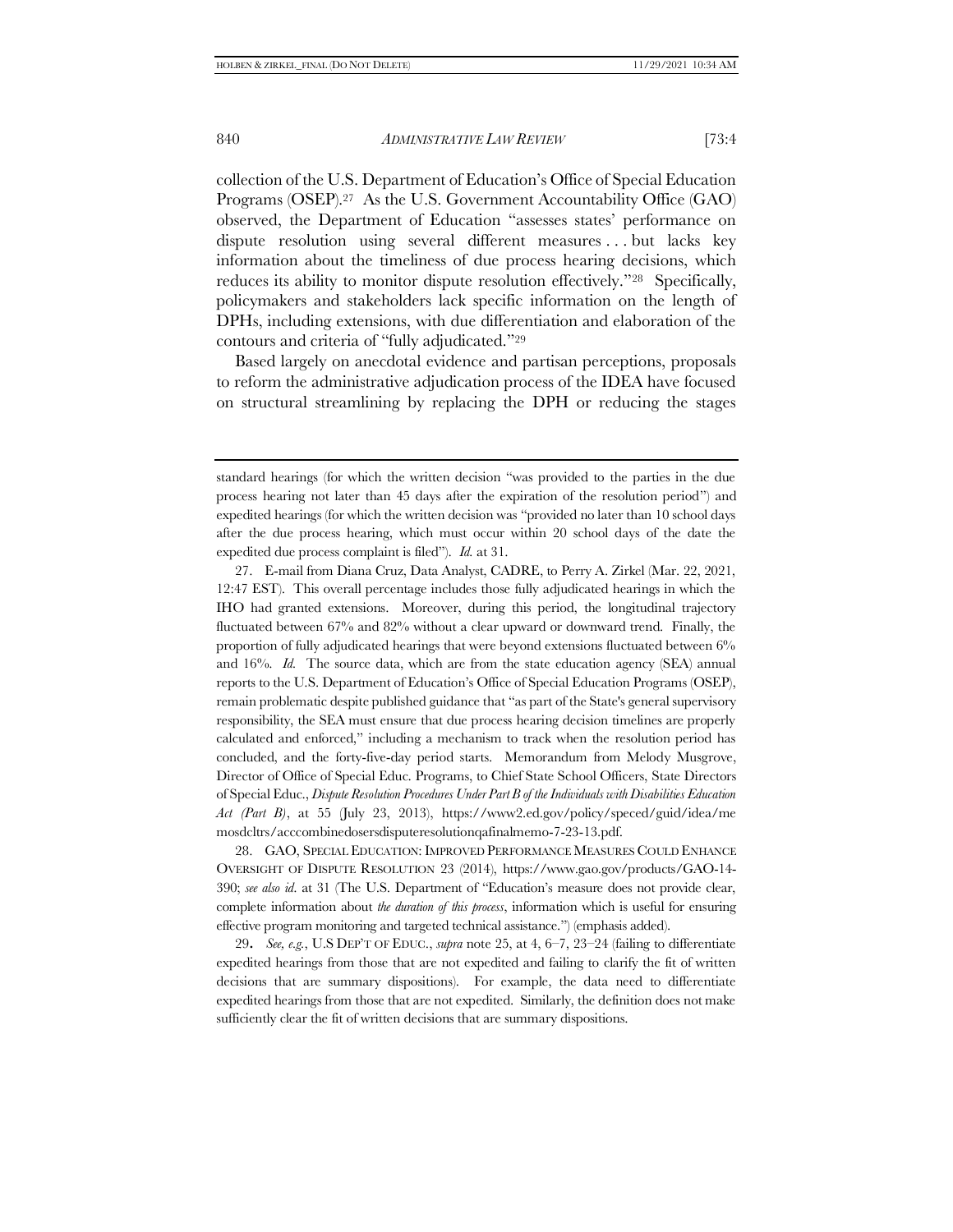before and after it.30 At most, these proposals merely mention the lack of timeliness rather than addressing it with specific empirical data and efficiency measures for careful assessment.<sup>31</sup>

### <span id="page-8-0"></span>*D. Timeliness Controversies*

<span id="page-8-1"></span>Major systemic concerns specific to the timeliness of DPHs have been limited to two of the most DPH-active states—New York and New Jersey.<sup>32</sup> In New York, the media has revealed a mounting crisis of backlogged DPHs, particularly in New York City, which accounts for most of the DPH activity.33 Although both the completeness of the data and whether the analyses included expedited and other not fully adjudicated hearings are unclear, related reports recounted that the average length of DPHs in New York was 110 days for the nine-year period starting in 2002<sup>34</sup> and 178 days for the five-year period starting in 2014–2015.35 In February 2020, citing concerns about both backlog and timeliness, parents of students with disabilities filed a class action lawsuit against the New York City Department

- 34. McMahon, *supra* not[e 33,](#page-8-1) at 6–7.
- 35. Merced, *supra* note [33,](#page-8-1) at 19.

<sup>30</sup>*. E.g.*, SASHA PUDELSKI, AM. ASS'N OF SCH. ADM'RS, RETHINKING SPECIAL EDUCATION DUE PROCESS 9–18 (2016), https://www.aasa.org/uploadedFiles/Policy\_and\_Advocacy/Publi c\_Policy\_Resources/Special\_Education/AASARethinkingSpecialEdDueProcess.pdf (proposing, based on a survey of school superintendents, to replace the DPH with a special education facilitation and consultancy model); Elizabeth A. Shaver, *Every Day Counts: Proposals to Reform IDEA's Due Process Structure*, 66 CASE W. RES. L. REV. 143, 205 (2015) (proposing, based on a survey of special education attorneys, to reduce the "layer[s]" before and after the DPH).

<sup>31.</sup> PUDELSKI, *supra* not[e 30,](#page-8-0) at 15–16.

<sup>32</sup>*. Id.* at 10.

<sup>33</sup>*. E.g*., Reema Amin, *New York State Changes Course on Plan to Address Backlog of Special Education Cases*, CHALKBEAT (Oct. 20, 2020), https://ny.chalkbeat.org/2020/10/19/2152 4233/new-york-state-changes-course-on-plan-to-address-backlog-of-special-education-cases (reporting lack of substantial steps to resolve the continued delays in completing DPHs in New York City); Alex Zimmerman & Yoav Gonen, *Small Set of Hearing Officers Deluged with Special Education Complaint*s, THE CITY (Dec. 5, 2019, 4:10 AM EST), https://www.thecity.nyc/ education/2019/12/5/21210658/small-set-of-city-hearing-officers-deluged-with-special-edcomplaints (reporting that twelve IHOs in New York City have almost 5,000 unresolved DPH filings); *cf*. Gilbert K. McMahon, *NYS Special Education Impartial Hearing Outcomes*, at 1–3 (last visited Nov. 1, 2021), available at http://www.specialedlawadvocacy.com/news.html (finding that New York City accounted for 95% of the state's DPHs during the eight year period starting in 2002–2003, with its suburbs accounting for the majority of the rest); Deusdedi Merced, *External Review of New York City Impartial Hearing Office*, at 17 (Feb. 22, 2019), https://www.politico.com/s tates/f/?id=00000170-9867-d855-a3f7-d8ff5cdb0000 (reporting that New York City accounted for 96% of the state's DPHs for the five-year period starting in 2014–2015).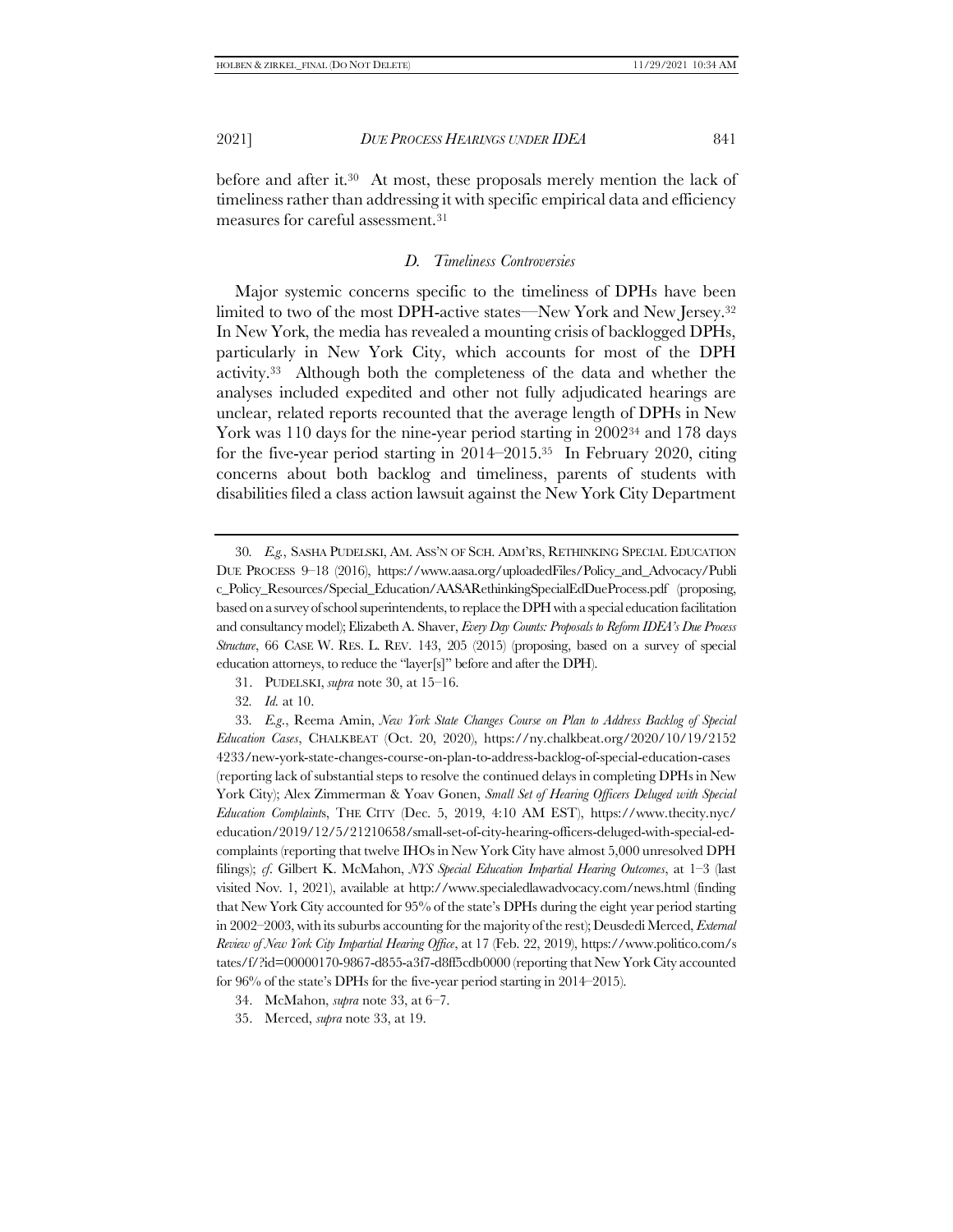of Education. <sup>36</sup> In June 2020, the United States District Court for the Eastern District of New York approved class certification, <sup>37</sup> and the parties are currently engaged in settlement discussions.38 Additionally, the New York State Department of Education recently issued a Request for Information, seeking public input for possible solutions of this pressing problem, including a new DPH system in New York City.<sup>39</sup>

<span id="page-9-1"></span>In New Jersey, a report from a group of parent attorneys found—based on acknowledged incomplete case data—that the average length of adjudicated DPHs for the three-year period 2014–2017 was 212 days, but exclusion of expedited and emergent-relief hearings extended the average length to 312 days.<sup>40</sup> In January 2020, responding to the same group's class action lawsuit and a U.S. Department of Education order, which were both in May 2019,<sup>41</sup> the New Jersey Department of Education proposed guidelines for the state's DPH system to provide more efficient and effective completion of DPHs.42 However, as part of the ongoing lawsuit, the plaintiffs

39. New York City Dep't of Educ., Request for Information #21-003 (last visited Nov. 1, 2021), http://www.p12.nysed.gov/compcontracts/nysed-rfi-21-003-iho-nyc/home.html.

40. LISA M. QUARTAROLO, N.J. SPECIAL EDUC. PRACTITIONERS, REPORT OF NEW JERSEY SPECIAL EDUCATION PRACTITIONERS TO HONORABLE PHIL MURPHY,GOVERNOR 9– 10 (2018), available at https://edlawcenter.org/news/archives/special-education/reportspecial-education-hearing-delays-gross-denial-of-justice.html*.* 

41. For a brief overview, see *Proposed Fix for Delays in New Jersey Special Education Hearings Restricts Student Rights*, EDUC. L. CTR. (Mar. 10, 2020), https://edlawcenter.org/news/archiv es/special-education/proposed-fix-for-delays-in-new-jersey-special-education-hearings-restri cts-student-rights.html (last visited Nov. 1, 2021). For the class action, see *C.P. v. N.J. Dep't. of Educ*., (D.N.J. May 22, 2019), available at https://drive.google.com/file/d/18gX7c4eDZg JMFOszjFwZ998l9bwTlT8G/view?usp=sharing. For the full SEA documents, see N.J. DEP'T OF EDUC., PROPOSED SPECIAL EDUCATION DUE PROCESS GUIDELINES (2020), available at https://www.nj.gov/education/specialed/disputes.shtml. For a companion case, which thus far has amounted to a procedural tangle, see J.A. v. Monroe Twp. Bd. of Educ., No. 18-cv-09580, 2019 WL 1760583 (D.N.J. Apr. 22, 2019), *further proceedings*, No. 18-cv-14838, 2020 WL 3496876 at \*3 (D.N.J. June 29, 2020) (directing the plaintiffs to notify the court how they want to proceed in this case and C.P. v. N.J. Department of Education).

<span id="page-9-2"></span><span id="page-9-0"></span><sup>36.</sup> Class Action Complaint for Declaratory and Injunctive Relief at ¶¶ 4, 7, J.S.M. v. New York City Dep't of Educ., No. 20-cv-705 (E.D.N.Y. Feb. 7, 2020) (citing a backlog of more than 10,000 cases and an average case length of 259 days).

<sup>37.</sup> Stipulation and Order for Class Certification at ¶¶ 4–7, J.S.M. v. New York City Dep't of Educ., No. 20-cv-705 (E.D.N.Y. June 18, 2020).

<sup>38</sup>. Minute Entry for Settlement Conference, J.S.M. v. New York City Dep't of Educ., No. 20-cv-705 (E.D.N.Y. Sep. 27, 2021) (setting, in the wake of approximately ten previous extensions for settlement discussions, an October 1 deadline for (a) a joint report advising whether there is an agreement in principle for a negotiated settlement and (b) a school district proposal for expediting the resolution of backlogged cases).

<sup>42.</sup> *See* N.J. DEP'T OF EDUC., *supra* note [41,](#page-9-0) at 1–2.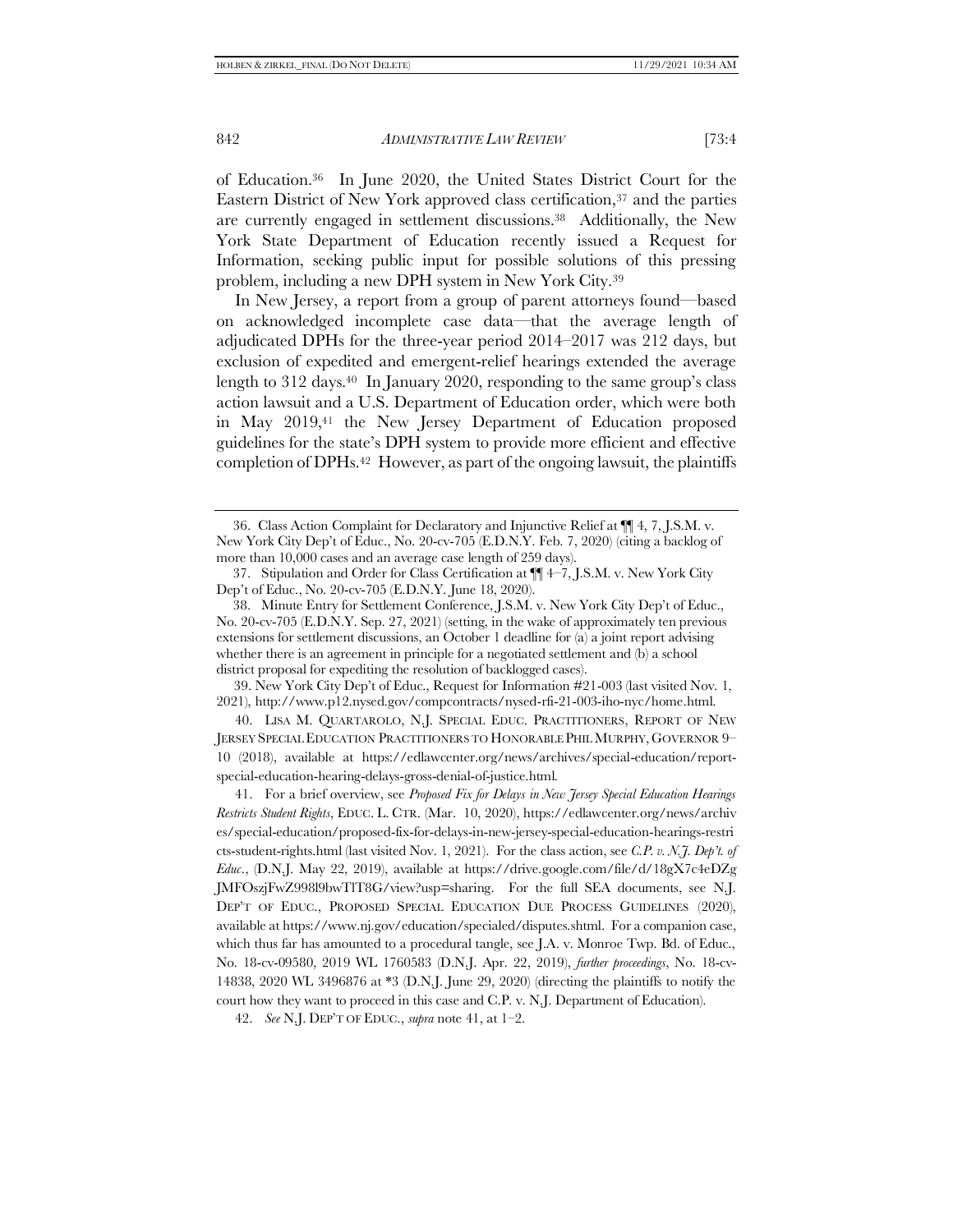<span id="page-10-2"></span><span id="page-10-1"></span>quickly responded with a motion for a preliminary injunction against implementation of the guidelines.43 On May 22, 2020, the Federal District Court in New Jersey, without yet deciding the class certification and the preliminary injunction motions, addressed the defendants' motion to dismiss the second amended complaint on the grounds of standing and mootness*.* <sup>44</sup> For standing, the court denied dismissal for ten of the eleven named plaintiffs based on significant delays in the "45-Day Rule."45 The exception was the child for whom the parents had not filed a due process complaint.<sup>46</sup> For mootness, the court concluded that the remaining ten children fit in the exception for cases capable of repetition yet escaping review.47 The overall ruling, which was within the standing analysis,<sup>48</sup> was that "Plaintiffs have asserted a plausible claim that the delays experienced by the [ten children] crossed the line from minor, nonactionable delays to delays so significant that they deprived [these children] and their parents of the substantive rights guaranteed to them by the IDEA."<sup>49</sup>

44. C.P. v. N.J. Dep't of Educ., 76 IDELR ¶ 214, at 3, 15 (D.N.J. 2020). For the most recent procedural decision in this case, see C.P. v. N.J. Dep't of Educ., 77 IDELR ¶ 288, at 6 (D.N.J. 2020) (consolidating the expedited trial and plaintiffs' preliminary injunction motion, and denying class certification without prejudice pending streamlined discovery).

45. The court used the "45 Day Rule" as a short-hand way to refer to the net number of days from completion or waiver of the resolution period to the decision after deduction for specific extensions that the IHO had granted in request to a party request. *C.P*., 76 IDELR ¶ 214, at 5. Based on the allegations in the complaint, the court listed violations of the 45-Day Rule for the remaining ten plaintiff students ranging from 30+ to 791 days. *Id.* at 10. However, the endpoint of three of the ten cases was a settlement rather than a decision, another had yet not had a hearing, and the court did not make clear whether the decision in all of the other six cases was in favor of their parents (i.e., a denial of FAPE). *Id.* at 5–6.

46. The parents of this child had filed for the sibling, who was one of the eleven named plaintiffs, but claimed that the delay for the sibling discouraged them for filing for this child. *Id.* at 9.

47*. Id.* at 13–14.

48. Additionally, intervening between standing and mootness analyses, the court rejected the defendants' failure-to-exhaust argument for the child who had not yet had a hearing after 200 days, concluding that the violation in this case was systemic and thus within at least the futility exception to the exhaustion requirement. *Id.* at 12.

49*. Id.* at 10. In ringing dicta at the end of the opinion, after pointing out the pandemic's reminder as to the preciousness of time for students with disabilities and for all students, the court intoned:

Plaintiffs have made out plausible claims that the system for the [administrative] adjudication of IDEA disputes . . . in New Jersey is profoundly broken and routinely violates the federal laws designed to insure that our most vulnerable children remain

the priority we all should agree they are, not only in these times, but at all times. *Id.* at 15.

<span id="page-10-3"></span><span id="page-10-0"></span><sup>43.</sup> Application for Order to Show Cause without Temporary Restraints, C.P. v. N.J. Dep't of Educ., No. 19-cv-12807 (D.N.J. Jan. 29, 2020), available at https://drive.google. com/file/d/1oaGgIGwabVeYqtNp9AgcU1ThievmmAb5/view?usp=sharing.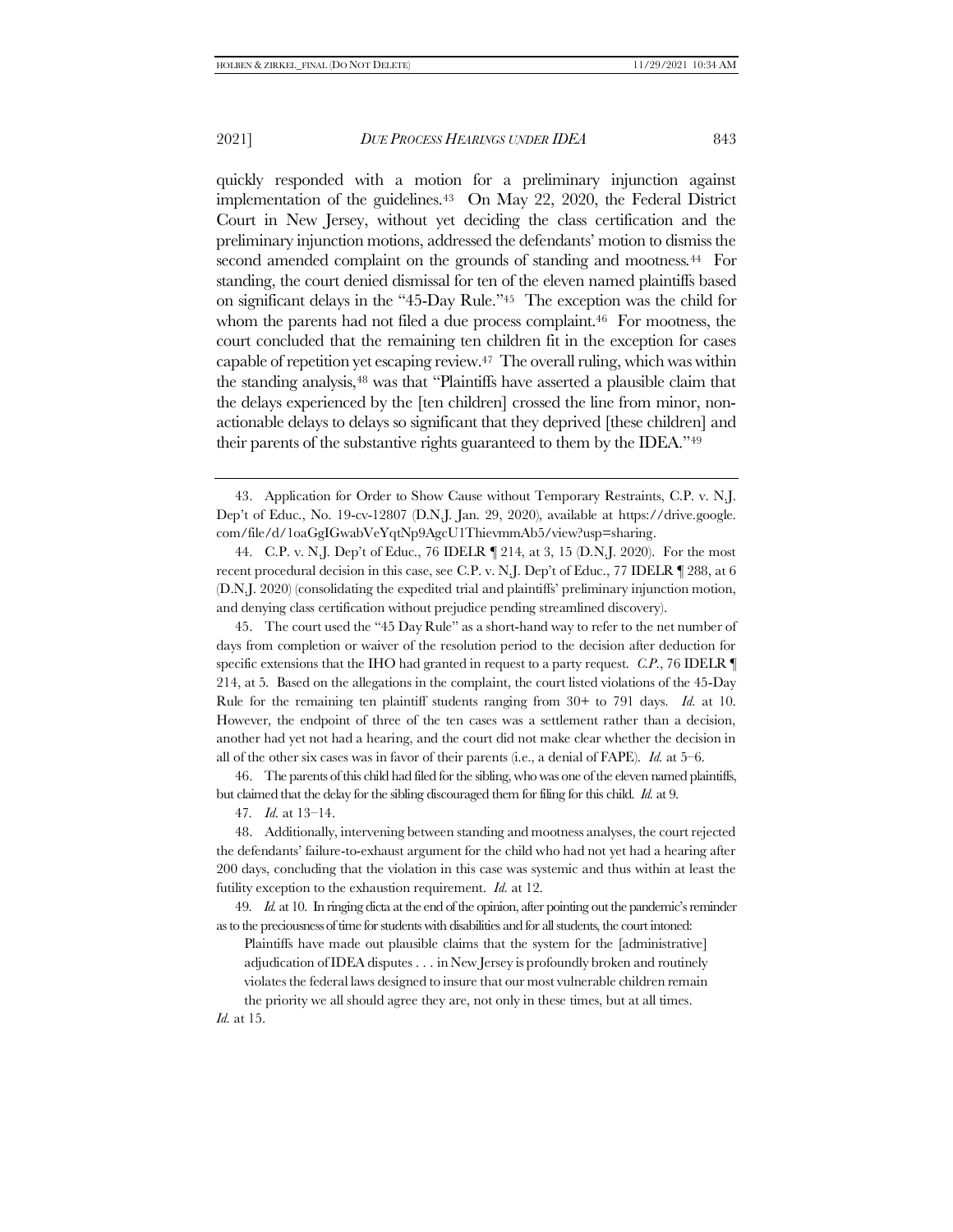# <span id="page-11-2"></span><span id="page-11-0"></span>*E. Related Case Law*

For the 2020 New Jersey ruling, which merely preserved the matter for further proceedings, the court relied on a rather thin line of court decisions starting with an early ruling in a long-standing class action in *Blackman v. District of Columbia.*50 The court in *Blackman* conducted its analysis in the context of more extensive systemic deficiencies and in reliance on two cases from other jurisdictions that combined flagrant DPH timeliness violations with other serious procedural deficiencies, ruling:

While a slight delay in the provision of a hearing after a request has been made or a slight delay in rendering a decision may be an excusable procedural infirmity in some cases, the failure to offer the parents and their children a timely hearing for months after the expiration of the 45[-]day period, as was the case here, crosses the line from process to substance.<sup>51</sup>

The rest of the abbreviated line of decisions cited in the New Jersey case consisted of two cases with rather remote dicta<sup>52</sup> and two other cases that represented more solid, although still qualified, support.<sup>53</sup>

<span id="page-11-1"></span>Although not cited in the preliminary New Jersey ruling, an alternate and more substantive line of case law presents more lenient rulings on the lack of timeliness in DPHs.<sup>54</sup> More specifically, the prevailing weight of judicial

51*. Blackman I*, at 79 (citing Walker v. District of Columbia, 157 F. Supp. 2d 31 (D.D.C. 2001) and Evans v. Bd. of Educ. of Rhineback Cent. Sch. Dist., 930 F. Supp. 83 (S.D.N.Y. 1996)). In the follow-up decision, reciting this language, the court ruled that this delay qualified for the irreparable harm criterion for a preliminary injunction. *Blackman II*, at 9.

52. M.M. v. Paterson Bd. of Educ., 736 F. App'x 317, 322 n.10 (3d Cir. 2018) (noting, upon denying the parent's request for a preliminary injunction because the parent had not exhausted the DPH process, that further delays might qualify as an exception for exhaustion in the future); E.M. v. Pajaro Valley Unified Sch. Dist., No. C 06-04694, 2006 WL 3507926, at \*6 (N.D. Cal. Dec. 5, 2006) (concluding that the four-month total DPH period from filing to decision, without more specific allegations, did not constitute an injury in fact).

53. Miller v. Monroe Sch. Dist., 131 F. Supp. 3d 1107, 1113, 1117 (W.D. Wash. 2015) (issuing a preliminary injunction limited to the 142-day violation of the 45-day rule during which it was unclear whether the district provided the child with FAPE); Dep't of Educ. Haw. v. T.G., 56 IDELR  $\P$  97, at 8–9 (D. Haw. 2011) (ruled that outright denial of a timely hearing was a per se denial of FAPE in terms of the parents' right to meaningful participation, but rather than order the requested relief of reimbursement remanded to the IHO the remaining issue of whether the unilateral placement was appropriate).

54*. E.g.*, Pangerl v. Peoria Unified Sch. Dist., 780 F. App'x 505, 507 (9th Cir. 2019)

<sup>50</sup>*. Id.* at 9 (citing Blackman v. District of Columbia, 277 F. Supp. 2d 71 (D.D.C. 2003) (Blackman I) and Blackman v. District of Columbia, 382 F. Supp. 2d 3 (D.D.C. 2005) (Blackman II)). In the most recent decision in the *Blackman* litigation, the court extended the enforcement of the consent decree for another twelve years. Blackman v. District of Columbia, 239 F. Supp. 3d 22, 24 (D.D.C. 2017).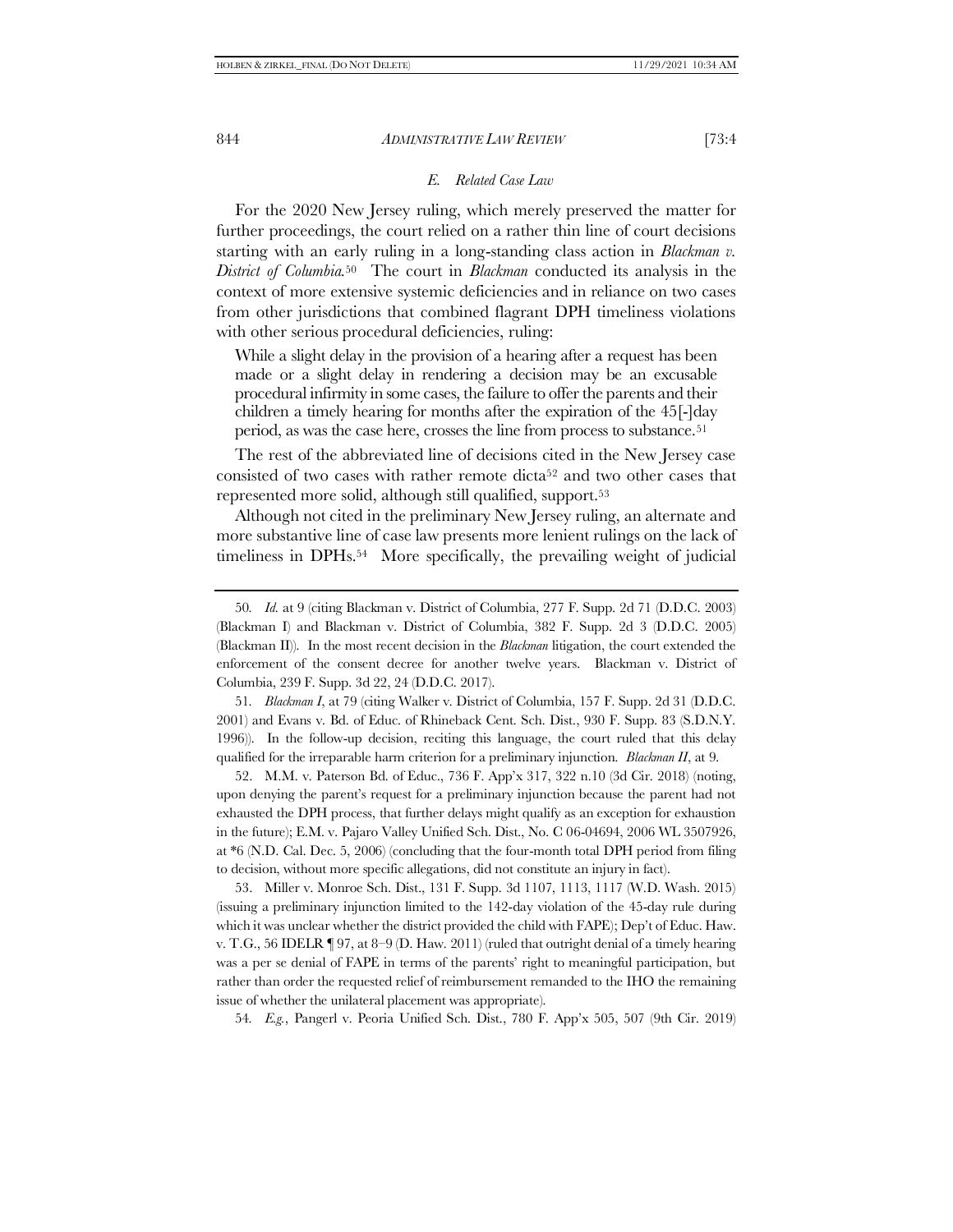(ruling that approximately 350-day lateness was procedural violation that lacked the requisite second-step loss); C.W. v. Rose Tree Media Sch. Dist., 395 F. App'x 824, 827–28 (3d Cir. 2010) (denying reimbursement or compensatory education for seventeen-month delay in holding DPH upon no denial of FAPE); J.D. v. Pawlet Sch. Dist., 224 F.3d 60, 69–70 (2d Cir. 2000) (ruling that "plainly untimely" 33-day lateness of decision, after extension, was harmless procedural violation in light of decision against the child's eligibility); Heather S. v. Wis., 125 F.3d 1045, 1059 (7th Cir. 1995) (ruling that at least 4.5-month lateness of decision, after waiver, did not result in requisite loss of educational opportunity); Amann v. Stow Sch. Sys., 982 F.2d 644, 653 (1st Cir. 1992) (ruling that approximately 150-day lateness of decision resulted in no remediable harm); Oskowis v. Ariz. Dep't of Educ., 76 IDELR 292, at 3–4 (D. Ariz. 2020) (ruling that the procedural violation of at least a year of the 75-day rule did not result in cognizable loss to student or parent); Wilkins v. District of Columbia, 571 F. Supp. 2d 163, 172–73 (D.D.C. 2008) (ruling that 4.5-month delay of expedited DPH decision did not result in substantive loss to the child); E.M. v. Pajaro Valley Sch. Dist., 48 IDELR 39, at 4 (E.D. Cal. 2007) (concluding, in further proceedings in this case cited *supra* not[e 52,](#page-11-0) that the 49-day delay did not amount to a cognizable injury in light of the DPH decision that the district had not denied the child a FAPE); G.W. v. New Haven Unified Sch. Dist., 46 IDELR 103, at 6 (N.D. Cal. 2006) (ruling that 40-day delay did not result in harm to the child); Grant v. Indep. Sch. Dist. No. 11, 43 IDELR 219, at 15 (D. Minn. 2005) (ruling that 4.5-month delay as at least half attributable to the plaintiff-parent and 10-day unrequested IHO extension did not harm child or parent); Renollett v. Minn. Dep't of Educ., 41 IDELR 179, at 5–6 (D. Minn. 2004) (ruling that plaintiff lacked standing to challenge the 4.5-month delay because his requested relief was not likely to remedy the alleged harm); CM *ex rel*. JM v. Bd. of Educ. of Henderson Cnty., 85 F. Supp. 2d 574, 591–92 (W.D.N.C. 1999), *partially rev'd on other grounds*, 241 F.3d 374, 388 (4th Cir. 2001) (assuming arguendo that seventh-month delay was, with extensions, untimely, and it did not interfere with child's FAPE); *cf.* K.K.M. v. Gloucester City Sch. Dist., 77 IDELR ¶ 74, at 6 (D.N.J. 2020) (rejecting for lack of standing parent's claim that decision was 317 days late, because the delays were fairly traceable to the IHO, not the defendant district). Moreover, in the absence of a direct remedy, attorneys' fees are only a limited possibility, which may go in the reverse direction if the court determines the suit to be frivolous. *See, e.g.*, Scorah v. District of Columbia, 322 F. Supp. 2d 12, 21–22 (D.D.C. 2004) (awarding attorneys' fees but unclear to what extent, if any, they were attributable to the 30-day lateness in comparison to reimbursement rulings); Engwiller v. Pine Plains Cent. Sch. Dist., 110 F. Supp. 2d 236, 251 (S.D.N.Y. 2000) (awarding attorneys' fees for lack of a decision almost a year after extension expired); Green Local Sch. Dist. Bd. of Educ. v. Redovian, 18 IDELR 1092, at 1,  $11-12$  (N.D. Ohio 1992) (ruling that district's fivemonth delay in setting up the DPH was "inexcusable neglect" entitling the plaintiff-parents only with the option to raise their otherwise reversed "prevailing party" status); *cf.* Caroline T. v. Hudson Sch. Dist., 915 F.2d 752, 757–759 (1st Cir. 1990) (awarding attorneys' fees to school district for parents' egregious prolongation of the DPH process).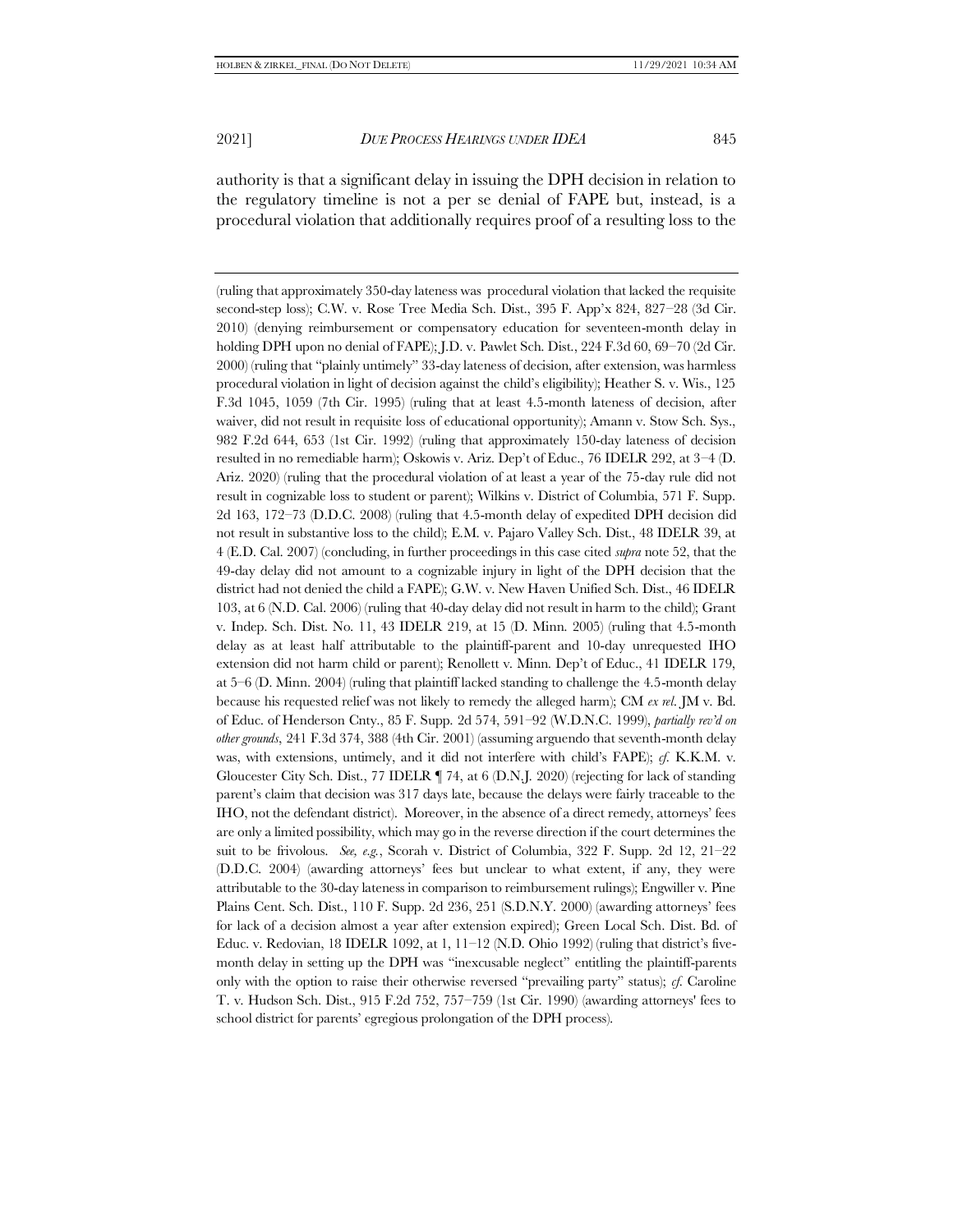child or parent.<sup>55</sup>The cases that have specifically or effectively found such a loss are rare.<sup>56</sup>

Yet, individual FAPE cases and class action litigation are not the only avenues for enforcement of the timeliness standards of the IDEA. OSEP, the administering agency of the IDEA, is responsible for IDEA regulations, funding, and overall supervision. OSEP includes the timeliness component in its compliance activities. As illustrated by its report of noncompliance and issuance of corrective actions in New Jersey,<sup>57</sup> OSEP continues to enforce timeliness of DPHs according to its own standards for SEAs.

### *F. Needed Information*

In sum, whether specific to current controversies in New Jersey and New York or to the more general implementation of the regulatory timelines nationally, more systematic and objective information about the length of DPHs is needed.58 The information should be for a defined period of sufficient duration and recency. It should also specify clearly demarcated criteria for the

57*.* For the May 5, 2019 notice of noncompliance, including the two identified issues with timeliness of DPH decisions, see Letter from Laurie VanderPloeg, Dir. of the Off. of Special Educ. Programs, U.S. Dep't of Educ., to Lamont Repollet, N.J. Comm'r of Educ. (May 6, 2019), https://www.nj.gov/education/specialed/fmr/NJ-B-RDAOnsiteVisitCoverLetter.pdf; OFFICE OF SPECIAL EDUC. PROGRAMS, DISPUTE RESOLUTION MONITORING OF THE NEW JERSEY DEPARTMENT OF EDUCATION. For the New Jersey Department of Education's August 6, 2019 response that identifies its corrective action steps, see Letter from Carolyn Marano, N.J. Assistant Comm'r of Educ., to Laurie VanderPloeg, Dir. of the Off. of Special Educ. Programs, U.S. Dep't of Educ. (Aug. 6, 2019) https://www.nj.gov/education/specialed/fmr/NJDOE USOSEPFindingsNoncompliance.pdf.

58*. Supra* note [25](#page-6-0) and accompanying text. *See also* OFF. OF SPECIAL EDUC. AND REHAB. SERVS., U.S. DEP'T OF EDUC., IDEA PART B DISPUTE RESOLUTION PROCEDURES (2020).

<sup>55</sup>*. See, e.g.*, *Pangerl*, 780 F. App'x at 507. For codification of this two-step test for procedural violations, which alternatively includes at the second step the student's right to substantive FAPE and the parents' right to meaningful participation, see 20 U.S.C.  $\S 1415(f)(3)(E)(ii)$  (requiring finding of one or more procedural violations that resulted in either deprivation of educational benefit to the student or significant interference with the parental opportunity for participation in the FAPE decisionmaking process).

<sup>56.</sup> Burr v. Ambach, 863 F.2d 1071, 1076 (2d Cir. 1988), *reaffirmed*, Burr v. Sobol, 888 F.2d 258, 259 (2d Cir. 1989) (relying on not only more than a year between filing and decision and an extra three-month delay at the second tier but also no prior placement during stay-put period because the school had closed); Rose v. Chester Cnty. Intermediate Unit, No. A. 95– 239, 1196 WL 238699, at \*4–5 (E.D. Pa. May 7, 1996), *aff'd mem*., 114 F.3d 1173 (3d Cir. 1997) (relying on not only more than a ten-month delay but also an eight-month delay in holding the hearing despite no allowance for extensions to do so in the context of an ultimate determination that the proposed IEP was inappropriate).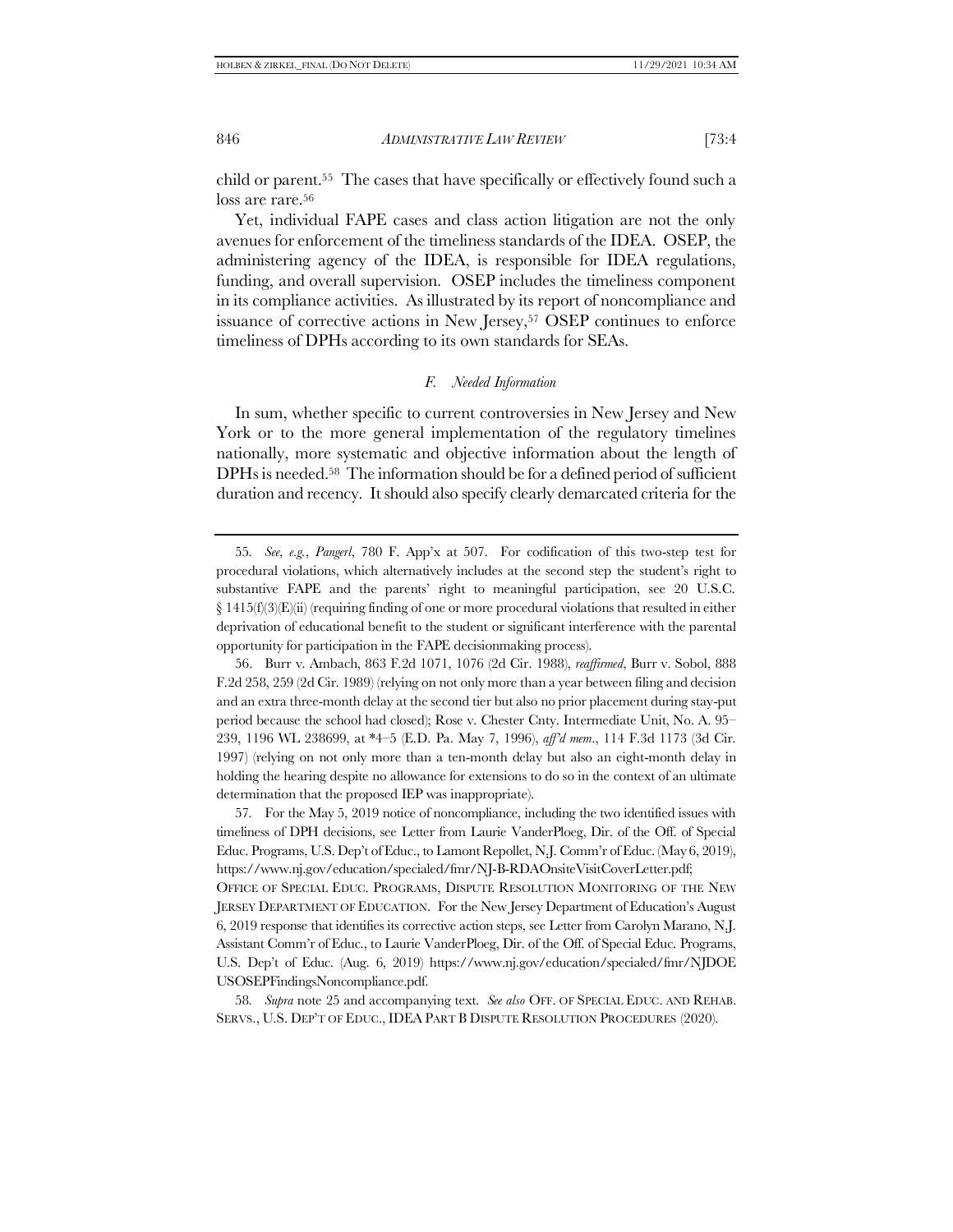unit of analysis—fully adjudicated hearings.59 Finally, to provide the requisite usefulness,<sup>60</sup> the data should focus on standard DPHs, with due differentiation from and limited attention to the specialized expedited variation, $61$  and with coverage across all fifty states and the District of Columbia.

# III. SPECIFIC METHODOLOGY

The purpose of this study was to determine the extent to which fully adjudicated DPHs under the IDEA for a recent six-year period adhered to the applicable timelines.62 Specifically, the research questions were as follows:

- 1. What is the average number of days from filing to decision for standard decisions and, secondarily, for expedited decisions (a) for the entire period, and (b) by year?
- 2. For standard decisions, what is the percentage distribution for the approximate categories of major delay, minor delay, and within timelines (a) for the entire period and (b) by year?
- 3. For standard decisions for the entire period, which are the states with the highest average length from filing to decision, along with their distribution according to the approximate categories of major delay, minor delay, and within timelines?
- 4. For standard decisions for the entire period, which are the states with the shortest average length from filing to decision, along with their distribution for the same approximate categories of major delay, minor delay, and within timelines?

# *A. Designated Population and Period*

The establishment of the target population of fully adjudicated DPHs, including the designation of the applicable period, was a multi-step process. Due to the absence of an available national database of DPH decisions,<sup>63</sup> the first major step was assembling a national pool of DPH decisions. The IDEA regulations require each SEA to make the decisions "available to the public"

62*. Supra* note[s 16](#page-4-1)–[18](#page-4-2) and accompanying text.

63. A commercial database, LRP Publications' SpecialEdConnection®, includes DPH decisions nationally. However, its coverage is far from complete, because it is dependent on SEA responses to its ongoing Freedom of Information Act (FOIA) requests and its own proprietary selection procedures. *See, e.g.*, Anastasia D'Angelo et al., *Are Published IDEA Hearing Officer Decisions Representative?*, 14 J. DISABILITY POL'Y STUD. 241, 241, 243, 249 (2004) (finding in an exploratory analysis limited evidence of representativeness).

<sup>59</sup>*. Supra* not[e 25](#page-6-0) and accompanying text.

<sup>60</sup>*. Supra* not[e 28](#page-7-0) and accompanying text.

<sup>61</sup>*. Supra* note[s 14](#page-3-2)–[15](#page-3-1) and accompanying text.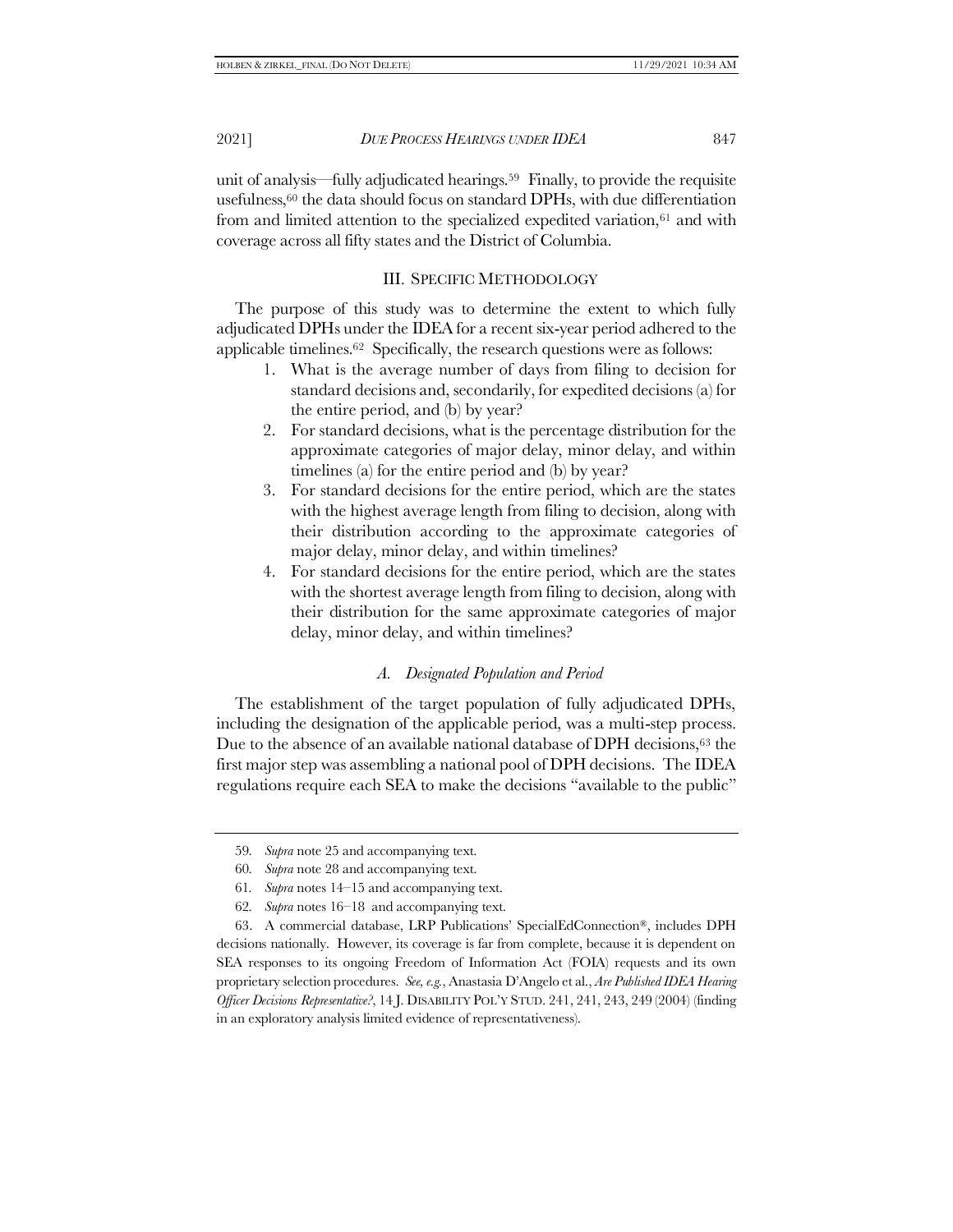without further specifications.<sup>64</sup> Finding that most states complied with the regulatory requirement for public availability via posting on their SEA website and that the most common set of recent years was the six-year period from January 1, 2013, to December 31, 2018,<sup>65</sup> we downloaded the decisions for this period and filled in any gaps in the posted decisions by contacting the SEA's dispute resolution coordinator.66 This process yielded a national pool of 11,348 DPH decisions representing all fifty states and the District of Columbia.

The next major step was screening out those decisions in the pool that did not meet specified selection standards for overall subject matter and for specific "fully adjudicated" status. As a preliminary or transitional sub-step, we used a random sampling procedure to obtain a representative but workable number of decisions for the four jurisdictions with particularly high frequencies of DPH decisions.67 The resulting pool, which was subject to the selection process and eventual re-weighting,<sup>68</sup> consisted of 3,037 DPH decisions.

65. The availability for prior years was very uneven due to varying retention practices, and that for the years 2019 and 2020 was similarly limited due to wide variance in the uploading of the most recent decisions.

66. As a result, nine states filled gaps in decision postings within our six-year period: Alaska, Idaho (with FOIA request), Maryland, Minnesota, Nevada, New York, North Carolina, North Dakota, and South Carolina (with FOIA request). The twenty-four states that filled in the missing data for the filing and/or decision dates were Arizona, Arkansas, Colorado, District of Columbia, Florida, Georgia, Hawaii, Kentucky, Massachusetts, Michigan, Minnesota, New Mexico, New York, North Carolina, Ohio, Oklahoma, Pennsylvania, Rhode Island, South Dakota, Tennessee, Texas, Utah, Vermont, and Virginia.

67. Accounting for approximately 85% of all the decisions in the pool, these states in order of frequency of decisions were as follows: New York – 7,224; District of Columbia – 990; Pennsylvania – 614; and California – 584. In accordance with an established source for requisite levels for representativeness, their respective resulting numbers of decisions after random selection were as follows: New York – 360; District of Columbia – 277; Pennsylvania – 238; and California – 230. *See* Robert V. Krejcie & Daryle W. Morgan, *Determining Sample Size for Research Activities*, 30 EDUC. & PSYCH. MEASUREMENT 607, 608 (1970)). For the random selection, we assigned all cases a sequentially numbered case identification (e.g., NY20 being the twentieth case from New York) and then used the random number generator in Microsoft Excel to select the requisite number of cases for each state. Finally, to maintain the requisite number for the data analysis, we used the same process to replace any initially selected cases that were exclusions upon application of the criteria for fully adjudicated DPHs.

68. The re-weighting process, as reported *infra* not[e 109](#page-20-0) and accompanying text, adjusted

<span id="page-15-1"></span><span id="page-15-0"></span><sup>64.</sup> 34 C.F.R. § 300.514(c)(2). First, this requirement is not specifically limited to fully adjudicated decisions. Second, while opining that a state FOIA is not sufficient to fulfill this requirement, the means of providing the required access is left to the discretion of each state so long as the state protects confidentiality. *See* Letter to Von Ruden, Office of Special Educ. Programs, 30 IDELR 402 (OSEP 1998). Third, OSEP has interpreted the regulations as requiring retention for at least 5.5 years. *See* Letter from Ruth E. Ryder, Acting Director, Office of Special Education Programs, to Anonymous (Feb. 27, 2017).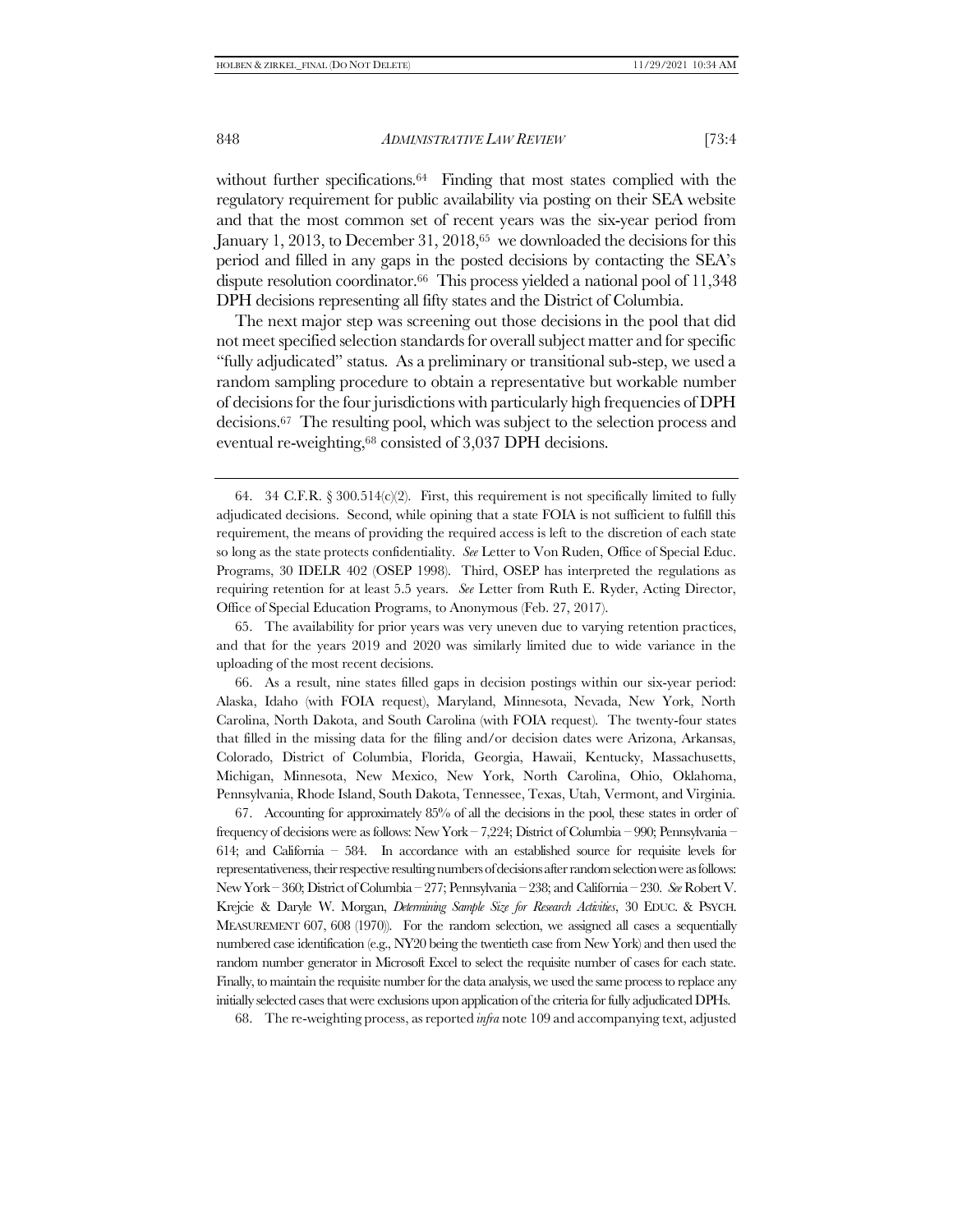For overall subject matter, we eliminated the relatively few decisions in the pool that were (a) based solely on either Section 504/Americans with Disabilities Act claims<sup>69</sup> or state laws that were separate from, rather than corollary to, the IDEA, $70$  and (b) state complaint procedures decisions $71$  or second-tier, review officer decisions.<sup>72</sup>

<span id="page-16-0"></span>Next, for the selection criteria, we used the OSEP instructions to SEAs for their mandated annual reporting<sup>73</sup> as the basic template for "fully adjudicated" status. We found it necessary to further refine this definitional template for more reliable specificity in assembling our final database of fully adjudicated DPHs. Starting with the three critical elements in the OSEP definition, we used the following combination of specific selection criteria:

(1) the IHO held an evidentiary hearing.

The OSEP instructions' definition of fully adjudicated included but did not separately define "a due process hearing."<sup>74</sup> In light of the IDEA regulations' specification of the parties' "hearing" rights,<sup>75</sup> we interpreted this criterion as requiring that the decision indicate that the IHO provided both parties with the opportunity to present and cross-examine witnesses. Referring to this refinement for brevity as an evidentiary hearing, we disqualified what some IHOs referred to

71*. E.g.*, Wyo. Dep't of Educ., Dkt. No. C-0128-13 (Wyo. SEA Nov. 8, 2013) (sustaining parent allegation of denial of FAPE). For this separate decisional dispute resolution avenue under the IDEA, which is investigative rather than adjudicative, see 34 C.F.R.  $\S$  300.151– 300.153. Among the differences from DPHs is a shorter timeline from filing to decision. *Id.* § 300.152(a) (specifying the period as 60 calendar days).

72*. E.g.*, Appeal of DPH Decision No. 2116 (Okla. SEA Jul. 28, 2017) (affirming the IHO's decision in response to parental appeal). For the relatively few two-tier states, *see supra* not[e 5.](#page-1-1) Among the differences for the second tier is a shorter timeline from request to decision. *See* 34 C.F.R. § 300.515(b) (specifying the period as 30 calendar days).

73*. Supra* U.S. DEP'T OF EDUC., note [25.](#page-6-0) The full version of the relevant instruction was to exclude "due process complaints resolved through a mediation agreement or through a written settlement agreement, those settled by some other agreement between the parties . . . , those withdrawn by the filing party, those determined by the [IHO] to be insufficient or without cause, and those not fully adjudicated for other reasons." *Id.* at 32–33.

74*. Supra* not[e 24.](#page-6-1)

75. 34 C.F.R. § 300.512(a)(2) ("Present evidence and confront, cross-examine, and compel the attendance of witnesses . . . ."); *see also id.* § 300.512(a)(4) ("Obtain a written, or, at the option of the parents, electronic, verbatim *record of the hearing*") (emphasis added).

the calculation for these four states' finally selected decisions on a proportional basis in arriving at the national findings for the four research questions.

<sup>69</sup>*. E.g.*, Abington Heights Sch. Dist., ODR Dkt. No. 13355-1213AS (Pa. SEA Apr. 6, 2013) (deciding denial of FAPE claim under Section 504).

<sup>70</sup>*. E.g*., Randolph Pub. Sch., BSEA Dkt. No. 1402607 (Mass. SEA Mar. 6, 2014) (upholding public agency determination of student's residency).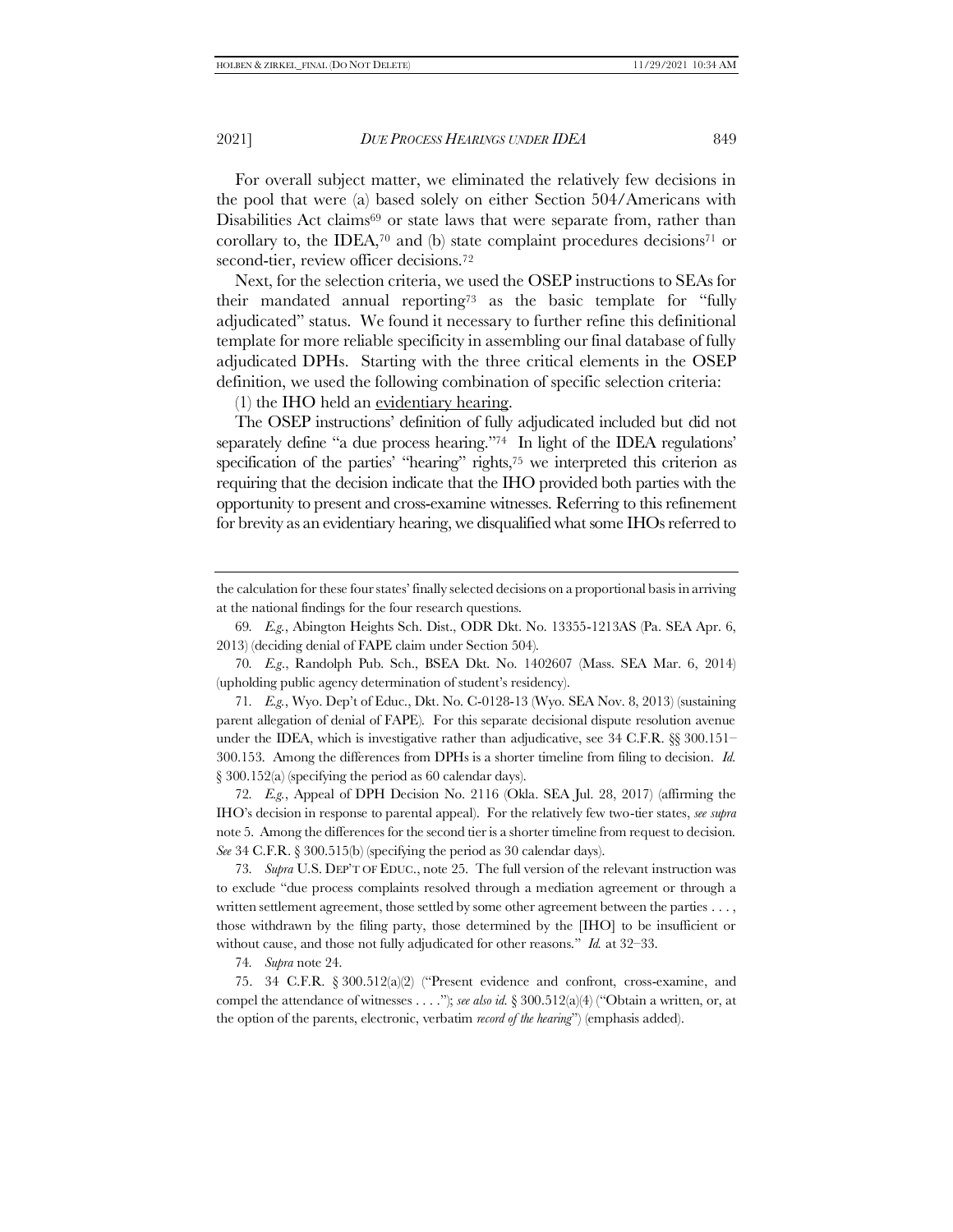<span id="page-17-0"></span>as a "motions hearing."<sup>76</sup> We added as designated "marginal inclusions" the relatively few decisions where, as a de facto equivalent to witness testimony, both parties affirmatively agreed to decline an evidentiary hearing by (a) jointly stipulating all the facts<sup> $77$ </sup> or otherwise (b) mutually agreeing upon specified evidence in lieu of testimony.78 Conversely, this marginal inclusion did not extend to an inference of passive acquiescence rather than affirmative agreement by one party, such as failure to file an opposition motion.79 As a result and in line with the broad OSEP exclusion, $80$  we eliminated from the pool most dismissals or other summary dispositions, which included but were not limited to those confirming abandonment or withdrawal;<sup>81</sup> those based on settlements,<sup>82</sup> including consent agreements;<sup>83</sup> those determining insufficiency<sup>84</sup> or otherwise to be without cause.85 The limited exceptions were for summary dispositions, regardless of the jurisdiction's particular terminology, that were after an evidentiary hearing<sup>86</sup> or for which both parties affirmatively waived the hearing.<sup>87</sup>

<span id="page-17-1"></span>(2) the IHO issued a written decision regarding issues of law and fact.

For the cases that qualified under the first criterion, we included all cases for which the written decision contained both findings of fact and conclusions of law,<sup>88</sup> including those with extensive redactions.<sup>89</sup> On the "marginal" side, we

79*. E.g*., [Redacted] Sch. Dist., No. LEA-18-0015, at \*2 (Wis. SEA Jan. 22, 2018).

- 80. U.S. DEP'T OF EDUC., *supra* not[e 25;](#page-6-0) *see also supra* text accompanying note [73.](#page-16-0)
- 81*. E.g.*, Kyrene Unified Sch. Dist., No. 12C-DP-039-ADE (Ariz. SEA Mar. 21, 2013).
- 82*. E.g.*, Newington Bd. of Educ., No. 15-0131 (Conn. SEA Nov. 18, 2014).
- 83*. E.g.*, Albuquerque Pub. Sch., No. DPH 1314-06 (N.M. SEA Nov. 12, 2013).
- 84*. E.g.*, Parish Sch. Bd., No. 2015-9696-IDEA (La. SEA Aug. 6, 2015).

85*. E.g.*, D.B. v. Freehold Reg'l High Sch. Bd. of Educ., EDS 03468-17 (N.J. SEA July 9, 2018) (dismissal for lack of subject matter jurisdiction); Reynoldsburg City Sch. Dist., No. 3531-2017, at \*3–4 (Ohio SEA Apr. 10, 2018) (dismissal for lack of residency and failure to participate in resolution session); B.S. v. Westwood Reg'l Bd. of Educ., No. EDS 00003-16 (N.J. SEA Aug. 3, 2016) (dismissal for mootness); [Redacted] Pub. Sch., No. [redacted] (Va. SEA Feb. 12, 2016) (dismissal for lack of standing).

86*. E.g.*, DeKalb Cnty. Sch. Dist., No. 1827027, at \*8 (Ga. SEA May 3, 2018).

87*. E.g*., Broward Cnty. Bd. of Educ., No. 13-0577E, at \*11–12 (Fla. SEA Mar. 29, 2013) (joint stipulation in lieu of hearing).

88. U.S. DEP'T OF EDUC., *supra* note [25.](#page-6-0) Incorporating the IDEA's statutory language, the regulations refer only to "findings of fact and decisions." 34 C.F.R. § 300.512(c)(3); *see also id.*  $\S$ § 300.513(d)(1)–(2), 300.514(c)(1) ("findings and decisions"). However, the OSEP definition's reference to "matters of law" in addition to those of fact is inferable in the regulatory language of "and decisions" and reinforced in at least twenty-five corollary state laws that are more precise in requiring legal conclusions. *See* Perry A. Zirkel, *State Laws for Due Process Hearings under the Individuals with Disabilities Education Act II: The Post-Hearing Stage*, 41 J. NAT'L ASS'N ADMIN.L.JUDICIARY 1,14(2020).

89*. E.g.*, N.Y.C. Dep't of Educ., No. 147857 (N.Y. SEA Feb. 25, 2014).

<sup>76</sup>*. E.g*., Dep't of Juv. Serv., No. MSDE-DJS-OT 14-41126, at \*3 (Md. SEA Jan. 13, 2015).

<sup>77</sup>*. E.g*., Orange Cnty. Sch. Bd., No. 14-0293E (Fla. SEA Feb. 7, 2014).

<sup>78</sup>*. E.g*., Mansfield Pub. Sch., No. 1507326 (Mass. SEA July 28, 2015).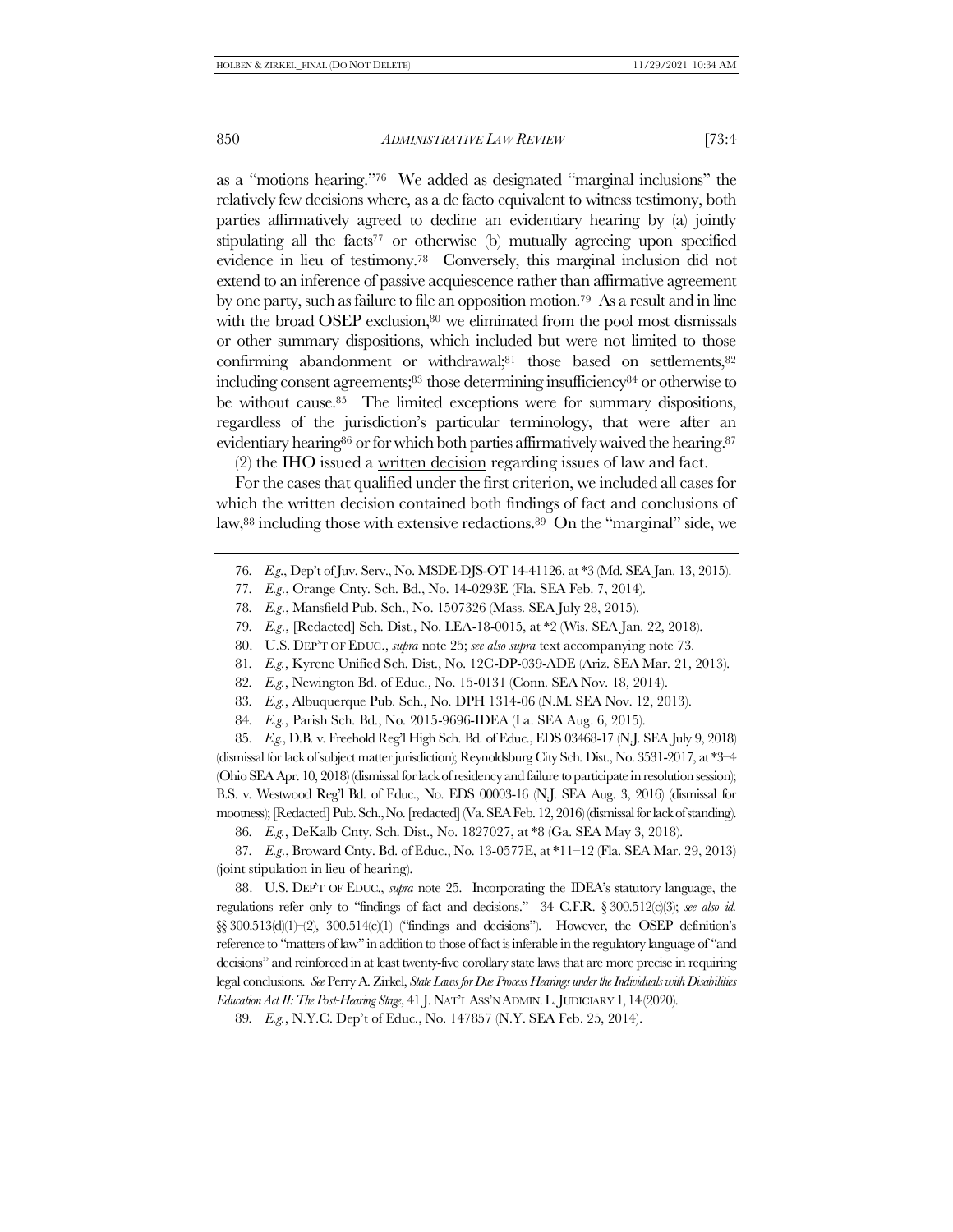included the relatively few decisions that contained factual findings and general statements from which specific conclusions of law were reasonably inferable.<sup>90</sup> Conversely, the resulting exclusions were for decisions, which were largely in New York City, that lacked any factual findings or legal conclusions.<sup>91</sup>

<span id="page-18-0"></span>(3) the decision was final.

<span id="page-18-1"></span>In line with the regulations,<sup>92</sup> we interpreted the OSEP reference to "a final decision"—in contrast with an interim decision—as not subject to further IHO proceedings before appeal to a court or, in two-tier states, the review officer level.93 As a result, we excluded all of the remaining<sup>94</sup> New Jersey "emergent relief" decisions<sup>95</sup> with the exception of three that not only met criteria one and two but also resolved all issues in the underlying due process complaint.96 Similarly, overlapping with the second criterion, decisions based on partial summary judgment, even if with affirmative joint agreement, did not qualify as final where subject to a hearing for the remaining claims.97 Yet, further illustrating this third criterion, decisions limited to stay-put did not qualify—even if they met the first two criteria except when the stay-put request was the only issue in the case.<sup>98</sup>

For the selection process, the first author consulted with the second author for successive small random samples of the aforementioned<sup>99</sup> pool of 3,037 decisions to arrive at these final versions of each criterion. Next, the first author trained a

93. 34 C.F.R §§ 300.515–300.516 (2020).

94. Several were subject to exclusion under the successive criteria one and two.

95. Borrowed and customized from the APA rules of the Office of Administrative Law, which is New Jersey's central panel of ALJs, the state's special education regulations unusually provide for a "temporary order of emergent relief" for four limited issues, including stay-put and participation in graduation ceremonies. N.J. ADMIN. CODE  $\S$ § 1:1-12.6, 6A:14-2.7(r)–(s). The standards are similar to those for temporary restraining orders or preliminary injunctions in court.

96. Clifton Bd. of Educ. v. I.Y., OAL Dkt. No. EDS 07235-16 (N.J. SEA May 25, 2016); Clifton Bd. of Educ. v. K.M., OAL Dkt. No. EDS 18260-15 (N.J. SEA Nov. 23, 2015); V.E. v. Totowa Bd. of Educ., OAL Dkt. No. EDS 7823-14 (N.J. SEA July 3, 2014). The determination was ultimately based on the New Jersey SEA representatives' review of the case records. *See* E-mail from Catherine Anthony, Admin. Analyst II, N.J. Dep't of Educ., to Diane Holben (Mar. 2, 2021) (on file with first author).

99*. Supra* text accompanying not[e 68.](#page-15-0)

<sup>90</sup>*. E.g.*, N.Y.C. Dep't of Educ., No. 166011 (N.Y. SEA Nov. 2, 2017).

<sup>91</sup>*. E.g.*, N.Y.C. Dep't of Educ., No. 171503 (N.Y. SEA Aug. 16, 2018).

<sup>92.</sup> 34 C.F.R. § 300.515(a)(1) (2020) ("A *final* decision is reached in the hearing.") (emphasis added). For reinforcing case law for the IDEA's finality requirement, see Perry A. Zirkel, *"Finality" under the Individuals with Disabilities Education Act: Its Meanings and Applications*, 289 EDUC. L. REP. 27, 28–31 (2013).

<sup>97</sup>*. E.g.*, Dep't of Educ., Haw., Dkt. No. DOE-SY1415-040-A (Haw. SEA Apr. 24, 2015).

<sup>98</sup>*. E.g.*, Parents v. York Sch. Dep't, Dkt. No. 17-041H (Me. SEA Oct. 11, 2016).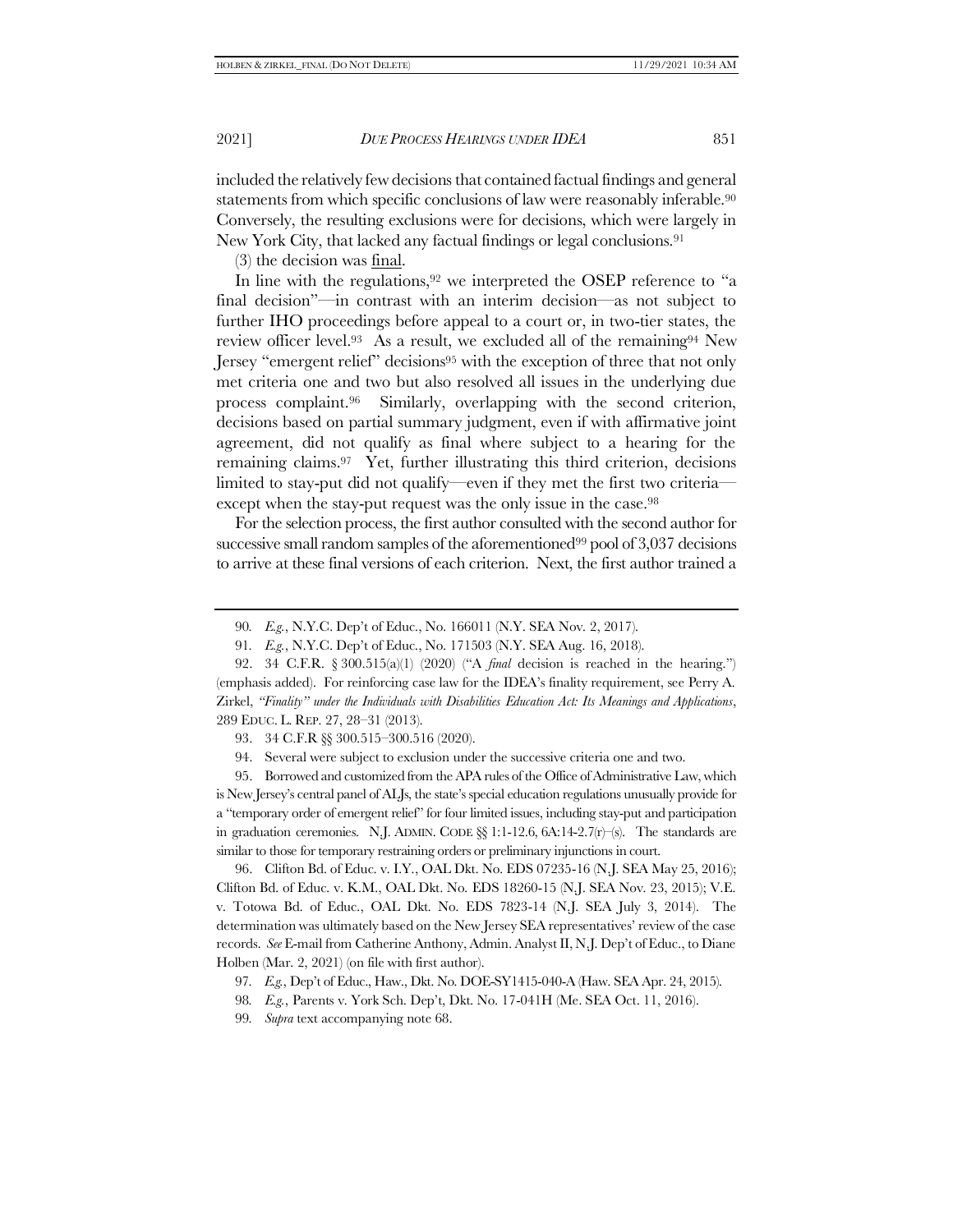$\alpha$  graduate student<sup>100</sup> in applying these criteria on further subsamples until they exceeded an interrater reliability level of 90% agreement. Finally, they reviewed each decision in the pool, consulting with the second author for resolution of the relatively few decisions that were subject to question.

As a result, we excluded 402 decisions,<sup>101</sup> leaving an unweighted and thus transitional population of 2,635 fully adjudicated decisions,<sup>102</sup> including the representative sampling of the four high-frequency states.103 The two DPH categories were  $2,512$  standard decisions,<sup>104</sup> including thirty  $(1.1\%)$ designated as "marginal,"<sup>105</sup> and 123 expedited decisions.<sup>106</sup>

### <span id="page-19-0"></span>*B. Coding and Analysis*

For each of the 2,635 decisions, we coded with the Statistical Program for the Social Sciences (SPSS) software<sup>107</sup> the following variables: (a) the issuing state and the identifying citation information, (b) the filing date, and (c) the decision date. If the decision did not specify the filing or decision date, we contacted the appropriate SEA representative and obtained this information.<sup>108</sup>

After entering these data, we used the "Weight Cases" feature in SPSS to re-proportion the cases for the four randomly sampled high-volume states so that their representation in the calculations would be proportional to their

103. We randomly replaced any exclusions in these four states and applied the selection criteria to maintain the requisite representative n's, as identified *supra* not[e 67](#page-15-1)*.* 

<sup>100.</sup> Gabryella Wilder, graduate student in the Professional and Secondary Education Department, East Stroudsburg University.

<sup>101.</sup> Thus, when these excluded cases were proportionally weighted to reflect the frequency distribution of cases among states, the cumulative exclusions amounted to 11.4% of the original pool of 11,384 decisions. *See infra* note [109.](#page-20-0)

<sup>102.</sup> In light of the definitional criteria, which include both "hearings" and "decisions," these terms are used herein interchangeably with the "fully adjudicated" qualifier. Moreover, subsequent references here use the abbreviated term "decisions" alone when the context provides sufficient clarity.

<sup>104</sup>*. Supra* not[e 19.](#page-4-0)

<sup>105</sup>*. Supra* text accompanying notes [77](#page-17-0)–[87,](#page-17-1) [90,](#page-18-0) [96.](#page-18-1)

<sup>106</sup>*. Supra* text accompanying notes [14](#page-3-2)–[15.](#page-3-1) Thus, expedited hearings were a limited category, accounting for only 4.7% of the 2,635 fully adjudicated decisions and only 2.0% after rebalancing of the results for the four high-frequency states.

<sup>107.</sup> *See* IBM Statistical Program for the Social Sciences Software, https://www.ib m.com/analytics/spss-statistics-software.

<sup>108.</sup> We express our appreciation to the various SEA representatives who were notably responsive in filling these gaps, which were most often for the filing dates. We particularly acknowledge the extensive assistance of Dominic Rota and Catherine Anthony of the New Jersey Department of Education, Kerry Smith of the Pennsylvania Office for Dispute Resolution, and Louise DeCandia and Cathryn Tisenchek of the New York State Education Department.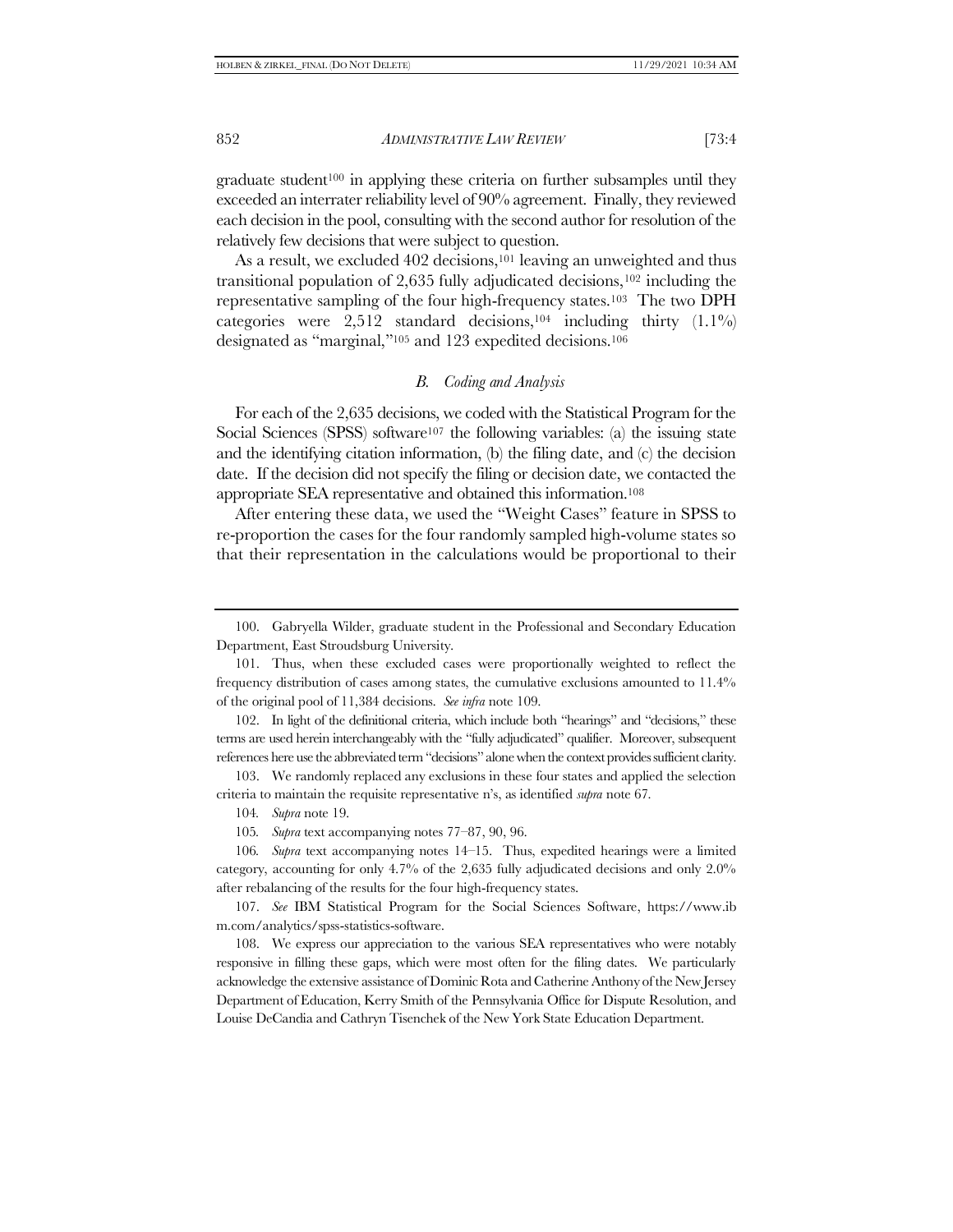<span id="page-20-0"></span>frequency in the total national data set.109 We then used the "Date Time Wizard" function in SPSS to calculate the number of calendar days from the filing date to the decision date. Using these results, we coded each standard decision for the following approximated categories of timeliness: (a) within timelines—within the 75-day timeline;<sup>110</sup> (b) minor delay—76 to 100 days; and (c) major delay—more than 100 days.

For the analysis for research question 1, we computed the average number of days between the filing and decision dates, both overall and by year. For research question 2, we computed the percentage distribution into the three approximate timeliness categories for the standard decisions for both the entire period and by year.111 For research questions 3 and 4, we first computed the corresponding averages and percentage distributions for each jurisdiction, as displayed in the Appendix.112 Then, limiting the analysis to states with at least ten cases, $113$  we determined the highest and lowest ten states for average length of time from filing to decision date, also adding their percentage distributions into the three approximate timeliness categories.

### <span id="page-20-3"></span><span id="page-20-2"></span><span id="page-20-1"></span>IV. RESULTING FINDINGS

The findings represent 10,063 fully adjudicated decisions, after applying the re-weighting factor to the 2,635 analyzed decisions.114 This re-balanced total consisted of 9,858 (98.0%) standard and 205 (2.0%) expedited decisions.

In response to the first part of research question 1, the average filing-todecision period was 200.1 days for standard decisions,<sup>115</sup> with the

112*. See infra* Appendix, pp. 866–68.

113. We selected ten cases as the lower limit based, by analogy, on studies of small sample size comparisons of means via a t-test so as to obtain accuracy. *See* J.C.F. de Winter, *Using the Student's T-Test with Extremely Small Sample Sizes*, PRACTICAL ASSESSMENT, RESEARCH, AND EVALUATION, at 1, 2 (2013). This criterion eliminated fifteen states, as identifiable in the Appendix. *Infra* Appendix at pp. 866–68.

114*. Supra* note[s 77](#page-17-0)–[87,](#page-17-1) [90,](#page-18-0) [96,](#page-18-1) [109](#page-20-0) and accompanying text. As noted, the re-balanced exclusions amounted to 11.4% in relation to the original pool of 11,348 decisions.

115. Removal of the relatively small "marginal" subcategory, which was limited to the

<sup>109.</sup> We determined the weighting factor for each randomly sampled state by calculating the percentage of cases excluded from the sample decisions analyzed and used that percentage to adjust the total number of cases for that state. We then determined the ratio of included cases in the sample to the adjusted total number of cases to calculate the weighting factor used for the re-balancing calculation.

<sup>110</sup>*. Supra* not[e 17](#page-4-3) and accompanying text.

<sup>111.</sup> This research question and those that follow it do not extend to the expedited category because (1) the frequency of expedited cases was limited on a percentage basis and (2) disaggregation by jurisdiction and by timeliness category resulted in very small n's not conducive to meaningful analysis. *See supra* text accompanying note[s 14](#page-3-2)–[15.](#page-3-1)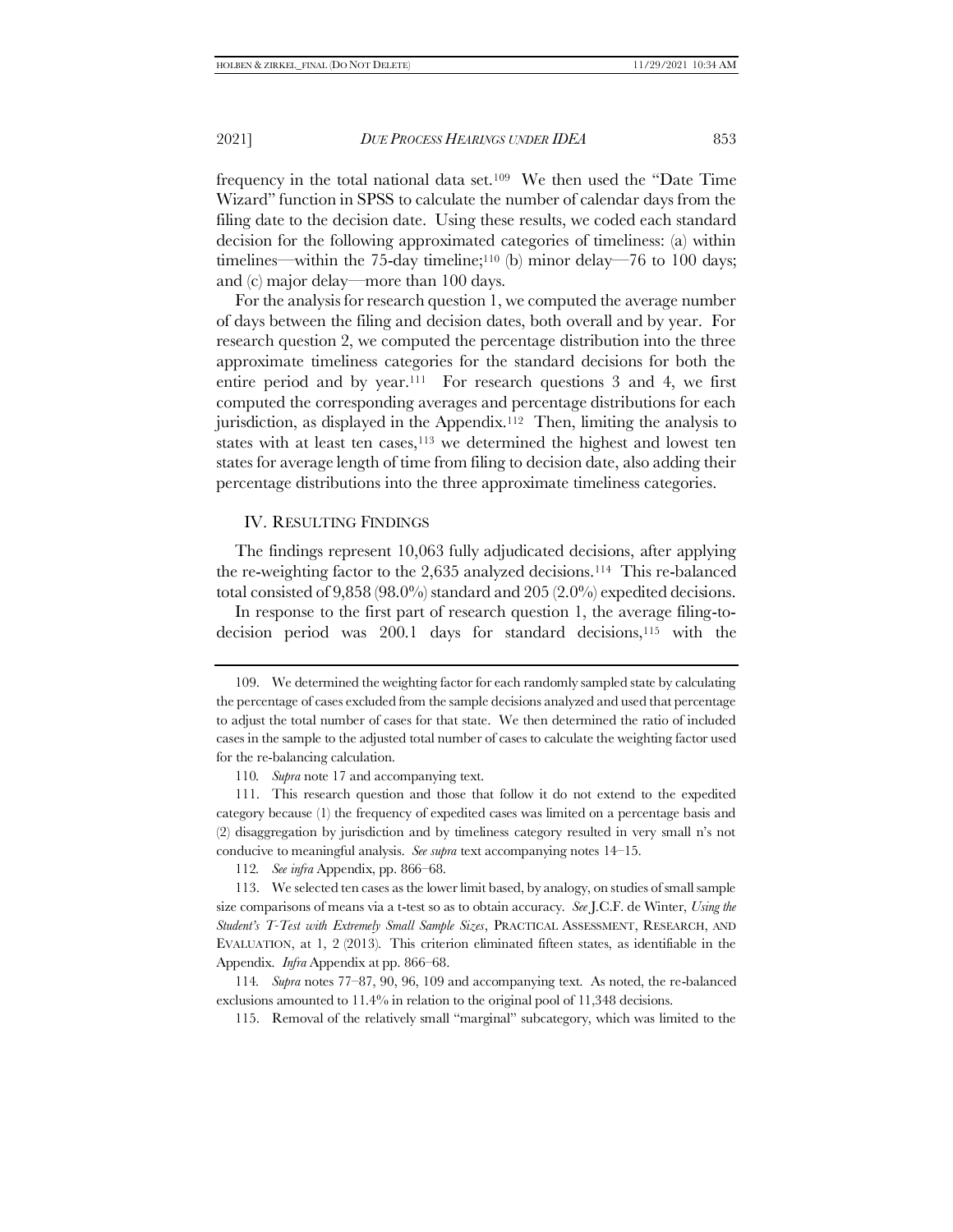corresponding figure for expedited decisions being 50.3 days. For the second part of research question 1, Figure 1 shows the longitudinal trend for the sixyear period as compared to the aforementioned<sup>116</sup> seventy-five-day and thirty-five-day benchmarks for the respective categories.



**Figure 1: Longitudinal Trend of Average Length of Standard and Expedited Decisions**

Review of Figure 1 reveals that the disparity from the regulatory benchmark remained particularly pronounced for the standard decisions during the entire period, with a gradual upward trajectory in their trend line except for the downturn in 2016. The net growth in the average length of the standard decisions was forty-nine days, representing a 28% increase from the 173-day baseline in 2013. In contrast, the average length for the relatively few expedited decisions largely remained level and much closer to their benchmark, with the exception of the upswing in 2016.

In response to the first part of research question 2, the overall distribution of the standard decisions for the approximate timeliness categories in relation to the seventy-five-day benchmark were as follows: within timelines— $15.1\%$ ; minor delay—9.2%; and major delay—75.7%.

standard decisions, changed the average very slightly to 200.2 days. *See supra* text accompanying note [105.](#page-19-0) Moreover, as shown in the bottom line of the Appendix, the standard deviation, or average distance from the mean, showed a wide dispersion rather than rather close clustering around the 200.1-day average.

<sup>116</sup>*. Supra* note[s 17](#page-4-3)–[18](#page-4-2) and accompanying text.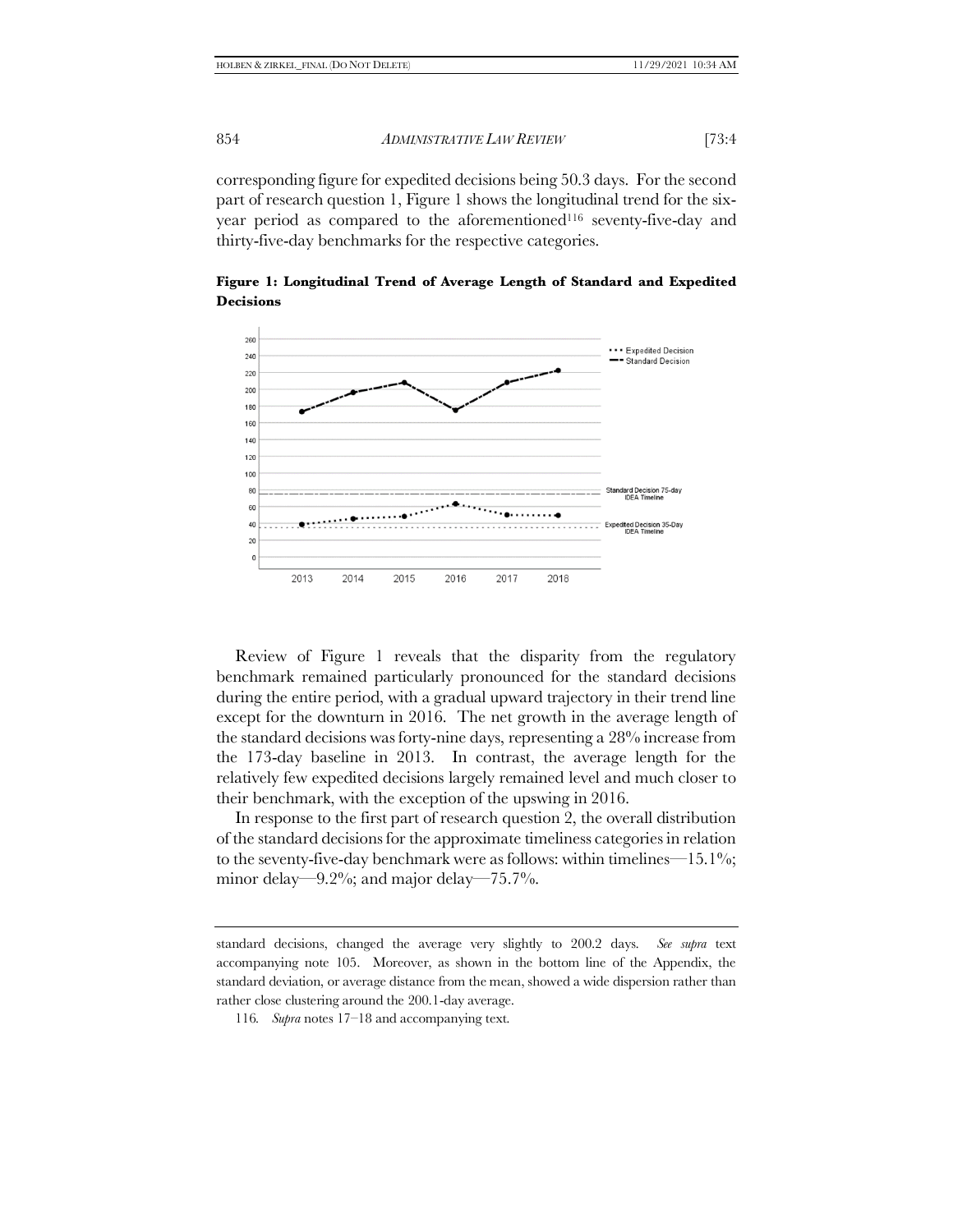For the second part of research question 2, Figure 2 displays the longitudinal trend. Figure 2 shows that the proportion of standard decisions within the seventy-five-day benchmark remained at an almost constant 15% level until the last two years, which successively represented a modest increase and a more marked decrease. The longitudinal pattern of the other two categories was more oscillating but within a continuing predominance in the major-delay category, which was most pronounced in the most recent year. Finally, Figure 2 does not correlate consistently with Figure 1 due to the contributing effect of not only the interaction of the three categories but also the extreme outlier entries in the open-ended major delay category.

# **Figure 2: Longitudinal Frequency Distribution in Timeliness Categories for Standard Decisions**



 In response to research question 3, Table 1 reports, in descending order, the ten states, among those with at least ten decisions,<sup>117</sup> that have the highest average length of fully adjudicated standard DPHs.

<sup>117</sup>*. Supra* note [113](#page-20-1) and accompanying text. For the corresponding results for all fiftyone jurisdictions in alphabetical order, see *infra* the Appendix, pp. 135–37.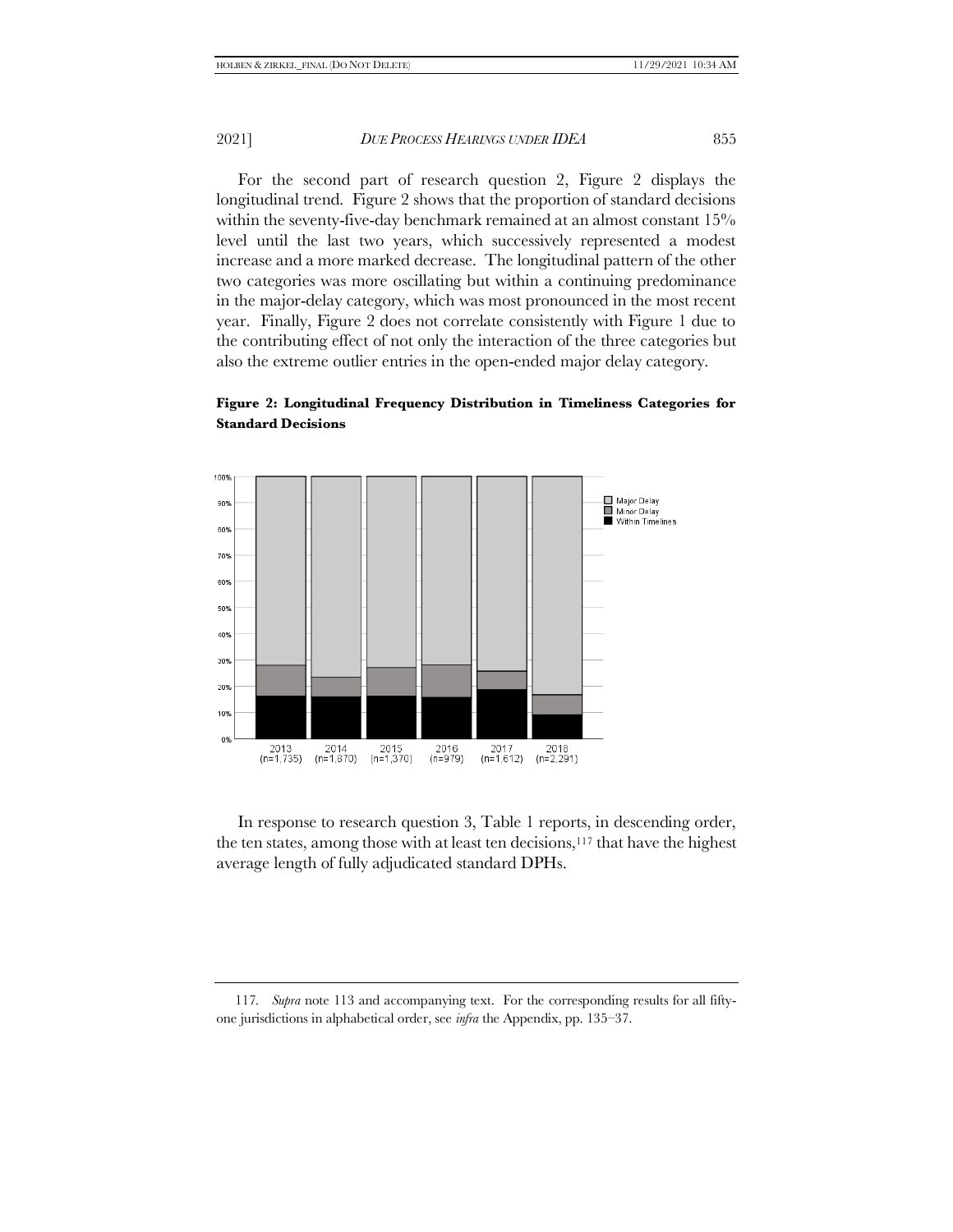| <b>State</b>       | Average<br>Length | Major<br><b>Delay</b> | Minor<br><b>Delay</b> | Within<br><b>Timeline</b> |
|--------------------|-------------------|-----------------------|-----------------------|---------------------------|
| TN<br>$(n=11)$     | 391               | 100%                  | $0\%$                 | $0\%$                     |
| $n=124$<br>NI      | 376               | 83%                   | $2\%$                 | $15\%$                    |
| $(n=24)$<br>AZ     | 323               | $92\%$                | $0\%$                 | $8\%$                     |
| ΚY<br>$(n=15)$     | 311               | $100\%$               | $0\%$                 | $0\%$                     |
| NC<br>$(n=16)$     | 262               | 88%                   | $6\%$                 | $6\%$                     |
| RI<br>$(n=11)$     | 248               | 82%                   | 18%                   | $0\%$                     |
| OR<br>$(n=10)$     | 240               | 90%                   | $10\%$                | $0\%$                     |
| $(n=43)$<br>AL     | 241               | 79%                   | $14\%$                | $7\%$                     |
| $(n=6,388)*$<br>NY | 223               | $85\%$                | $6\%$                 | $9\%$                     |
| МA<br>$(n=97)$     | 216               | $75\%$                | $12\%$                | $12\%$                    |

|  |  |  | Table 1: States with the Highest Average Duration for Standard Decisions <sup>118</sup> |  |  |
|--|--|--|-----------------------------------------------------------------------------------------|--|--|
|  |  |  |                                                                                         |  |  |

\* re-weighted n

 A review of Table 1 reveals that states with the longest average filing-todecision periods, each extending beyond a year, were Tennessee and the much higher-frequency state of New Jersey. The two other states in this top group that had relatively high frequencies of decisions were New York and Massachusetts, which ranked ninth and tenth, respectively. The accompanying distributions revealed that all ten states had at least three-quarters of their decisions in the major delay category, whereas eight of the ten states had less than one-tenth of their decisions within the benchmark timeline. Indeed, four of them had none of their fully adjudicated decisions within the regulatory benchmark.

 In response to research question 4, Table 2 reports the corresponding states, among those with at least ten decisions, that had the lowest average filing-to-decision periods. **Table 2: States with the Lowest Average Duration for Standard DPHs**

| <b>State</b>      | Average<br>Length | Major<br><b>Delays</b> | Minor<br><b>Delays</b> | Within<br><b>Timeline</b> |
|-------------------|-------------------|------------------------|------------------------|---------------------------|
| NH<br>$(n=16)$    | 81                | $25\%$                 | 13%                    | 63%                       |
| $(n=937)*$<br>DC. | 82                | $13\%$                 | 26%                    | $61\%$                    |
| VA<br>$(n=47)$    | 102               | 36%                    | $31\%$                 | 33%                       |
| IN<br>$(n=14)$    | 109               | 43%                    | 50%                    | $7\%$                     |
| MD.<br>$(n=109)$  | 114               | 56%                    | $15\%$                 | 30%                       |
| NV<br>$(n=17)$    | 121               | 53%                    | 24%                    | 24%                       |
| $MN(n=16)$        | 130               | 56%                    | 19%                    | $25\%$                    |
| $(n=42)$<br>GA.   | 137               | 70%                    | $12\%$                 | 19%                       |
| $MO(n=22)$        | 140               | 59%                    | 23%                    | 18%                       |
| $ME(n=31)$        | 141               | $81\%$                 | 10%                    | 10%                       |

\* re-weighted n

118*. See supra* text accompanying note[s 77](#page-17-0)–[87,](#page-17-1) [90,](#page-18-0) [96.](#page-18-1)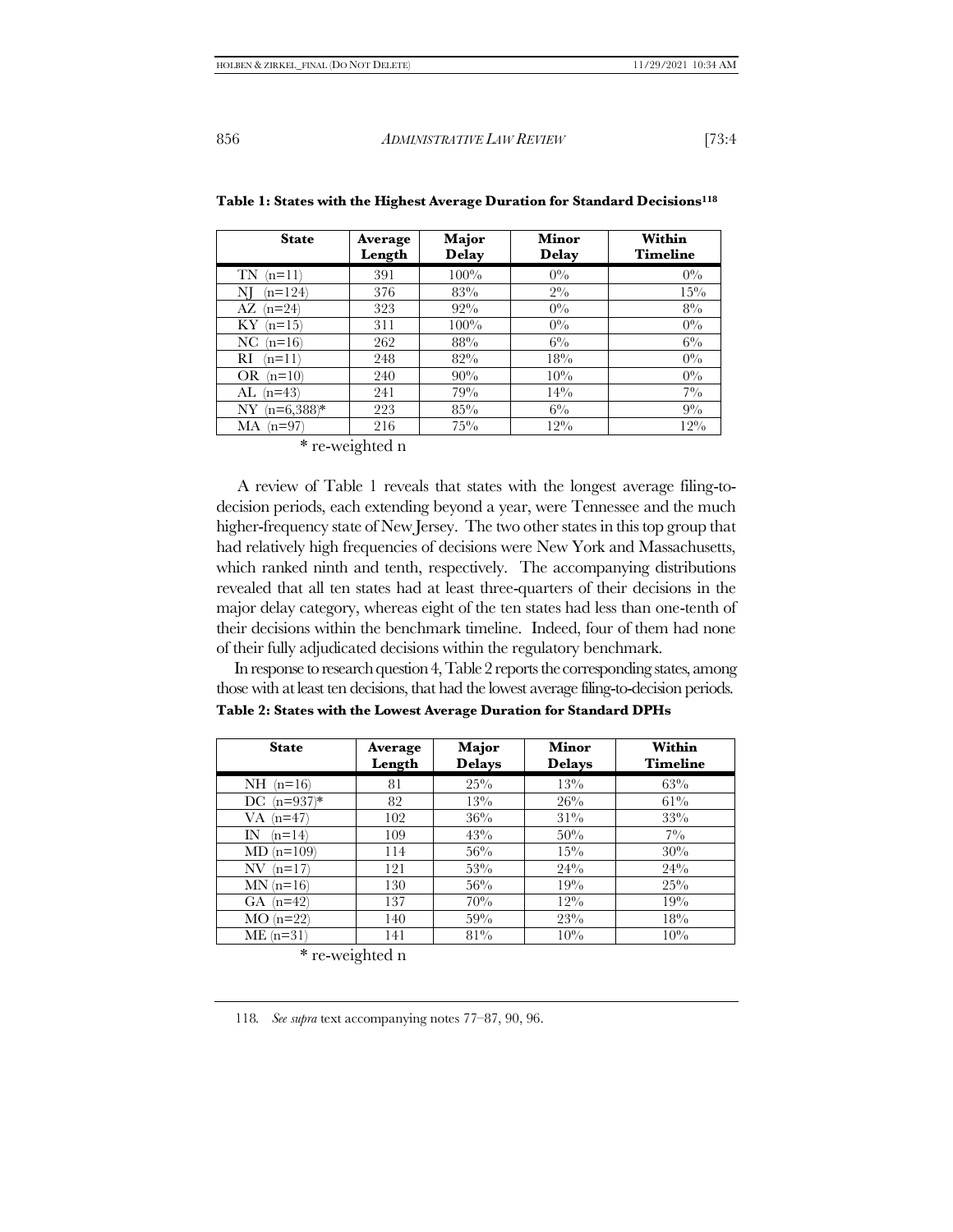Within this group, New Hampshire and the high-volume jurisdiction of the District of Columbia had the lowest averages, both being slightly higher than the seventy-five-day timeline and both having almost two-thirds of their decisions within that benchmark. The rest of the states in this low group had no more than one-third of their decisions within the regulatory benchmark.

### V. DISCUSSION

### *A. Overall Trends*

The first overall finding was that the average duration of fully adjudicated hearings was much longer than the regulatory timeline for the standard category than was the corresponding disparity for the relatively infrequent expedited category.<sup>119</sup>

More specifically, the average length of 200 days for standard decisions was approximately 2.7 times the seventy-five-day benchmark.120 Moreover, although not without substantial overall variance during the entire period and a vacillating trend line from year to year, the average length increased from 173 days in 2013 to 223 days in 2018.121 Even if the longitudinal trend is interpreted as relatively stable due to its limited period and uneven pattern, the disparity from the regulatory benchmark for standard decisions, which account for 98% of the fully adjudicated DPHs, is undeniably pronounced.

The second and overlapping overall finding was that only 15% of the standard decisions for the six-year period were completed within the seventyfive-day timeline. On a longitudinal basis, this minority remained below onesixth of the decisions, with an oscillating but continuing predominance in the major-delay category and the particularly pronounced disparity of the within-timeline and major-delay in the most recent year. Thus, despite differences in the calculations, the government reports of the within-timeline proportion tended to understate the prevailing lack of timeliness.<sup>122</sup>

In sum, this objective key information helps fill the gap that the GAO identified.123 It provides the foundation for determining whether the timeliness of fully adjudicated standard decisions is significantly problematic both nationally and, as discussed *infra* based on Tables 1 and 2 and the Appendix, for particular jurisdictions.<sup>124</sup>

<span id="page-24-0"></span><sup>119</sup>*. Supra* not[e 115](#page-20-2) and accompanying text. For the respective regulatory benchmarks, see *supra* note[s 15](#page-3-1)–[17](#page-4-3) and accompanying text.

<sup>120</sup>*. See supra* not[e 115](#page-20-2) and accompanying text. See *supra* note[s 15](#page-3-1)–[17](#page-4-3) and accompanying text, for the respective regulatory benchmarks.

<sup>121</sup>*. See supra* text accompanying not[e 112](#page-20-3) and Figure 1.

<sup>122</sup>*. See supra* note[s 25](#page-6-0)–[27](#page-7-1) and accompanying text.

<sup>123</sup>*. See supra* not[e 29](#page-7-2) and accompanying text.

<sup>124.</sup> For instance, the much more complete, careful, and objective data in the Appendix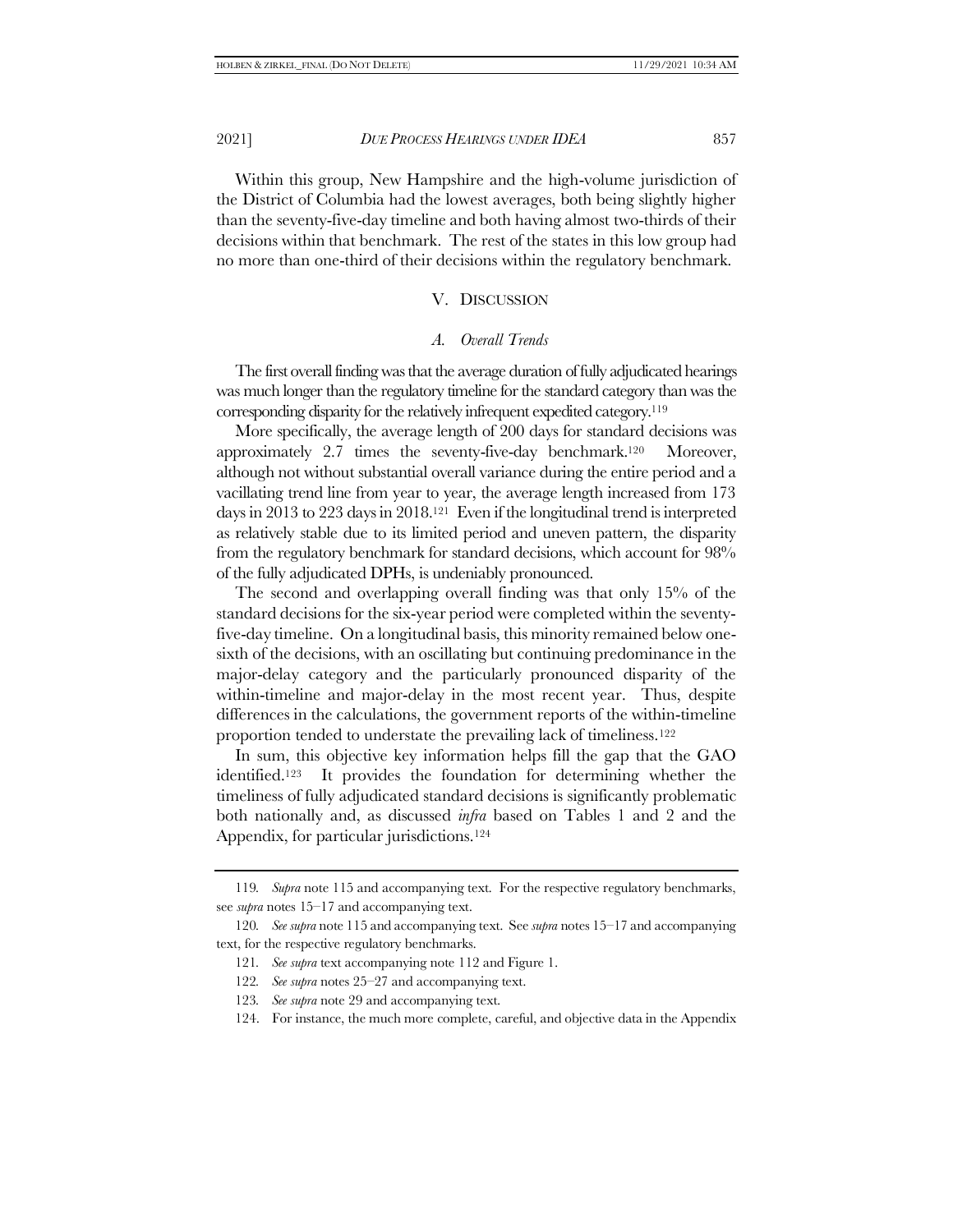Assessing the practical significance of these overall findings and their stateby-state counterparts warrants consideration of various factors. These factors tend to overlap and interact, such that no single one is alone controlling. Moreover, the mix varies among the jurisdictions.

### <span id="page-25-0"></span>*B. Contextual Considerations*

First, the numerical indicators in this analysis are largely a matter of reasonable approximation rather than absolute precision. The leading example is the seventyfive-day benchmark, which is both an outer limit and, depending on the specific timing details of the case, a guideline goal. Similarly, with the negligible exception of sufficiency rulings, IHOs have no role in the first, thirty-day component of the seventy-five-day period.<sup>125</sup> Even the numbers of fully adjudicated hearings inevitably are estimates despite the careful selection standards and procedure, as the marginal subcategory of standard decisions illustrates.<sup>126</sup>

Second, for the segment of the seventy-five-day timeline beyond the resolution period, the IDEA regulations provide the IHO with the discretionary authority to grant "specific extensions of time" at the request of either party.<sup>127</sup> However, the administering agency's policy interpretations emphasize the limits of this authority,<sup>128</sup> and some state laws further restrict its scope.<sup>129</sup>

Third, the distribution of fully adjudicated standard decisions is markedly skewed for relatively few jurisdictions. The four with the highest frequencies,

reveal that the previous estimates for New York and New Jersey were under-estimates. *See*  Merced, *supra* not[e 33,](#page-8-1) at 19; QUARTAROLO, *supra* not[e 40.](#page-9-1)

<sup>125.</sup> 34 C.F.R. § 300.508(d).

<sup>126</sup>*. See supra* note[s 77](#page-17-0)–[87,](#page-17-1) [90,](#page-18-0) [96](#page-18-1) and accompanying text.

<sup>127</sup>*. See supra* notes [77](#page-17-0)–[87,](#page-17-1) [90,](#page-18-0) [96](#page-18-1) and accompanying text.

<sup>128</sup>*. See Dispute Resolution Procedures*, *supra* not[e 12.](#page-3-0)

<sup>129</sup>*. See supra* note [13.](#page-3-3) *E.g.*, CONN. AGENCIES REGS. § 10-76h-9 (2017) (prohibiting extensions for school or attorney vacations or, with the limited exception for one discretionary 30-day postponement, settlement discussions "[a]bsent compelling reason or a specific showing of substantial hardship") ; MINN. R. 1400.7500 (2018); 26 N.C. ADMIN. CODE 3.0118 (2018) (specifying examples of justifiable reasons and excluding within specified limits unavailability of counsel or witnesses); N.Y. COMP. CODES R. & REGS. tit. 8, §§ 200.5(j)(5)(iii) (2019) (prohibiting extensions for school vacations, parties' or their representatives' scheduling conflicts, or avoidable witness scheduling conflicts "[a]bsent a compelling reason or a specific showing of substantial hardship"). Conversely, the occasional state law that seems to liberalize extensions raises a possible federal preemption issue. *But see* ILL. ADMIN. CODE tit. 23, § 226.640(b)(1) (2017) (requiring postponement of the prehearing conference or the hearing upon joint party request); WASH. ADMIN. CODE § 10-08-090(1) (2017) (authorizing unilateral IHO extensions).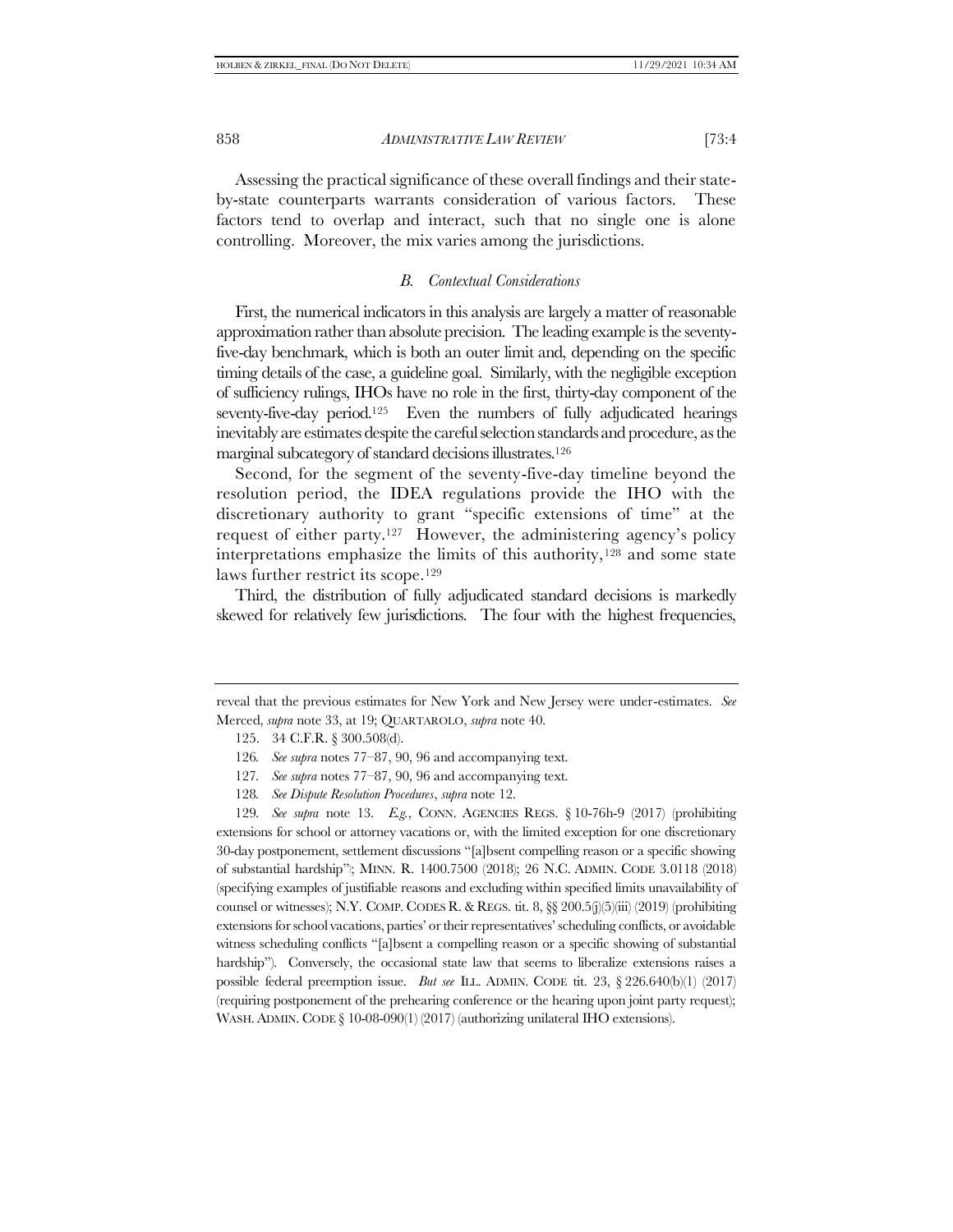leading to our limited sampling procedure,<sup>130</sup> account for 85% of our final total.<sup>131</sup> The distribution is so skewed that New York, in particular New York City, alone accounts for about 60% percent of the total.132 Thus, the accuracy of the reporting for this state—especially in light of the problematic IHO system in New York City—<sup>133</sup> may, along with any other effective DPH reforms in this SEA and LEA, be of particular import. Indeed, the overall national average may be an underestimation to the extent that the cases in which New York City (a) did not present any evidence at all accounted for almost one sixth of the cases in New York state, thus providing an abridged meaning to fully adjudicated hearings,<sup>134</sup> and (b) the reported dysfunctional DPH system in New York City and oddities in the frequency trend for New York state raise reasonable suspicion that the long, backlogged cases may be unrepresented in the data for this most active state.<sup>135</sup> Fourth, the widely varying ratios of filings to decisions across the jurisdictions is an indirect or partial indicator of the generally acceptable alternative of settlement.<sup>136</sup> For example, a high ratio would suggest that many filings ended in settlement, at least in part due to mediation and other facilitative dispute resolution mechanisms however, a varying but presumably more limited number of filings resulted in withdrawal, abandonment, or summary dispositions. Although not empirically available, the correlation between the length of fully adjudicated hearings and the extent of settlements may be favorable albeit far from complete.<sup>137</sup>

132*. See infra* Appendix (shows New York state accounts for 6,406 (sixty-four percent) of the total decisions)*. See also supra* not[e 33](#page-8-1) and accompanying text *(*states that New York City accounts for more than ninety percent of the state's decisions and according to New York's representative, the specific proportion for the six-year period of our analysis was ninety-six percent); *see also* E-mail from Cathryn Tisenchek, Supervisor of Due Process Unit, N.Y. State Educ. Dep't, to Diane Holben (Aug. 24, 2020, 14:14 EST) (on file with first author).

133*. See* Merced, *supra* note [33](#page-8-1) (identifying major problems with physical space, compensation, and procedures of the New York City Impartial Hearing Office).

134*. See e.g*., Student with a Disability, Dkt. No. 172268 (July 9, 2018); Student with a Disability, Dkt. No. [redacted] (Feb. 23, 2015); Student with a Disability, Dkt. No. [redacted] (Mar. 4, 2013) (on file with first author).

135*. See supra* note [33](#page-8-1) and accompanying text. The particularly questionable year is 2016, which had an unexplained low total in comparison to CADRE data.

136. Zirkel & Gullo, *supra* note [19,](#page-4-0) at 878–80 (revealing a range of average filings/decisions ratios for the period 2012–2017 from a low of 3.2 for the District of Columbia and Idaho to a high of 93.5 for Tennessee); *see also infra* not[e 144.](#page-27-0)

137. From the length side, extensions for settlements and, more generally, long costly hearings may foster settlements during the post-resolution phase—yet a much stricter position on extensions and generally more efficient hearing management may foster settlements during the resolution phase. Conversely, from the settlement side, more frequent settlements may facilitate more timely

<sup>130</sup>*. See supra* not[e 7](#page-2-0) and accompanying text.

<sup>131</sup>*. See infra* Appendix, pp. 866–68.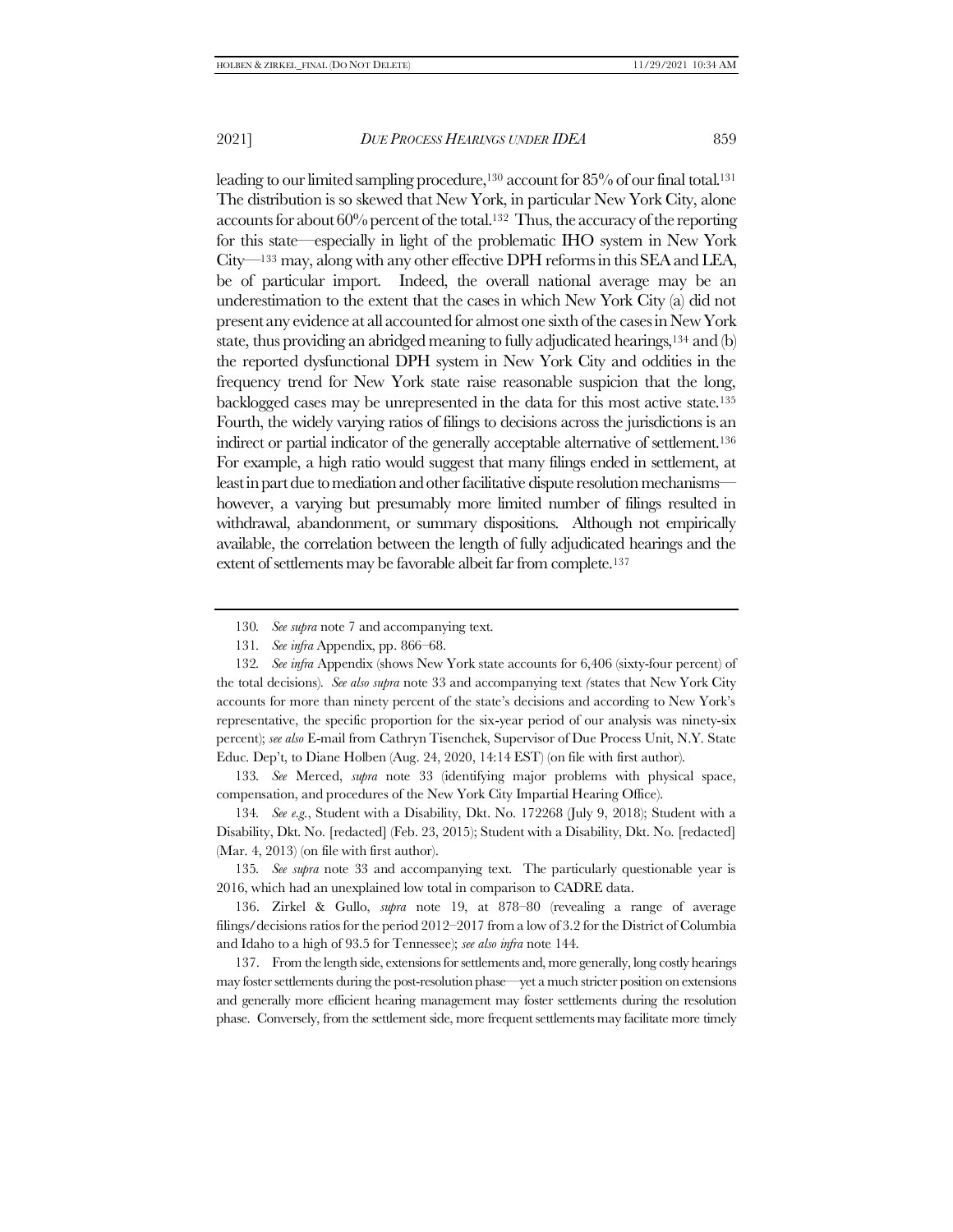Fifth, as the aforementioned New York City backlog illustrates,<sup>138</sup> an overlapping factor is the supply-demand ratio of IHO resources and filing levels. A lower ratio, meaning supply being outpaced by demand, may result in lengthier hearings, although it may also foster more efficient hearing management.

Various other factors may come into play—depending on the jurisdiction including the litigiousness of the jurisdiction,<sup>139</sup> the nature of its IHO system,<sup>140</sup> and—as discussed *infra*—the posture and practices of its IHOs.

### <span id="page-27-0"></span>*C. State Findings*

The ten states with the highest average filing-to-decision periods included the leaders of Tennessee (391 days) and New Jersey (376 days), whereas New Hampshire (eighty-one days) and the District of Columbia (eighty-two days) led the corresponding ten lowest-length states. For examples of the various relevant considerations, the top ten and bottom ten jurisdictions for average length of DPHs had similar proportions of laws strictly restricting extensions;<sup>141</sup> high-volume of decisions;<sup>142</sup> and full-time IHOs.<sup>143</sup> In limited contrast, the top, or longest average duration group tended to skew toward high filings-to-decisions ratios and the bottom group toward lower ratios.<sup>144</sup> Finally,

140*. See supra* not[e 24.](#page-6-1)

141. Of the small cluster of states with such restrictive provisions (*supra* not[e 128\)](#page-25-0), New York is in the top group (*supra* Table 1), and Minnesota is in the bottom group (*supra* Table 2).

142. The top group included New York, and the bottom group included the District of Columbia. Given New York's predominance, the other two high-volume jurisdictions were both below the overall average, with California being at 173 days and Pennsylvania at 169 days. *Supra* Tables 1 and 2 and *infra* Appendix A, p. 866–68.

143. The top group included four central panels (Arizona, New Jersey, North Carolina, and Oregon) and one specialized, semi-autonomous panel (Massachusetts). The bottom group had three central panels (Maryland, Minnesota, Missouri) and one specialized autonomous panel (District of Columbia). *Id.*

144. The top group included four jurisdictions with relatively high ratios, in comparison to the overall ratio of 19.3 (Tennessee  $-93.5$ , Massachusetts  $-50.4$ , Arizona  $-45.1$ , and Alabama – 44.0) and only one with a notably low ratio (Rhode Island – 10.0). The bottom group included only one jurisdiction with a relatively high ratio (Nevada  $-57.2$ ) and five with relatively low ratios (District of Columbia – 3.2, New Hampshire – 6.6., Virginia – 9.2,

completion of hearings, but those that are unsuccessful will have the opposite effect.

<sup>138</sup>*. See supra* not[e 33](#page-8-1) and accompanying text.

<sup>139.</sup> For the IDEA context, the availability of specialized attorneys on the parent side and their relationship with school districts and their legal counsel is a correlating factor. The result is a skew in the volume of DPHs to relatively few jurisdictions. *Supra* not[e 20.](#page-5-1) For reexamination of the skew on a per capita basis in relation to the special education student population, see also Gina L. Gullo & Perry A. Zirkel, *Trends in Impartial Hearings under the IDEA: A Comparative Enrollments-Based Analysis*, 382 EDUC. L. REP. 454 (2020).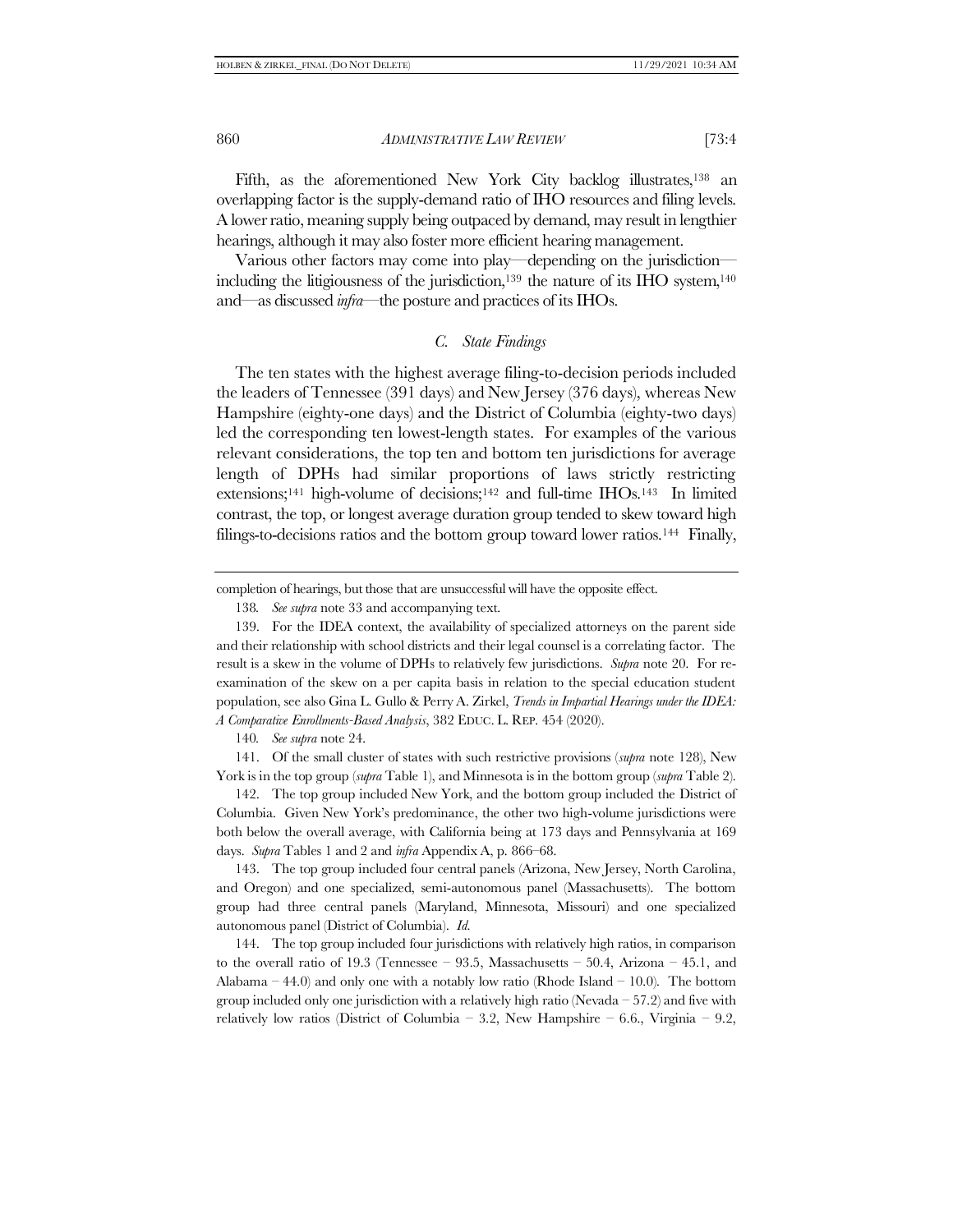the top state, Tennessee, temporarily faced litigation similar to the aforementioned<sup>145</sup> lawsuit against the second-place state and led by a New Jersey attorney identifiably connected with the plaintiff attorneys in that case.<sup>146</sup>

### *D. Overall Recommendations*

Although the other considerations merit careful concomitant attention, the forty-five-day phase from the end of the resolution period to the issuance of the decision<sup>147</sup> is a particular priority in reducing the length of DPHs.<sup>148</sup> More specifically, recommendations for this period concern the selection, support, accountability, and culture of the jurisdiction's IHOs.

Selection should include not only the broad criteria in the IDEA<sup>149</sup> and corollary state laws,<sup>150</sup> but also efficacy in conducting efficient DPHs, including closer approximation to the regulatory timeline. Support here generically refers not only to compensation but also other resource allocation, including training, that reinforce this efficiency criterion.<sup>151</sup> Predictably, the arguments that a priority on "efficiency" will contradict the rubric of "fairness" come from both the party attorneys, who may have an incentive for longer hearings,<sup>152</sup> and the IHOs, who are not only likely to

147*. Supra* notes [44,](#page-10-1) [124,](#page-24-0) and accompanying text (distinguishing IHO 45-day phase within overall 75-day timeline).

148. *E.g.*, Connolly et al., *supra* not[e 4,](#page-1-0) at 159–61 (finding, in a survey of SEA dispute resolution representatives, that the length of DPHs was the most frequently identified problem and, yet, their reported actions in progress for systemic improvement did not specifically address this problem).

149. 20 U.S.C. § 1415(f)(3)(A)(ii)–(iv) (specifying knowledge and ability in the areas of special education law, conducting hearings, and writing decisions, with the last two areas "in accordance with appropriate, standard legal practice").

150. *See* Zirkel, *supra* note [13,](#page-3-3) at 18 (identifying the limited additions, which largely reinforced the IDEA criteria).

151. Thus, for example, compensation needs to be not only ample to attract IHOs with high qualifications and commitment but also, depending on whether they are full-time employees or part-time contractors, formulated to incentivize balanced efficiency.

152. Diversity between and within both parent-side and district-side attorneys warns against over-generalization. For many but far from all IHOs, scheduling pressures or

Missouri – 10.0, and Minnesota – 12.9). *Id.*; the ratios are for the CADRE data for  $2012-$ 2017. *See* Zirkel & Gullo, *supra* note [19,](#page-4-0) at 878–80.

<sup>145</sup>*. Supra* note[s 41](#page-9-0)–[49](#page-10-0) and accompanying text.

<sup>146.</sup> However, the systemic timeliness claim in this case was part of the appeal of an individual student's due process case rather than a putative class action. The parent ended the case, asserting health reasons. *See* B.H.T. v. Sumner Cnty. Bd. of Educ., No. 20-cv-00732, 2020 WL 5217107 (M.D. Tenn. Aug. 27, 2020) (trial pleading), voluntarily dismissed with prejudice (Feb. 1, 2021) (on file with first author); for the attorney connection, see SCHOOL KIDS LAWYER, http://schoolkidslawyer.com/ (last visited Nov. 8, 2021).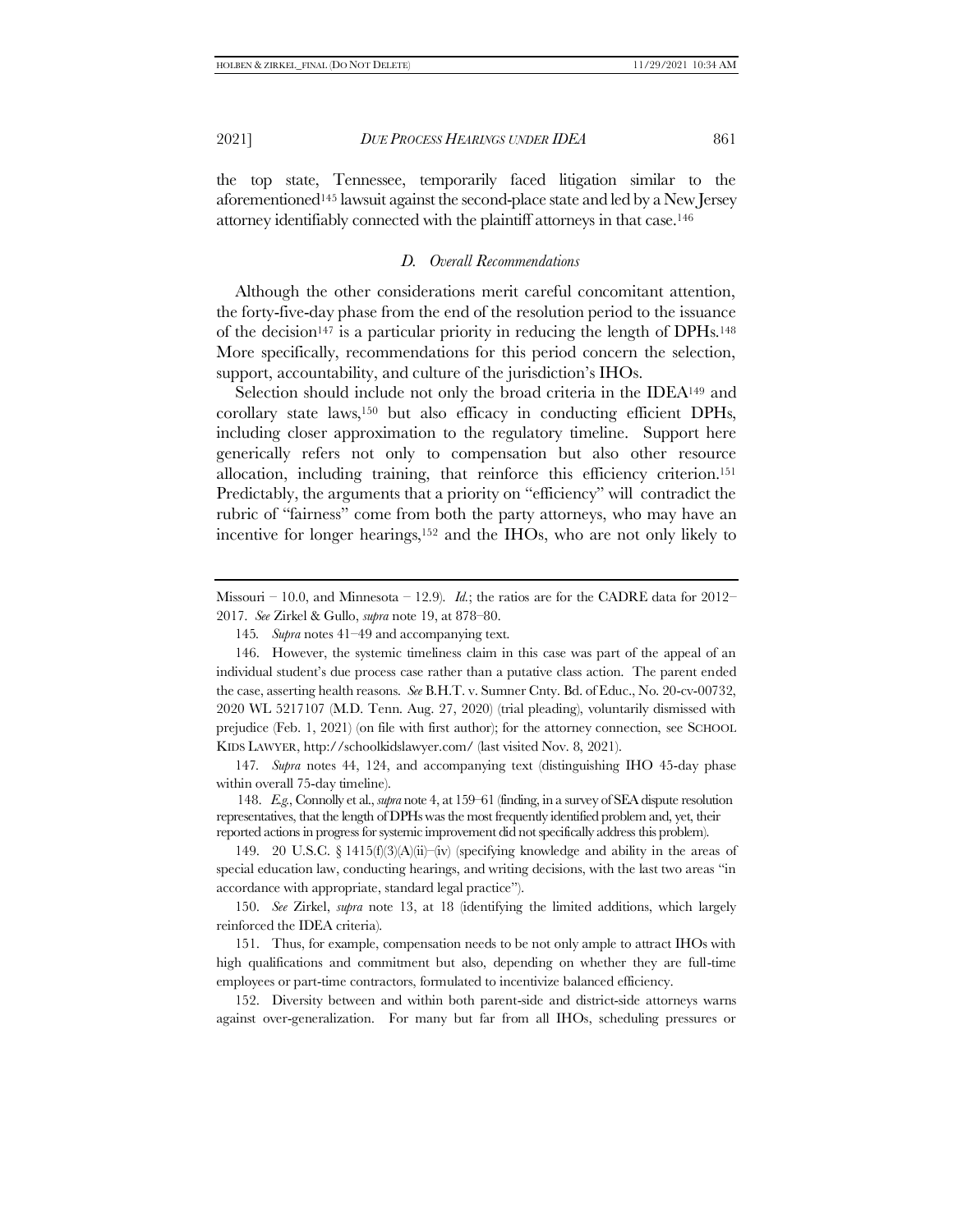resist change but also increasingly follow the legal norms of judicialization.<sup>153</sup> However, efficiency in terms of timeliness includes rather than precludes fairness.154 An effectively managed hearing, which keeps the focus on the essential evidence, the minimum necessary transaction costs, and timely completion is fair to the child, the school system, and the taxpayers.

For those in opposition who ultimately rely on the fundamental fairness of Fourteenth Amendment Procedural Due Process, a review of the IDEA and its DPH mechanism reveals that (a) the origin was a pair of consent decrees that started with but did not decide Fourteenth Amendment claims;<sup>155</sup> (b) as confirmed in the founding version of the Act, the primary focus was on students with disabilities who, on a relatively permanent basis, did not have access to any education or special education;<sup>156</sup> (c) the contrasting primary focus today is on children with disabilities who are in school and who have special education services but challenge whether these services meet the

convenience may favor longer hearings. Similarly, for those for whom billable hours are an inevitable, although not exclusive, incentive, more frequent and more lengthy hearing sessions and longer periods before and after sessions not only increase these monetizing hours for preparation and implementation but also provide more flexibility for maximizing them among the attorney's clients and cases. Yet for other IHOs, financial competition or ethical commitment to clients may favor quicker completion of DPHs.

153. Here too, exceptions apply. Some IHOs may lead or welcome reform for efficiency and other systemic improvements. Similarly, the judicialization trend is notable while not being uniform. *See* Perry A. Zirkel et al., *Creeping Judicialization in Special Education Hearings?: An Exploratory Study*, 27 J. NAT'L ASS'N ADMIN.L.JUDICIARY 27, 44 (2007) (finding various indicators of increased judicialization in an exploratory examination of a single state); Connolly et al., *supra* not[e 4,](#page-1-0) at 161 (finding increasing trend in state systems under the IDEA of attorney IHOs, full-time IHOs, and central panel ALJs); Zirkel, *supra* not[e 13,](#page-3-3) at 25–27 (observing the increasing formalization without IDEA customization of the APA laws that often accompany central panels).

154. Indeed, in some jurisdictions, particularly those that are congested in terms of either IDEA hearings or, for states with central panels, other administrative hearings, efficiency may lead to summary dispositions. In such situations, the effects may well be (a) longer average periods for DPHs that meet the criteria for being fully adjudicated and (b) questions about fairness of not fulfilling the IDEA's specified rights for a hearing as well as the cathartic benefits of direct participation in a hearing. Consider the fairness issue, for example, of the right to "confront [and] cross-examine . . . witnesses" in states like Vermont; twelve of its fifteen posted decisions for this sixyear period were summary dispositions. *See* 34 C.F.R. §§ 300.512(a)(2), 300.512(a)(4).

155*. See generally* Mills v. Bd. of Educ. of District of Columbia, 348 F. Supp. 866, 880–81 (D.D.C. 1972); Pa. Ass'n for Retarded Child. v. Pennsylvania., 343 F. Supp. 279, 304–05 (E.D. Pa. 1972).

156*. See, e.g.*, Bd. of Educ. of Hendrick Hudson Cent. Sch. Dist., 458 U.S. 176, 181 (1982) (quoting a foundational provision of the IDEA as establishing the first priority on "'handicapped children who are not receiving an education'"); *see also id*. at 192 ("By passing the Act, Congress sought primarily to make public education available to handicapped children").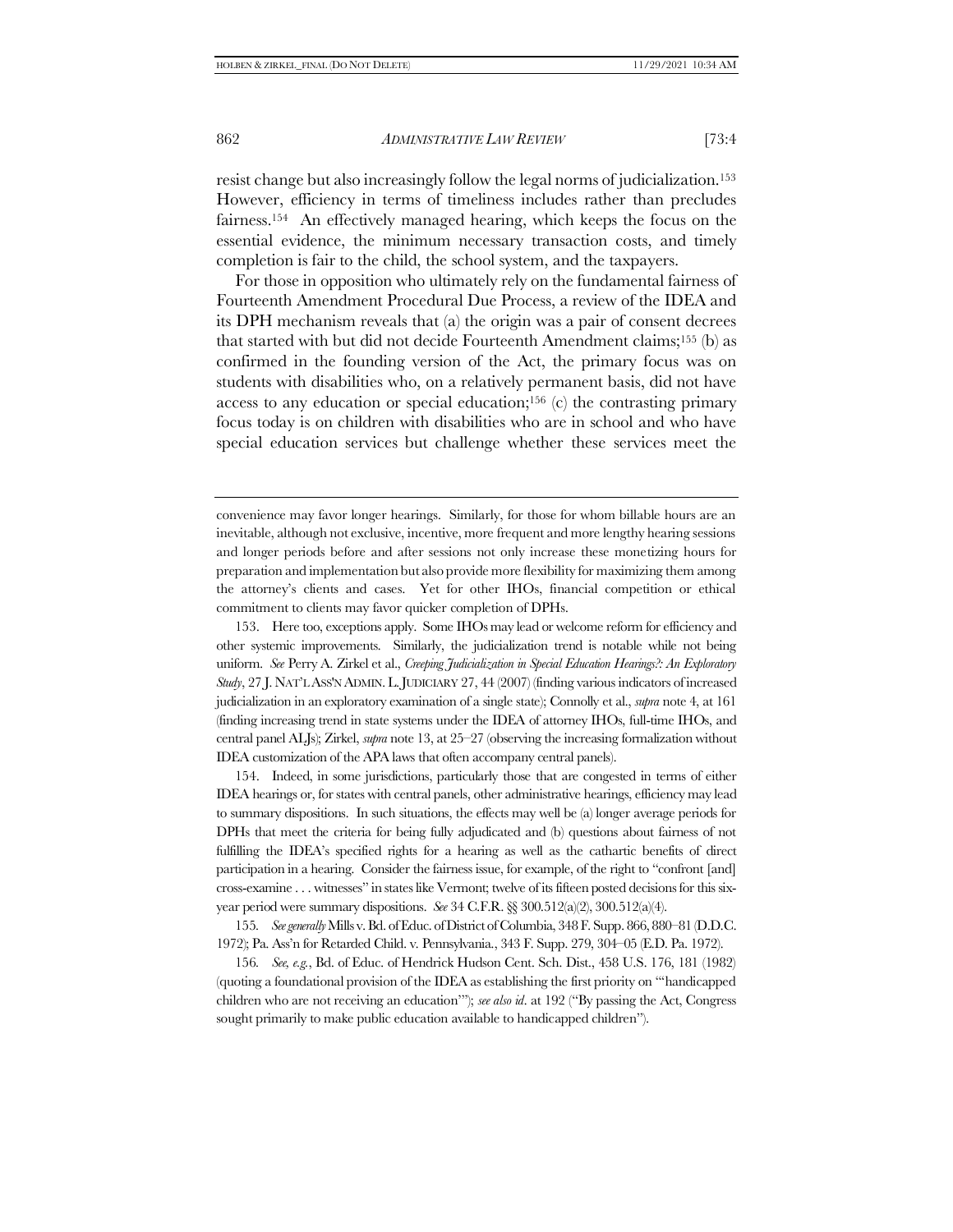standards of appropriateness for a limited period;<sup>157</sup> and (d) the Fourteenth Amendment Procedural Due Process represents a flexible balance of the student's property or liberty interest, which now is much more limited than at the origin of the IDEA, and the institutional interest, which is at least as much now as it was fifty years ago in light of the expanded obligations yet limited resources of school systems.158 As a result, a claim that IHO practices that reduce the length of the DPH to approximate the regulatory timeline, with limited exceptions for compelling circumstances, violates Fourteenth Amendment Due Process is untenable.<sup>159</sup>

Instead, the focus for attaining efficiency that includes fairness is ultimately on the IDEA requirements for  $DPHs^{160}$  and the related case law. In applying the IDEA standards for DPHs, as in applying those for IHO impartiality,<sup>161</sup> the courts have generally accorded wide, deferential latitude for management of the hearing process.162 Indeed, the same broad boundaries that have made relief difficult for lengthy hearings provide ample discretion for shorter hearings.<sup>163</sup> For example, courts have accorded IDEA IHOs such discretion

158. By analogy, consider the application of Fourteenth Amendment Due process to the expulsion of public-school students, which generally does not require full-blown witness and cross examination rights and for which the school board, rather than an impartial third party, is the adjudicator. *E.g*., C.Y. v. Lakeview Sch. Dist., 557 F. App'x 426, 430–34 (6th Cir. 2014).

159. In addition to the already more than constitutionally required hearing process of the IDEA, including the third-party neutral as the adjudicator, the parent faces a high threshold hurdle for having this constitutional issue addressed. *See, e.g*., M.G. v. Williamson Cnty. Schs., 720 F. App'x 280, 284 n.3 (6th Cir. 2018) (rejecting constitutional claim based on late decision as without case law support); Engwiller v. Pine Plains Cent. Sch. Dist., 110 F. Supp. 2d 236, 250–51 (S.D.N.Y. 2000) ("[A] a plaintiff cannot prevail on a § 1983 claim for violation of procedural due process under the Fourteenth Amendment if the violations for which she seeks redress are actionable under the IDEA.").

160*. See* 34 C.F.R.§§ 300.511–13 (outlining hearing requirements and the rights of parties).

161*. See* Perry A. Zirkel, *The Legal Boundaries for Impartiality of IDEA Hearing Officers: An Update*, 21 PEPPERDINE DISP. RESOL. L.J. 257, 270–72 (2021) (finding continuing case law trend of steep uphill slope for plaintiffs challenging hearing officer impartiality).

162*. See*, Perry A. Zirkel, *Impartial Hearings under the IDEA: Legal Issues and Answers*, 38 J. NAT'L ASS'N ADMIN. L. JUDICIARY 32, 71–86 (2018) (detailing the extent of latitude granted).

163*. Supra* not[e 54.](#page-11-1)

<sup>157</sup>*. See, e.g.*, Zirkel & Skidmore, *supra* note [22,](#page-5-0) at 552–53 (finding most rulings in DPHs were based on FAPE and its remedies with limited partial exceptions, such as child find and adjudicative dispositions). Moreover, the vast majority of these cases focused on one or two years of IEPs although the outer boundaries of the limitations period are not that narrowly and clearly limited. *See, e.g*., Perry A. Zirkel, *Of Mouseholes and Elephants: The Statute of Limitations Impartial Hearings under the Individuals with Disabilities Education Act*, 35 J. NAT'L ASS'N ADMIN. L. JUDICIARY 305 (2015) (reviewing the ongoing judicial interpretation of the limitations period for filing for a DPH in the 2004 amendments of the IDEA).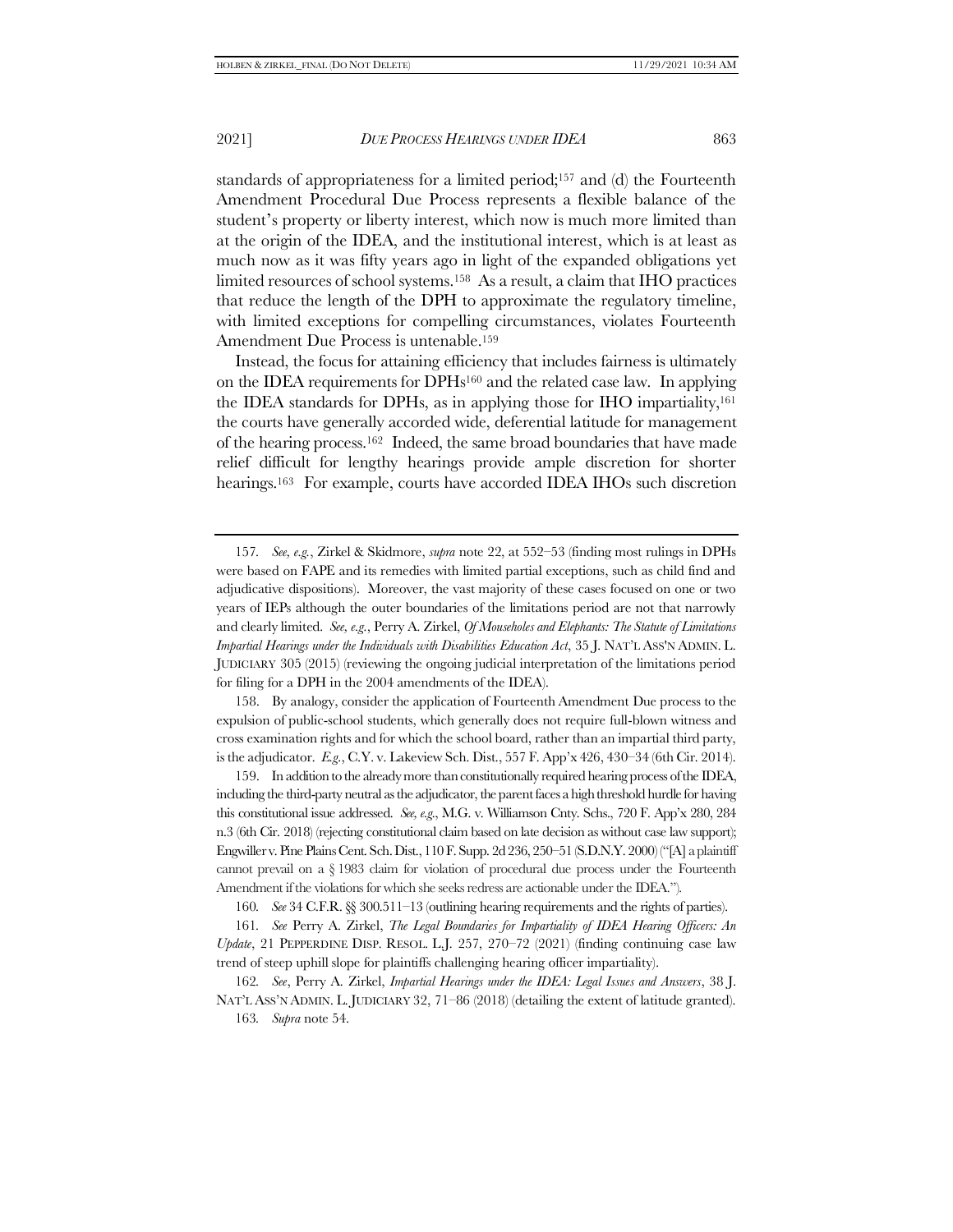in denying a party's requests for extensions.<sup>164</sup> Similarly, courts have generally deferred to IHOs' other practices to reduce the length of hearings.165 Likewise, agency policy interpretations support IHOs' authority to engage in such efficiency measures with a firm but not absolutist approach.<sup>166</sup>

A careful reading of IDEA IHO decisions, as well as those at the review officer and court levels, reveals that in most cases, the decisive facts are relatively limited and not at the off-issue detailed level of much of the proffered testimony. Moreover, the longer the period between the filing and the testimony, the more likely that not only the witnesses will have memory losses but also the original issues, such as the appropriateness of the most recent one or two IEPs, will no longer be timely for the child and the district. Moving the case to prompt completion, after the oft-abbreviated resolution phase,<sup>167</sup> can lead to more focused evidence, a more legally defensible decision, and greater mutual acceptance in terms of less expense and a timelier effect.

Upon the aforementioned solid systemic support, including selection, compensation, and accountability, the practices that can reduce the length of the IHO's forty-five-day phase of the regulatory timeline without prejudicing the parties' rights to a fair hearing potentially include efficiencies in the successive steps of (a) assignment; (b) pre-hearing preparations; (c) scheduling, including session and testimony limits; (d) extensions; (e) closing arguments; and (f) decision

165*. E.g.*, B.S. *ex rel.* K.S. v. Anoka Hennepin Pub. Sch., 799 F.3d 1217, 1221–22 (8th Cir. 2015) (upholding pre-hearing order limiting each party to nine hours based on circumstances of the case, including state law); M.V. v. Conroe Indep. Sch. Dist., 75 IDELR ¶ 134 (S.D. Tex. 2019) (upholding IHO non-absolute allocation of four hours to each side in absence of prejudice); T.M. v. District of Columbia, 75 F. Supp. 3d 233, 246–47 (D.D.C. 2014) (concluding that limitation on cross-examination was reasonable in the context of hearing specified in prehearing order as maximum of four days); A.M. v. District of Columbia, 933 F. Supp. 2d 193, 207 (D.D.C. 2013) (viewing the IHO's reduction of repetitive testimony and sua sponte questions in completing hearing in one day as efficiency rather than incompetence or bias);*cf.* L.S. v. Bd. of Educ. of Lansing Sch. Dist. 158, 65 IDELR ¶ 225 (N.D. Ill. 2015); Sch. Bd. of Norfolk v. Brown, 769 F. Supp. 2d 928, 938 (E.D. Va. 2010) (upholding IHO's enforcement of time limits set with parties' agreement).

166*. E.g.*, Letter to Kane, Office of Special Education Programs, 65 IDELR ¶ 20 (OSEP 2015) (advising that a state best-practice guideline limiting a hearing to three sessions of six hours per session does not violate the IDEA as long as it allows the IHO to make an exception).

167*. See, e.g.*, *Dispute Resolution Procedures*, *supra* not[e 12,](#page-3-0) at 50.

<sup>164</sup>*. E.g.*, P.J. v. Pomona Unified Sch. Dist. 248 F. App'x 774 (9th Cir. 2007); J.S. *ex rel*. John S. v. N.Y.C. Dep't of Educ., 69 IDELR ¶ 153 (S.D.N.Y. 2017); A.S. v. William Penn Sch. Dist., 63 IDELR ¶ 62 (E.D. Pa. 2014); J.D. *ex rel.* Davis v. Kanawha Cnty. Bd. of Educ., 53 IDELR ¶ 225 (S.D. W. Va. 2009), *aff'd mem*., 357 F. App'x 515 (4th Cir. 2009); J.R. v. Sylvan Union Sch. Dist., 49 IDELR ¶ 253 (C.D. Cal. 2008); D.Z v. Bethlehem Area Sch. Dist., 2 A.3d 712, 735–36 (Pa. Commw. Ct. 2010); O'Neil v. Shamokin Area Sch. Dist., 41 IDELR ¶ 154 (Pa. Commw. Ct. 2004).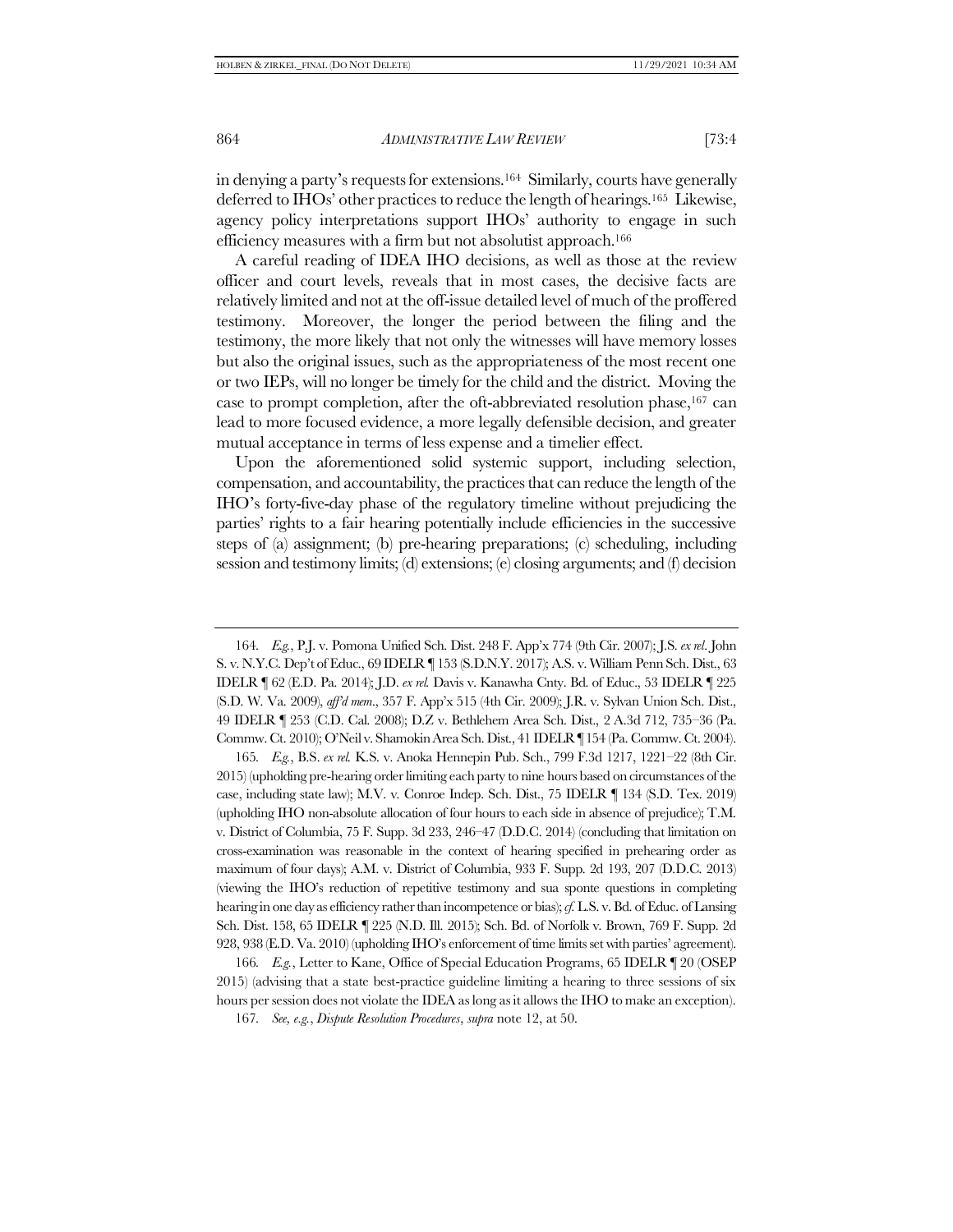writing. As an example, IHOs could develop a uniform practice of extensions being the exception rather than the rule.<sup>168</sup>

The particular procedures and practices will be customized to the jurisdiction. For jurisdictions with above-average numbers of fully adjudicated hearings, increasing the timeliness of decisions is not only particularly worthwhile in terms of its broad impact but also particularly warranting a concerted effort. As an example, Pennsylvania's specialized full-time IHO cadre has developed guidelines that include limits on hearing sessions and testimony.169 Asillustrated in the introduction and confirmed in Table 1, New Jersey merits more concerted and effective efforts.<sup>170</sup> Yet, as illustrated in Table 2, the District of Columbia has made significant advances since the systematic delays thatwere at issue years ago in *Blackman*. 171

In closing, the well-considered words of a federal judge bear repetition for those who equate fairness for IDEA hearings with an adjudicative approach closer to that of the courts:

Detailed rules of procedure are no panacea against lengthy, contentious, wasteful, divisive, or delay-causing arguments. Indeed, highly formalized systems of legal procedure can be fodder for delay. Due process is not always served by bringing every dispute into a mini-courtroom where only lawyers can navigate the myriad rules. A formalized system could serve to disenfranchise and exclude the very people meant to be served, namely the parents and the educators.<sup>172</sup>

<sup>168.</sup> The rare exception would be any state law that clearly and specifically limits the hearing officer's discretion to do so. *See id.* at 44.

<sup>169.</sup> PA. OFF. FOR DISP. RESOL., UNIFORM PRE-HEARING DIRECTIONS 6 (2020), https://odr-pa.org/due-process/procedures/ (providing guidelines of two hearing sessions and one hour limit for each party's questioning of each witness, with discretion for exceptions).

<sup>170.</sup> Such efforts were already underway in New Jersey*. Supra* text accompanying note [42](#page-9-2). The plaintiff's motion and court's action to stop these efforts, at least temporarily, is clearly questionable. *Supra* text accompanying not[e 43.](#page-10-2)

<sup>171</sup>*. Supra* note[s 48](#page-10-3)–[51](#page-11-2) and accompanying text.

<sup>172.</sup> Lillbask *ex rel.* Mauclaire v. Sergi, 117 F. Supp. 2d 182, 192 (D. Conn. 2000).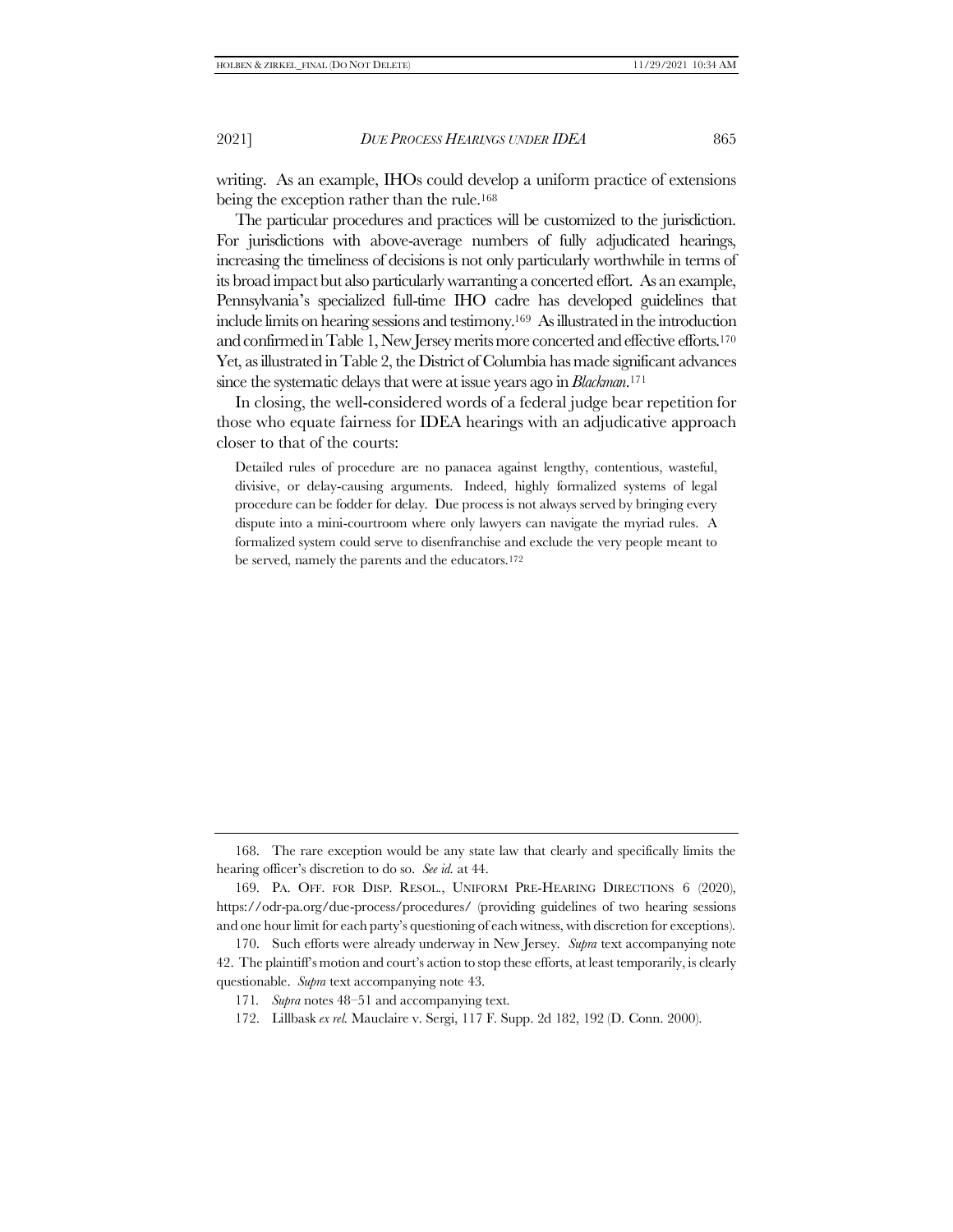# APPENDIX: AVERAGE LENGTH OF AND TIMELINESS DISTRIBUTION OF STANDARD DPHS PER JURISDICTION

| <b>State</b><br>(no. of decisions) | Rank <sup>173</sup> | Average<br>(std.<br>deviation) | Major<br><b>Delay</b> | <b>Minor</b><br><b>Delay</b> | Within<br><b>Timeline</b> |
|------------------------------------|---------------------|--------------------------------|-----------------------|------------------------------|---------------------------|
| $AK$ (n=4)                         | 16                  | 136 (44.7)                     | $75\%$                | $25\%$                       | $0\%$                     |
| AL $(n=43)$                        | 42                  | 241 (187.8)                    | 79%                   | $14\%$                       | $7\%$                     |
| AR $(n=38)$                        | 24                  | 161 (84.8)                     | $71\%$                | 16%                          | 13%                       |
| AZ $(n=24)$                        | 48                  | 323 (299.0)                    | 92%                   | $0\%$                        | $8\%$                     |
| $CA (n=555)*$                      | 28                  | 174 (85.9)                     | 82%                   | $7\%$                        | $11\%$                    |
| $CO$ (n=32)                        | 22                  | 146 (61.9)                     | 78%                   | $6\%$                        | 16%                       |
| $CT$ (n=63)                        | 31                  | 189 (101.0)                    | $77\%$                | 13%                          | $11\%$                    |
| DC $(n=937)*$                      | $\overline{4}$      | 82 (28.1)                      | $13\%$                | $26\%$                       | $61\%$                    |
| DE $(n=7)$                         | 10                  | 105(14.2)                      | $57\%$                | 43%                          | $0\%$                     |
| $FL(n=86)$                         | 29                  | 176 (119.1)                    | 70%                   | 14%                          | $16\%$                    |
| GA $(n=42)$                        | 18                  | 137 (69.3)                     | 70%                   | $12\%$                       | 19%                       |
| $HI$ (n=58)                        | 36                  | 210 (117.9)                    | $95\%$                | $2\%$                        | $3\%$                     |
| IA $(n=8)$                         | 45                  | 268 (128.6)                    | 89%                   | $0\%$                        | $11\%$                    |
| ID $(n=4)$                         | 14                  | 124 (15.4)                     | $100\%$               | $0\%$                        | $0\%$                     |
| IL $(n=87)$                        | 35                  | 207 (127.2)                    | 93%                   | $3\%$                        | $3\%$                     |
| IN $(n=14)$                        | 11                  | 109 (39.6)                     | 43%                   | 50%                          | $7\%$                     |
| $KS$ (n=8)                         | 32                  | 190 (124.0)                    | $75\%$                | 13%                          | 13%                       |

<sup>173.</sup> The rank is from the shortest to the longest duration among the fifty-one jurisdictions.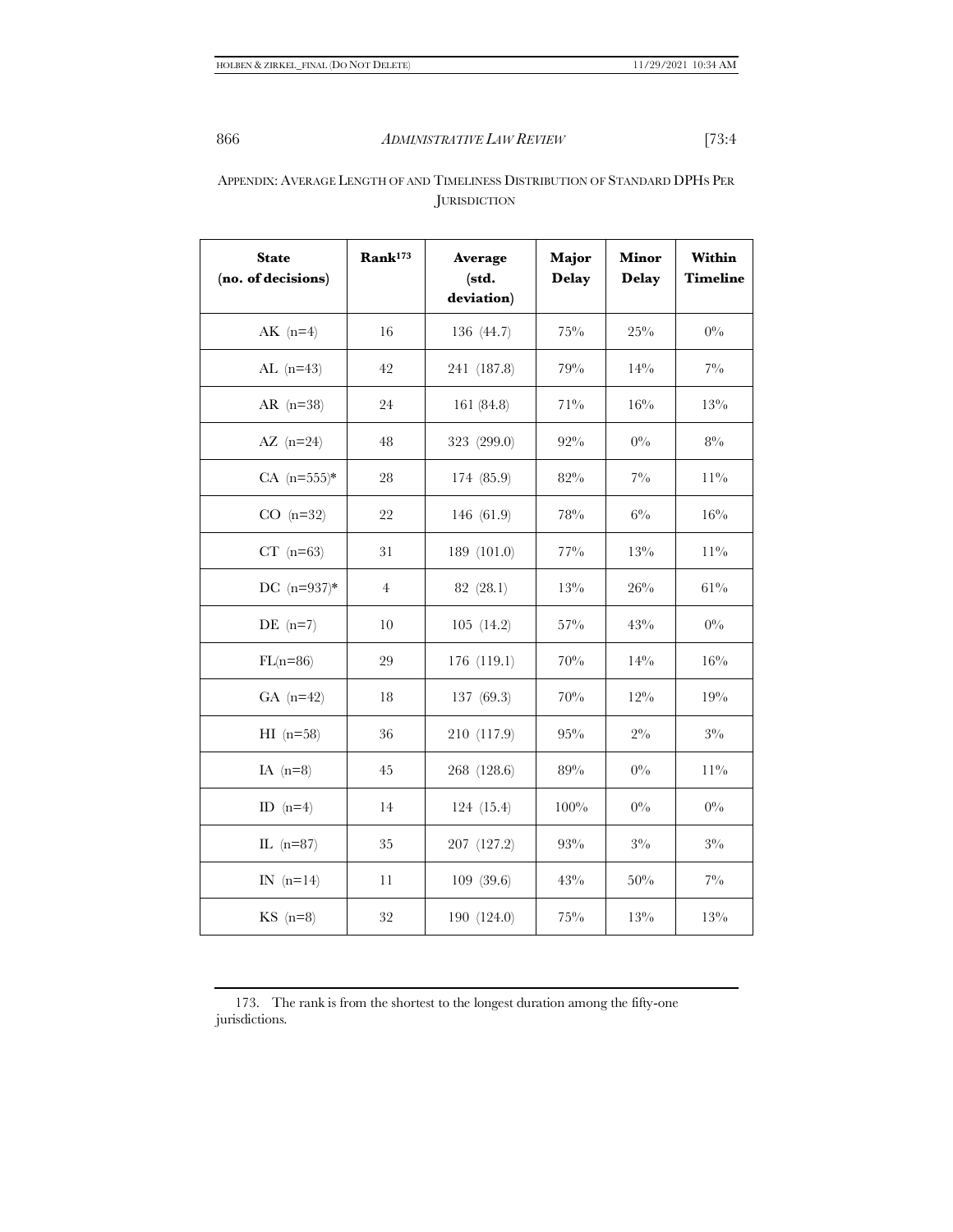| <b>State</b><br>(no. of decisions)       | Rank <sup>173</sup> | Average<br>(std.<br>deviation) | Major<br><b>Delay</b> | <b>Minor</b><br><b>Delay</b> | Within<br><b>Timeline</b> |
|------------------------------------------|---------------------|--------------------------------|-----------------------|------------------------------|---------------------------|
| $KY$ (n=15)                              | 47                  | 311 (133.9)                    | 100%                  | $0\%$                        | $0\%$                     |
| LA $(n=9)$                               | 5                   | 90 (45.2)                      | $44\%$                | $22\%$                       | $33\%$                    |
| $MA$ (n=97)                              | 38                  | 216 (141.5)                    | $75\%$                | $12\%$                       | $12\%$                    |
| $MD (n=109)$                             | 12                  | 114(46.8)                      | 56%                   | $15\%$                       | 30%                       |
| $ME$ (n=31)                              | 20                  | 141 (48.7)                     | $81\%$                | 10%                          | 10%                       |
| $MI$ (n=36)                              | 25                  | 163(79.1)                      | $75\%$                | $11\%$                       | 14%                       |
| $MN$ (n=16)                              | 15                  | 130 (77.9)                     | 56%                   | 19%                          | $25\%$                    |
| $MO$ (n=22)                              | 19                  | 140 (79.5)                     | 59%                   | 23%                          | 18%                       |
| $MS(n=5)$                                | $30\,$              | 186 (176.4)                    | 60%                   | 20%                          | 20%                       |
| $MT (n=4)$                               | 46                  | 273 (166.4)                    | $75\%$                | $0\%$                        | $25\%$                    |
| NC $(n=16)$                              | 44                  | 262 (152.1)                    | 88%                   | $6\%$                        | $6\%$                     |
| $ND$ $(n=0)$                             | NA                  | NA                             | NA                    | <b>NA</b>                    | NA                        |
| $NE$ (n=1)                               | 17                  | 136 (NA)                       | 100%                  | <b>NA</b>                    | <b>NA</b>                 |
| $NH$ (n=16)                              | 3                   | 81 (62.2)                      | $25\%$                | 13%                          | 63%                       |
| $NJ$ ( $n=124$ )                         | 49                  | 376 (267.5)                    | 83%                   | $2\%$                        | $15\%$                    |
| $NM$ (n=25)                              | 23                  | 146 (49.7)                     | 88%                   | $8\%$                        | $4\%$                     |
| $NV (n=17)$                              | 13                  | 121 (56.7)                     | $53\%$                | 24%                          | 24%                       |
| $\ensuremath{\text{NY}}$<br>$(n=6,388)*$ | 39                  | 223 (129.2)                    | $85\%$                | $6\%$                        | $9\%$                     |
| OH $(n=38)$                              | 37                  | 211 (126.0)                    | $82\%$                | $13\%$                       | $5\%$                     |
| OK $(n=4)$                               | 40                  | 240 (140.4)                    | $100\%$               | $0\%$                        | $0\%$                     |